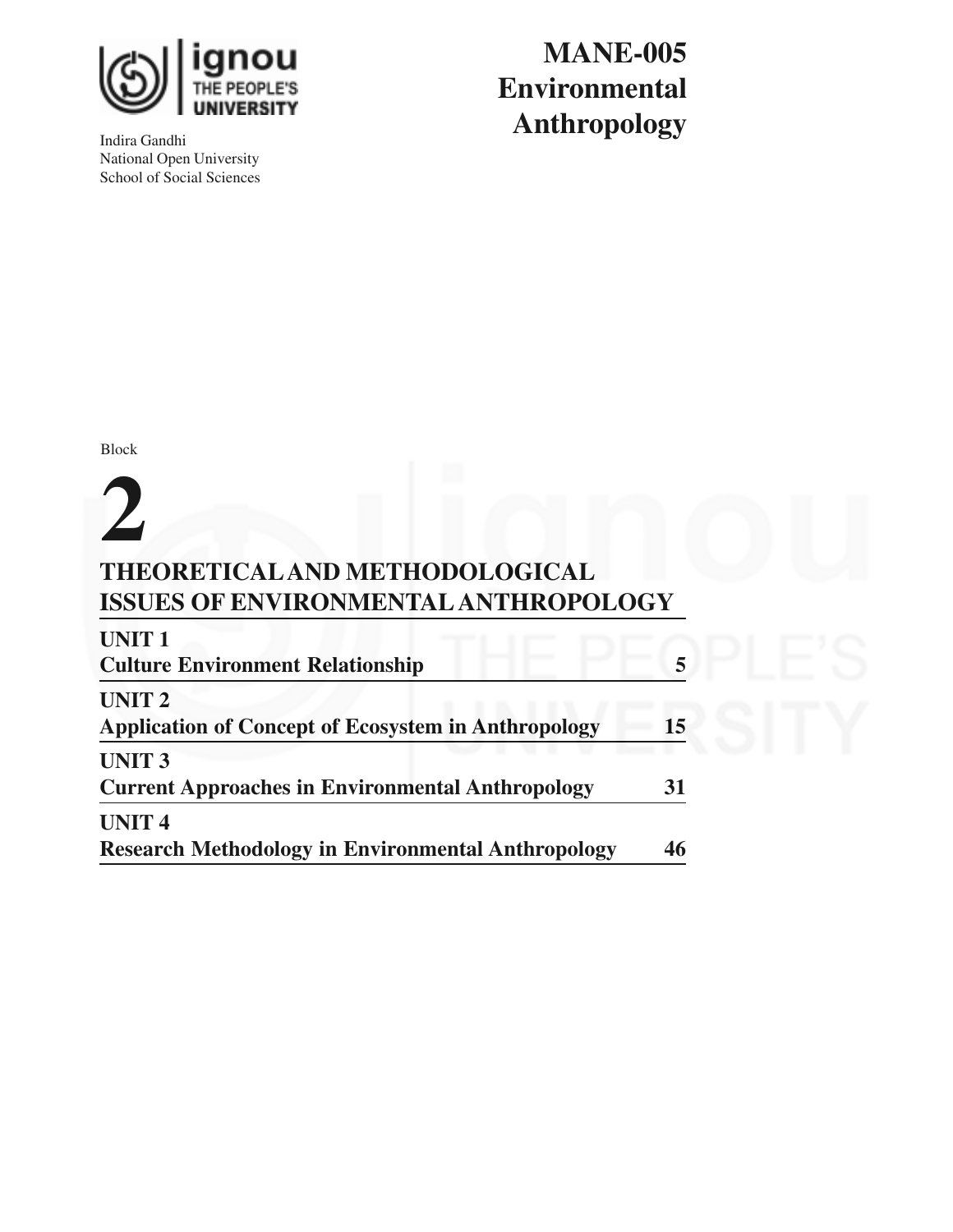### **Expert Committee**

Prof. Veena Basin Department of Anthropology North Campus, University of Delhi, Delhi

Prof. V. Gangadharam Department of Anthropology Sri Venkateswara University, Tirupati

Prof. P. K. Biswas Indian Institute of Forest Management Po Box 357, Nehru Nagar, Bhopal

Prof. Rabindra Nath Pati, Project Director Council for Tribal and Rural Development (CTRD), Mahamaya Bhawan, HIG-101 KananVihar, Phase-I, P.O: Patia, Bhubaneswar

Prof. Birinchi K. Medhi Department of Anthropology Guwahati University, Guwahati

Dr. Amita Baviskar, Associate Professor Institute of Economic Growth Delhi University Enclave, Delhi

Dr. Subha Ray, Associate Professor Department of Anthropology University of Calcutta, 35, Ballygunge Circular Road, Kolkata

#### **Faculty of Anthropology SOSS, IGNOU**

Dr. Rashmi Sinha Reader, Faculty of Anthropology School of Social Sciences IGNOU, New Delhi

Dr. Mitoo Das, Assistant Professor Faculty of Anthropology School of Social Sciences IGNOU, New Delhi

Dr. Rukshana Zaman, Assistant Professor Faculty of Anthropology School of Social Sciences IGNOU, New Delhi

Dr. P. Venkatramana, Assistant Professor Faculty of Anthropology School of Social Sciences IGNOU, New Delhi

Dr. K. Anil Kumar, Assistant Professor Faculty of Anthropology School of Social Sciences IGNOU, New Delhi

Dr. N. K. Mungreiphy, Research Associate (DBT), Faculty of Anthropology School of Social Sciences, IGNOU

# **Programme Coordinator: Dr. Rashmi Sinha, SOSS, IGNOU, New Delhi**

### **Course Coordinator: Dr. K. Anil Kumar, SOSS, IGNOU, New Delhi**

#### **Content and Block Introducer Language Editor**

Prof. Falguni Chakrabarty Department of Anthropology Vidyasagar University Midnapore, West Bengal

Dr. Anita Sinha, Associate Professor Ganga Devi Mahila College Kankerbagh Colony, Patna

### **Blocks Preparation Team**

#### **Unit Writers**

Dr. Ujjal Kumar Sarma (Unit 1) Assistant Professor Indian Institute of Forest Management Po Box 357, Nehru Nagar, Bhopal

Dr. Abhijit Guha (Unit 2) Reader, Department of Anthropology Vidyasagar University Midnapore West Bengal

Dr. M.P. Damodaran (Unit 3) Assistant Professor, Department of Anthropology, University of Madras, Chepauk

Prof. Subhadra Channa (Unit 4) Department of Anthropology University of Delhi, Delhi

*Authors are responsible for the academic content of this course as far as the copyright issues are concerned.*

| <b>Print Production</b>                        | <b>Cover Design</b>                     |
|------------------------------------------------|-----------------------------------------|
| Mr. Manjit Singh                               | Dr. Mitoo Das, Asstt. Professor         |
| Section Officer (Pub.), SOSS, IGNOU, New Delhi | Discipline of Anthropology, SOSS, IGNOU |

August, 2012

 *Indira Gandhi National Open University, 2012*

ISBN-978-81-266-6180-0

*All rights reserved. No part of this work may be reproduced in any form, by mimeograph or any other means, without permission in writing from the Indira Gandhi National Open University.*

*Further information on Indira Gandhi National Open University courses may be obtained from the University's office at Maidan Garhi. New Delhi-110 068.*

Printed and published on behalf of the Indira Gandhi National Open University, New Delhi by the Director, School of Social Sciences.

Laser Typeset by : Mctronics Printographics, 27/3 Ward No. 1, Mehrauli, New Delhi-30 Printed at :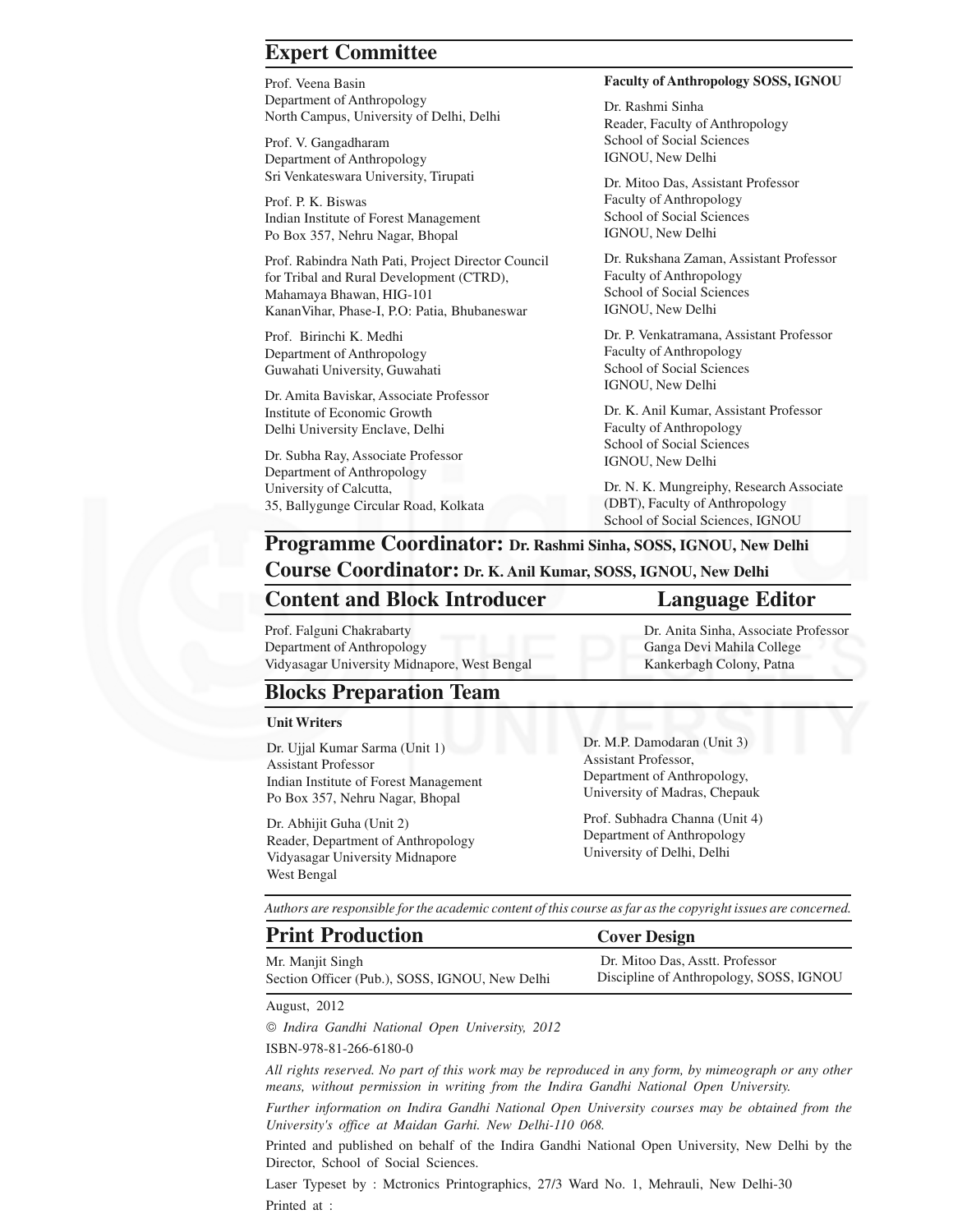# **BLOCK 2 THEORETICAL AND METHODOLOGICAL ISSUES OF ENVIRONMENTAL ANTHROPOLOGY**

#### **Introduction**

Anthropology has a long-standing interest in the interaction of humans with their environments. Since the beginning of the discipline in the 19th century, scholars have been concerned with the ways in which societies interact with their environment and utilise natural resources, as with the ways in which natural processes are conceptualised and classified.

Anthropology is, by its very nature and tradition, a kind of multidisciplinary science. The four branches of Anthropology, despite a common concern with the central concept of culture and of social behaviour, have quite different traditions of theory, training, method, and practice. Environmental Anthropology is the study of human interactions with Nature. It can be the basis for understanding how past and present human populations contribute and respond to local and global environmental changes. Traditionally, ecological anthropologists have focused upon how humans adjusted to their environments through cultural and biological adaptation. On the other hand, the new Ecological or Environmental Anthropology blends theory and analysis with political awareness and policy concerns. Accordingly, new approaches and strategies have emerged, such as Environmentalism, applied Ecological Anthropology, Historical Ecology and Political Ecology etc. All these approaches in the cultural ecological tradition have important bearings for modern Anthropology. First, the works in cultural ecology not only signify a shift in the theoretical orientation in Anthropology in the explanation of intra and intercultural variations, but they also point to a very strong down-to-earth approach in Anthropology. The theoretical shift broadened the structure-functional or cultural holism into environmental holism and the down-to-earth approach demanded attention towards the material level of culture which gradually fell into oblivion during the golden period of structurefunctionalism.

This block explores key concepts, theories, current approaches and methodological issues in the study of human culture and social activity in relation to ecological systems and the environment. The block starts with some of the main theoretical approaches and practical applications of the study of Environmental Anthropology (in particular, the cultural ecology of Steward, the concepts of carrying capacity and limiting factors as used in eco-systematic models, historical and political ecology, and new approaches deriving from post- structural anthropology). It also discuss some of the main cultural and social aspects of the humanenvironment interface, such as the relationship between social organisation and ecology; alternative forms of land use and management (with special reference to rain forest peoples); the impact of processes of globalisation on human interactions with the environment in a number of non-western societies; and the cultural dimension of human adaptation to the environment.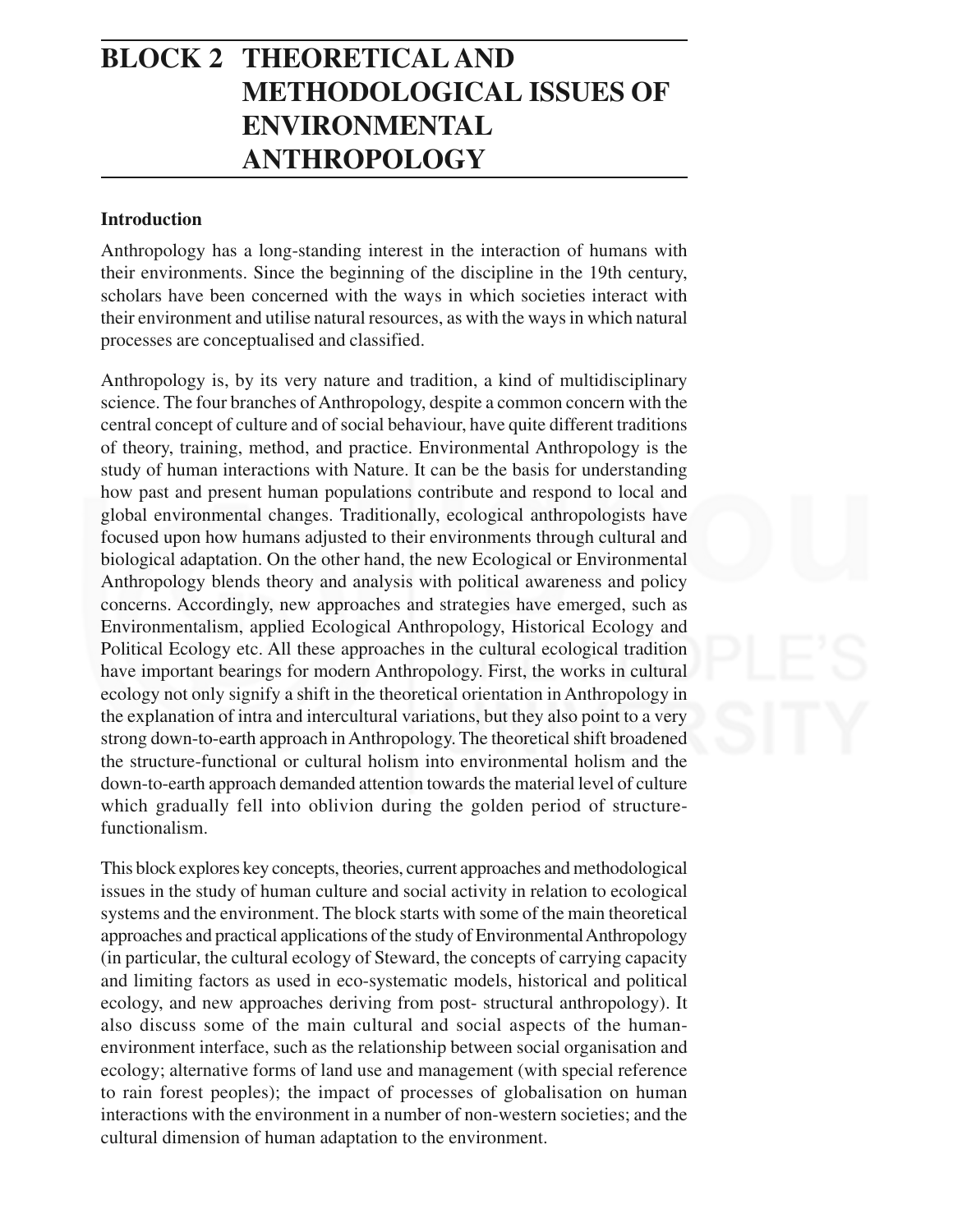The units in this block unit 1 discuss the relationship between culture and environment from an anthropological perspective. Unit 2 deals with the application of the ecosystem approach in anthropology provided a materialistic, objective and empirical ground to view culture and society as human adaptation to the natural environment. Unit 3 talk about current approaches, which helps anthropologists in understanding the interrelationship between human beings and environment from an anthropological perspective. Unit 4 discuss about the various methods and techniques by which the relationship between human society and its environment has been studied by anthropologists.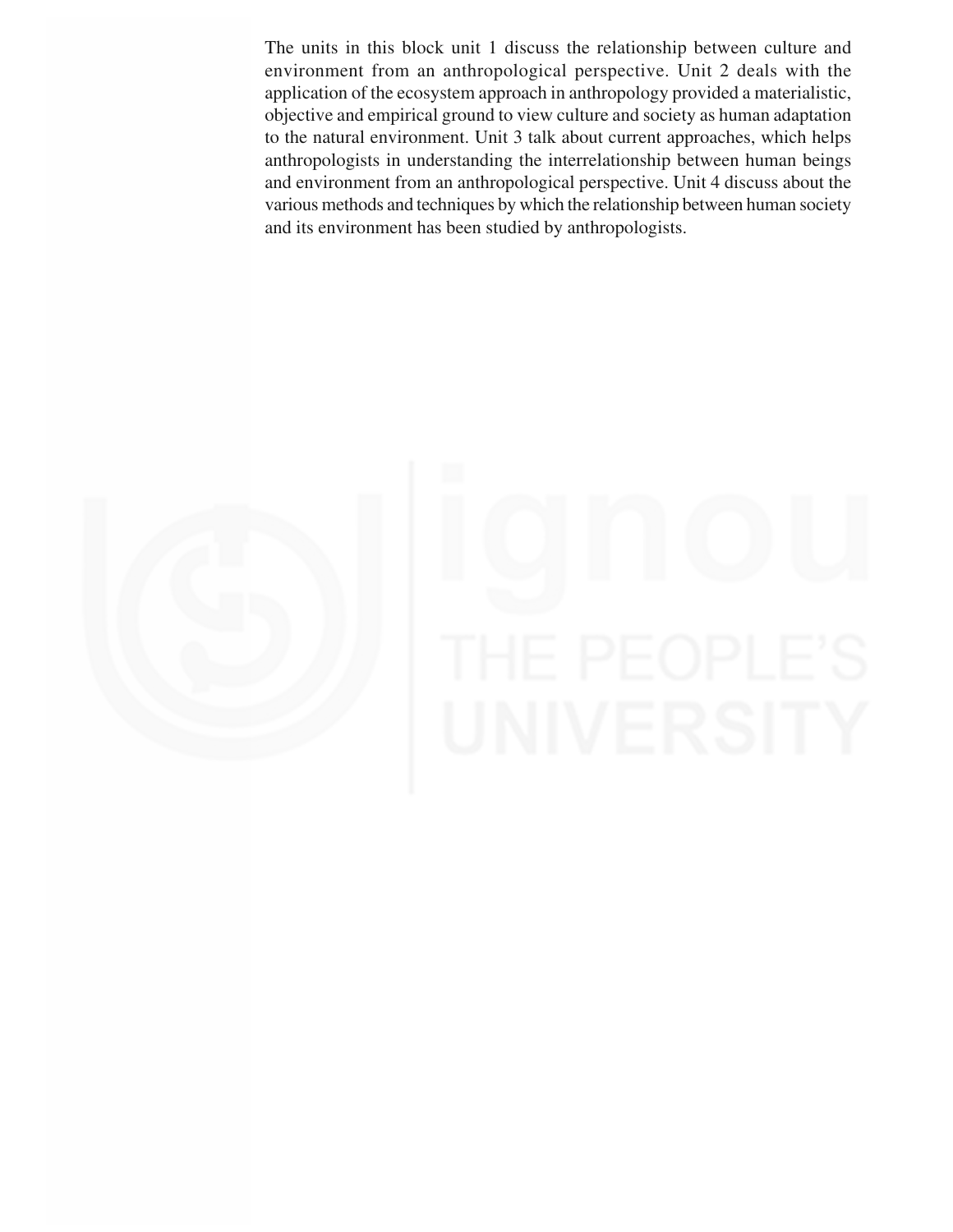# **UNIT 1 CULTURE-ENVIRONMENT RELATIONSHIP**

### **Contents**

- 1.1 Introduction
- 1.2 Understanding Culture-environment Relationship: Theoretical Perspectives in Environmental or Ecological Anthropology
	- 1.2.1 Environmental Determinism
	- 1.2.2 Environmental Possibilism
	- 1.2.3 Concept of Culture Area
	- 1.2.4 Cultural Ecology
	- 1.2.5 The Concept of Ecosystem
- 1.3 Limitations of the Ecosystem Concept
- 1.4 Cultural Materialism
- 1.5 Historical Ecology
- 1.6 Summary
- 1.7 References

Suggested Reading

Sample Questions

# **Learning Objectives** &

At the end of this unit, you will be able to:

- understand the relationship between culture and environment from an anthropological perspective;
- encompass a sound grasp of the old to the recent theories advanced in anthropological theory on this relationship; and
- gain a greater appreciation of the role of Anthropology in contemporary environmental discourses.

# **1.1 INTRODUCTION**

Once a central concern of Anthropology, culture- environment relationship or nature-society interface, in the recent years has tended to be relegated to the fringes of anthropological discussions, as post-modernism and culturalist perspectives have dominated the centre stage of theoretical developments in the social sciences generally (Descola and Pálsson, 1996). It has been pointed out that the situation is, however, changing again, as anthropologists are increasingly returning to the study of culture- environment issues, but with new perspectives (*ibid*.).

There are a number of reasons why this theme is now in the forefront of the public agenda, one of them being the ongoing changes in the culture-environment relationship, with anthropologists getting an opportunity to use their competence to address debated environmental issues such as the mechanisms of a sustainable mode of livelihood in non-industrial societies, the scope and status of indigenous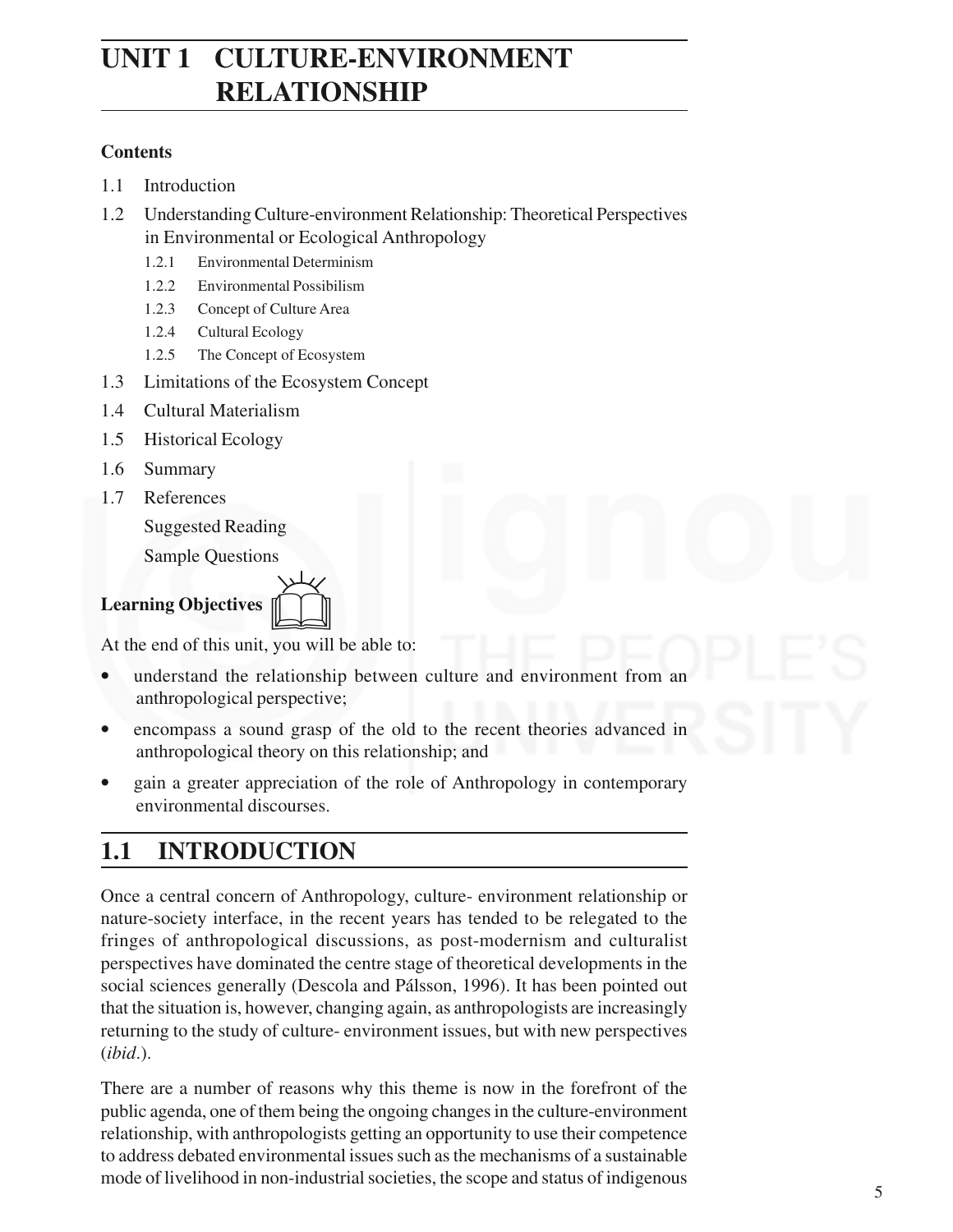or traditional knowledge and techniques of resource management, the ideological foundations of conservationist movements, the challenges coming up in the wake of climate change etc. The challenge before Anthropology is not only to embrace the world of man but also that part of the world with which humans interact.

In this unit, we will be basically studying the main anthropological theories which have attempted to provide an understanding of the culture-environment relationship. In the process, we will also trace the development of Environmental or Ecological Anthropology as a specialised sub-discipline within Anthropology.

# **1.2 UNDERSTANDING CULTURE-ENVIRONMENT RELATIONSHIP: THEORETICAL PERSPECTIVES IN ENVIRONMENTAL OR ECOLOGICALANTHROPOLOGY**

Environmental or Ecological Anthropology embraces within its realm, the study of the complex relations between people and their environments (Salzman and Attwood, 1996). The environment refers not just to biophysical context, but also to human interaction with, and interpretation of that context which is culturally perceived; the environment, therefore, is not just a set of things to which people adapt, but also a set of ongoing relations of mutual adaptation between culture and material context (*ibid.*). According to Anderson (1977), in common usage, studies that deal in any way with man-environment relations are labelled 'ecological'. However, as such a broad range is quite ineffective in guiding inquiry; he felt that it is pertinent to start with a workable definition which must begin with what ecology is not. Ecology is usually understood as the study of relations between organisms and their environment. Anderson (*ibid*.) pointed out that it is not equivalent to environment, although it is frequently used in this sense. It does not, in any strict sense, refer to the unforeseen consequences of many of man's activities, as in the phrase 'ecological disaster'; neither it is synonymous with conservation, narrowly construed. He preferred to define ecology as 'the study of entire assemblages of living organisms and their physical milieus, which together constitute integrated systems' (*ibid*, p.182). This definition in his view has the advantage of providing a framework that includes the study of all species. Moreover, environment in this view is seen not as external, but as an integral component of the total system- the 'givens' of the system.

Human populations, socially organised and oriented by means of particular cultures, have ongoing contact with and impact upon the land, climate, plant and animal species, and other humans in their environments and these in turn have reciprocal impacts. Environmental or Ecological Anthropology directs our attention to the ways in which a particular population purposely or unintentionally shapes its environment, and the ways in which its relations with the environment shape its culture and its social, economic and political life. Attention to the impact of environments on human societies has been longstanding in Philosophy and Geography, but in Social and Cultural Anthropology, stress on the ecological dimension is relatively recent. Environmental or ecological anthropology only became fully established in the 1960s. Nevertheless, anthropological interest in the environment and ecology goes back a long way. The following constitute the main theories regarding the relationship between culture and environment and how these have evolved over time and with the development of Anthropology as a discipline.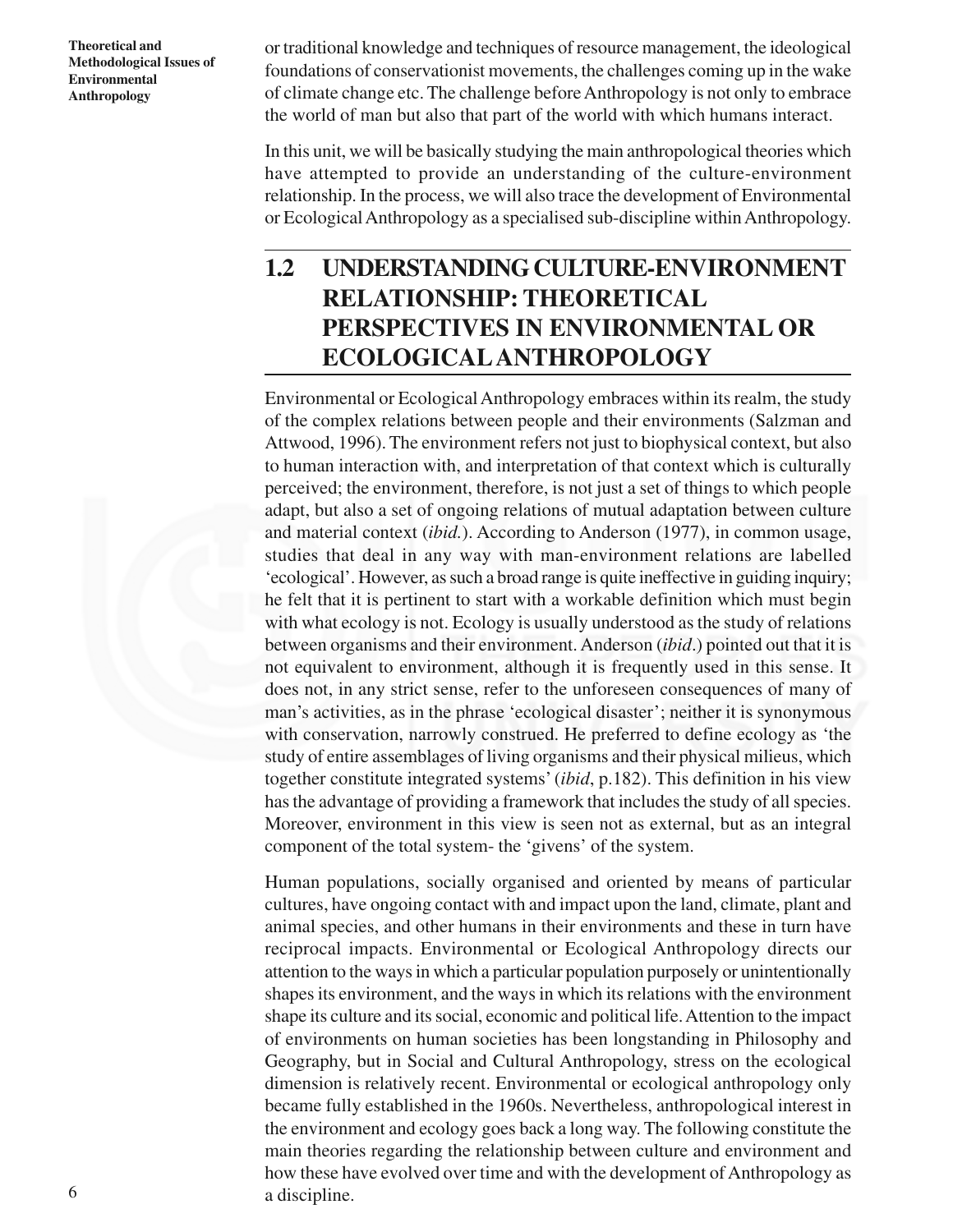# **1.2.1 Environmental Determinism**

The theory of environmental determinism claims that environmental features have a direct impact on the features of human behaviour, and thus, on human society. It is based on the belief that the environment (most notably its physical factors such as landforms and/or climate) determines the patterns of human culture and societal development. This theory rose to prominence in the late nineteenth century as a central concern of Human Geography, or Anthropogeography, as it is sometimes called. The German scholar Friedrich Ratzel was impressed by the influence of the natural setting on the ways of life of peoples and held the view that the habitat of a people cannot be neglected in assessing those influences that play on the formation and functioning of culture. However, his followers changed this to a more rigid formulation, which held that the habitat is the determining factor in shaping a way of life, which is called environmental determinism. Anthropology's initial development is linked with an intellectual emphasis to abandon various forms of racial and environmental determinism and the overgeneralisations of Anthropogeography widespread in the late nineteenth century.

# **1.2.2 Environmental Possibilism**

The early work of American anthropologists like that of Goldenweisser (1937) was characterised by a stress on historical and cultural descriptions, which focused on the uniqueness of human groups. According to this view, which has come to be known as historical particularism, environment was seen as an inert force that narrows human options but which played no dynamic role in the surfacing of observable human traits or institutions. In *The Mind of Primitive Man* (1911), Boas noted that the environment furnishes the material out of which people shaped and developed the artefacts of daily life but it was historical forces and diffusion, which primarily explained the particular forms that given artefact took.

Out of these basic works, thus, grew the theory of environmental possibilism or the particularist position that cultures, environments and histories are so variable that any generalisation is difficult. While the theory recognizes the primacy of the physical condition in the development of social and cultural patterns, it has paid sufficient attention to variation- the extent to which human beings has altered his environments and how subsistence patterns were moulded by social organisation and belief. The theory cautioned against simple geographical controls and advocated the meticulous analysis of each society and its most important legacy is the focus on empirical fieldwork.

# **1.2.3 Concept of Culture Area**

 In its most basic form, the concept of culture area denotes the spatial or geographical delineation of entire social formations, or associations of linked cultural particularities. It has its immediate scientific origins in the work of Ratzel, to which further developments were made by Mason. The latter delineated, though imprecisely (Vayda and Rappaport, 1968, p. 481), twelve 'ethnic environments' for the North American region. It was further developed and employed by Wisler in 1926 when he used it to orient his work on American Indian cultures. In this approach, geographical regions were divided into culture areas based on the fact that when cultures are viewed objectively, they are seen to form clusters, sufficiently homogeneous so that the regions in which they occur can be delimited on a map (Herskovits, 1952). This view was strongly espoused well into the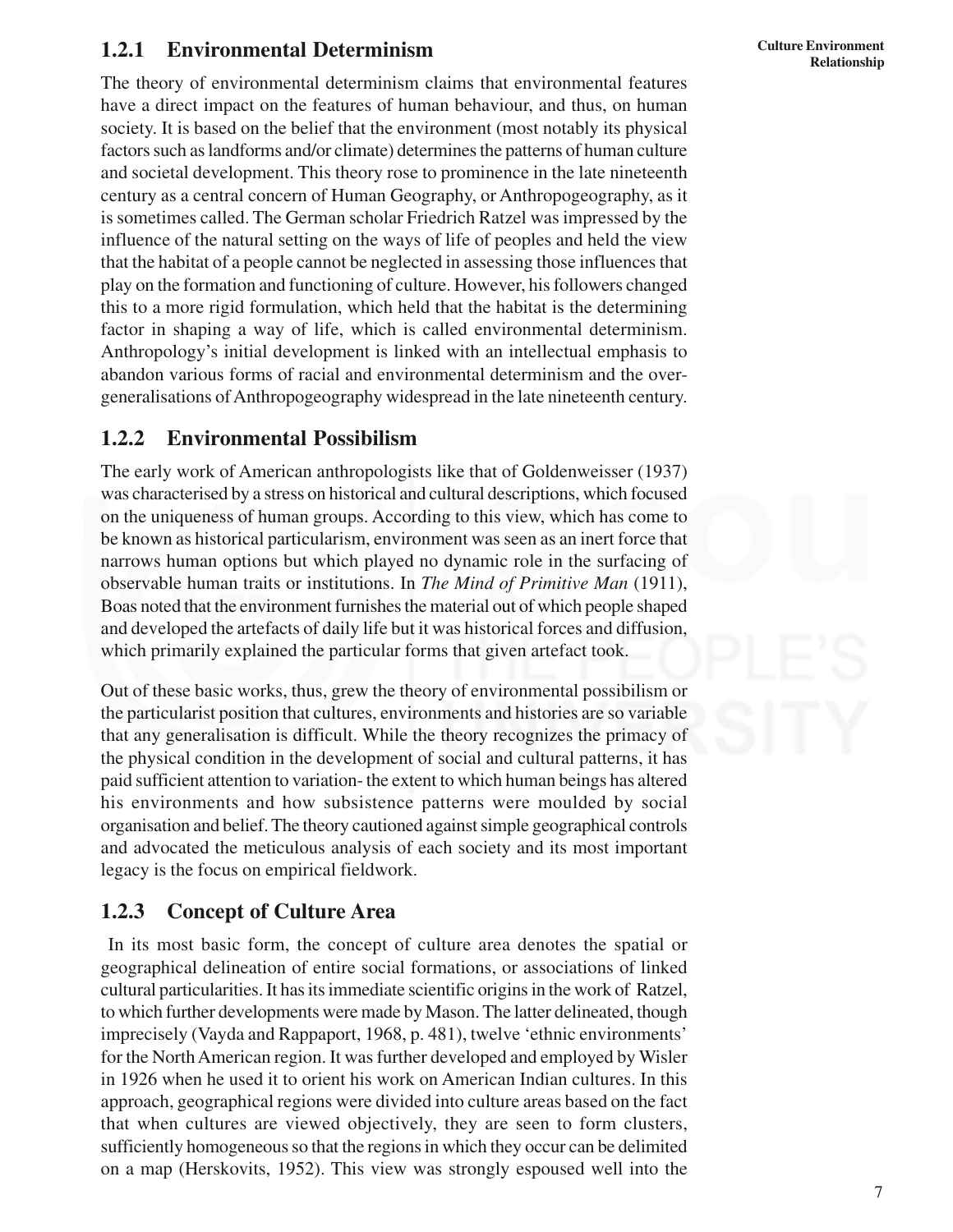1930's, particularly by Kroeber (1939), who systematically observed the relationship between environmental and cultural variables for the same region. Vayda and Rappaport (*op.cit*.) opine that not only have the units selected been too gross spatially, some of sub-continenta proportions, but those of widely divergent size have frequently been lumped together indiscriminately as culture areas. Also, the selection of the criteria for designating a particular culture area has tended to be intrinsically arbitrary and, therefore, of inconsequential validity.

# **1.2.4 Cultural Ecology**

During the 1950s, scholars witnessed one of the seminal works regarding the relationship between culture and environment, which remains to this day, a legacy that informs the dominant stream of interactional- analytical thinking on this issue. This was Steward's basic notion of 'adaptive interaction', which is the basis for his Cultural Ecology. His theory of Cultural Ecology stands intermediate between the deterministic and possibilist position and refers to 'a reciprocal or interactional phrasing of man-environment relations which assumes that neither man nor environment is necessarily dominant' (Anderson, 1973, p.185). Steward developed Cultural Ecology as a framework for causal explanation of cultural differences and similarities. He seized on ecological considerations and environmental influences as a remedy to cultural relativism and 'the fruitless assumption that culture comes from culture' (Steward, 1955, p.36) that pervaded Anthropology in the first half of this century. The principle of Cultural Relativism is based on the premise that it is culture that interprets the data of human experience by drawing the distinguishing lines and that the reaction to habitat differs among peoples who live in a single natural setting but whose cultures differ (Herskovits, 1952). Steward was generally familiar with the ecological and biological principles of his time and felt that the principal meaning of Ecology was adaptation to environment.

Steward framed his approach in terms of adaptation and the adaptive processes through which a historically derived culture is modified in a particular environment, arguing on analytical and empirical grounds that over the millennia, cultures in different environments have changed tremendously, and these changes are basically traceable to new adaptations required by changing technology and productive arrangements. Thus, the method of Cultural Ecology developed by him stressed on technology, asserting that the key to the adaptation of a culture is its technology. However, he emphasised that the extent to which productive activities influence a culture is always an empirical problem.

Steward was concerned with cross-cultural comparisons and with the causal connection between social structure and modes of subsistence. The crucial focus in his approach was neither on environment nor culture. Rather, the process of resource utilisation, in its fullest sense, was research priority. The cultural ecological approach proposed by him involved both a problem and a method. The problem was to test whether the adjustment of human societies to their environments required specific type of behaviour or whether there is considerable latitude to human responses. The method, according to him, involved three procedures:

• To analyse the inter-relationship of exploitative or productive technology and environment.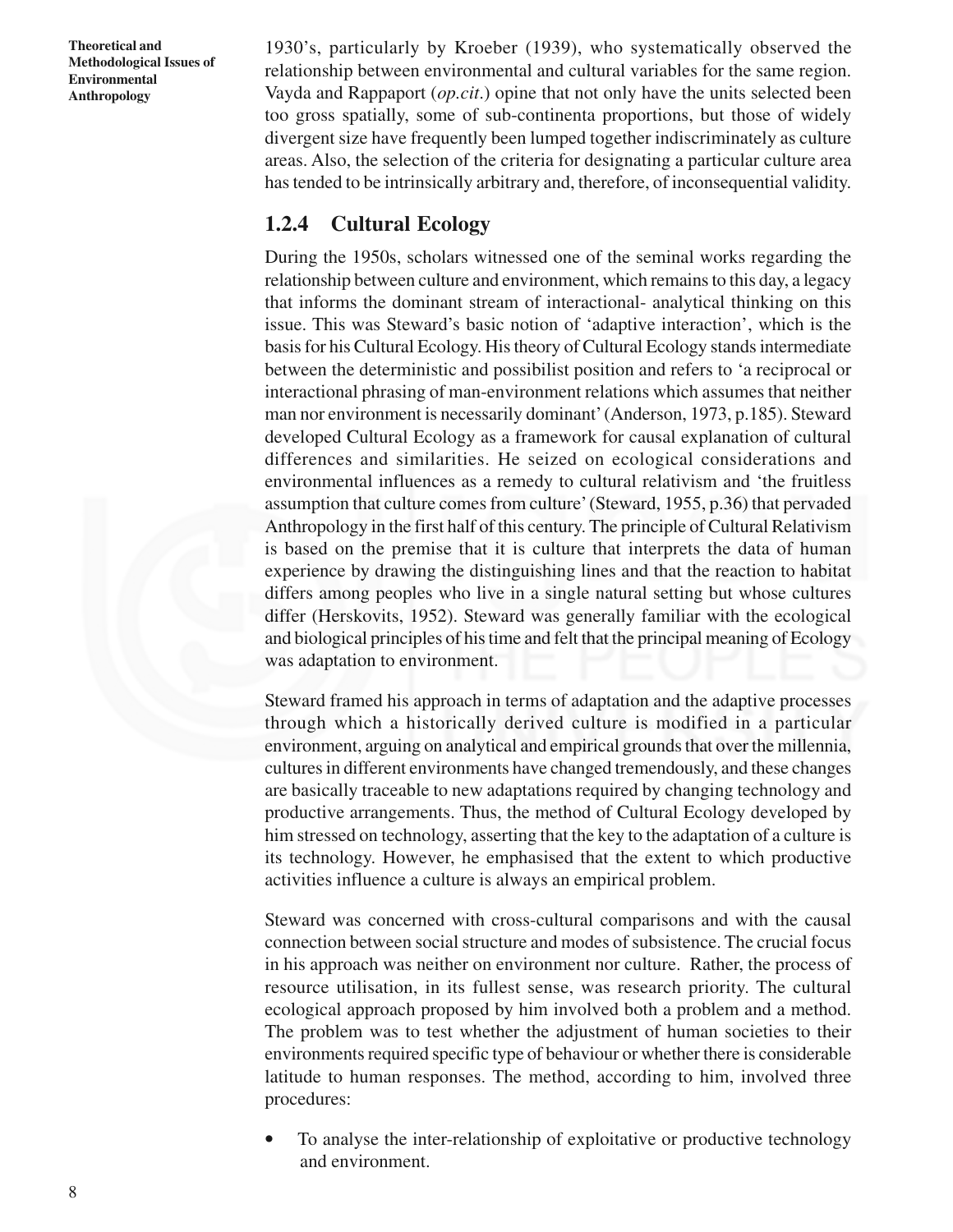- To analyse the behaviour patterns involved in the exploitation of a particular area by means of a particular technology.
- To ascertain the extent to which the behaviour pattern entailed in exploiting the environment affect other aspects of culture.

The theory of Cultural Ecology, as developed by Steward, paid primary attention to those features which empirical analysis showed to be most closely involved in the utilisation of environment in culturally prescribed ways, which he referred to as culture core. He defined a culture core as the constellation of features which are most closely related to subsistence activities and economic arrangements (1955, p.35). However, he had insisted that the expression 'culturally prescribed ways', must be taken with caution, for its anthropological usage is frequently 'loaded'. The normative concept, which views culture as a system of mutually reinforcing practices backed by a set of attitudes and values, seems to regard all human behaviour as so completely determined by culture that environmental adaptations have no effect. It considers that the entire pattern of technology, land use, land tenure, and social features derive entirely from culture. Steward's concept of Cultural Ecology, however, is less concerned with the origin and diffusion of technologies than with the fact that they may be used differently and entails different social arrangements in each environment. The environment is not only permissive or prohibitive with respect to these technologies, but special local features may require social adaptations, which have far-reaching consequences.

According to Moran (1984), the value of Cultural Ecology lies in the fact that from the broad generalities of the environmental determinists and the detailed inductive findings of the possibilists, Steward proposed a research method that paid both careful attention to empirical details that causally linked the cognized environment, social organisation, and the behavioural expressions of human resource use. Steward delimited, more than anyone before him, the field of human/ environment interactions. He viewed social institutions as having a functional unity that expressed solutions to recurrent subsistence problems. Cultural Anthropology had been described as a methodological tool for ascertaining how the adaptation of a culture to its environment may entail certain changes. However, Geertz (1963) has pointed out that the concept of culture core, as advanced by Steward, proved to underestimate the scope, complexity, variability, and subtlety of environmental and social systems. Vayda and Rappaport (1968), among others, found the concept of the culture core to give undue weight to culture as the primary unit of analysis, and found the presumption that organisation for subsistence had causal priority to other aspects of human society and culture to be both untested and premature.

# **1.2.5 The Concept of Ecosystem**

The concept of ecosystem made its way into Anthropology in the 1960s, when critiques of Steward's Cultural Ecology paradigm led anthropologists towards a more explicitly biological paradigm. The term 'ecosystem' refers to one of the specialised concepts developed in biology pertaining to empirical systems and consists of a set of generalisations about the interdependent nutritional and populational processes of plant and animal species living in defined physical environments (Bennett, 1984). In his *Fundamentals of Ecology* (1953), Odum offered the ecosystem as an organising principle emphasizing interdependence,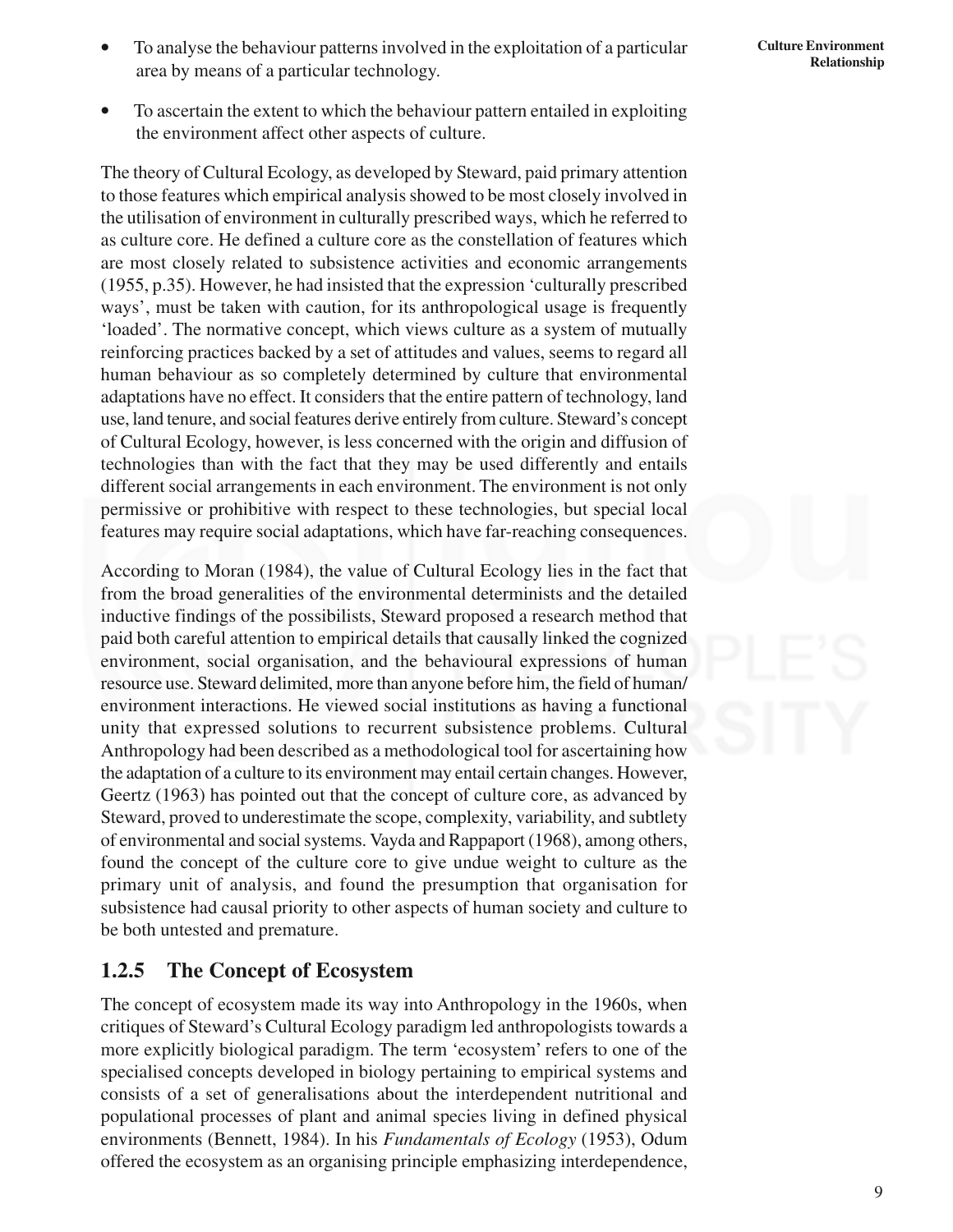obligatory and causal relationships. The primary assumption was that ecosystems are cybernetic entities—that is, they are self-regulating and self-organising systems controlled by information-carrying feedback loops. In keeping with the cybernetic view, ecosystems were portrayed as orderly, stable, homeostatic, functional and antentropic.

Geertz in his *Agricultural Involution* (1963) was the first to argue for the usefulness of the ecosystem as a unit of analysis in Social/Cultural Anthropology. Its merits were stated: system theory provided a broad framework, essentially qualitative and descriptive, that emphasised the internal dynamics of such systems and how they develop and change. Vayda and Rappaport (1968, p.492) were perhaps the first anthropologists to advance the notion of 'the possibility and desirability of a single science of ecology with laws and principles that apply to man as they do to other species'. They argued that the cybernetic approach to ecosystems ecology should be adopted in analyzing the 'regulating or homeostatic functions of cultural practices' (1968, p.495). They first focused on an analysis of energy input and output in technology and social organisation of work to collect and produce food. All of this was set within the biological framework of limiting factors and carrying capacity. Components of culture such as religion and warfare were viewed as regulating mechanisms that helped to maintain a balance between the population and its resources. This theoretical framework was implemented by Rappaport (1967) in his fieldwork among the Tsembaga of New Guinea. He viewed their ritual and warfare as regulating the delicate balance between the human and pig populations to reduce competition between the two species, with humans being surprisingly close to pigs in physiology, body and group size and omnivorous diet. He argued that a human population was a species within the ecosystem; that the system operated according to laws of nature that could be understood in the light of system theory. In this framework major cultural processes like ritual could be understood to play cybernetic functions.

This 'biologisation' of the ecological approach in Cultural Anthropology led to the label of Ecological Anthropology replacing Steward's label of Cultural Ecology, although the two are sometimes used as synonyms. Through the work of Rappaport in particular, the cybernetic/ecosystemic view became a dominant trend in environmental or Ecological Anthropology. To cybernetic ecological anthropologists, adaptation of ecological units does not refer to Darwinian struggle for reproductive success or efficient resource utilisation, but rather to maintenance of equilibrium, homeostasis, and above all an un-degraded ecosystem. Rappaport (1977, p.168), for example, defined adaptation as 'the process through which living systems maintain homeostasis' and he explicitly included ecosystems within this class of adaptive systems, arguing that 'the proper goal of adaptive system is merely to persist' (*ibid*., p.178.). A generation of anthropologists, trained in Ecology and Systems Theory, then went to the field to measure the flow of energy through the throphic levels of the ecosystems of which humans were but a part (Rappaport, 1967). The choice of research site was still a local community, and was often treated as a closed system for the purposes of analysis.

# **1.3 LIMITATIONS OFTHE ECOSYSTEM CONCEPT**

According to Moran (*op.cit*.), perhaps no work had a greater impact on the development of an ecosystem approach in Anthropology than Rappaport's study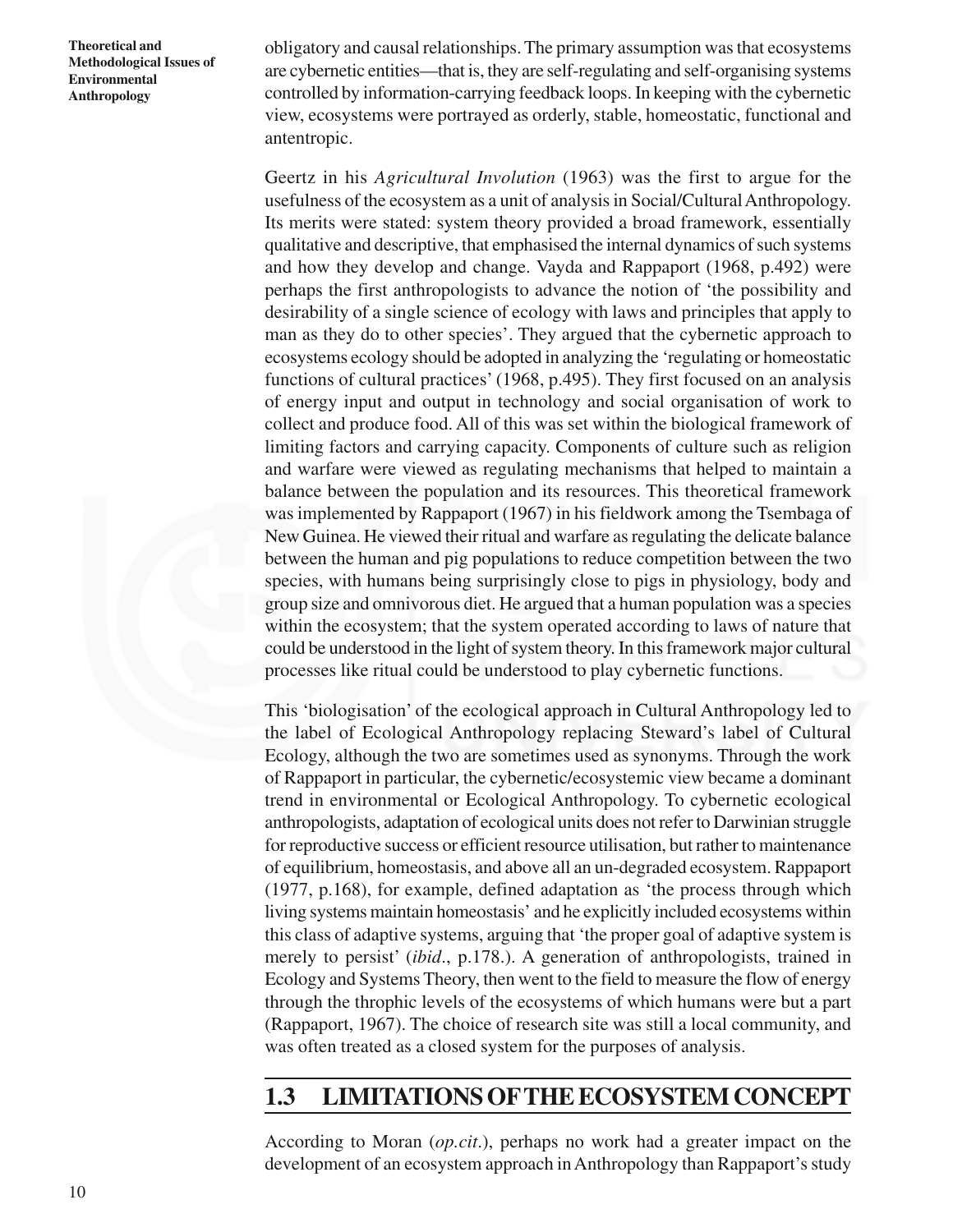of the New Guinea population (1967) nor had any other study attracted as many critics of an ecological approach. The main challenge for human ecology, as Vayda and McCay (1975) saw it, was to discover and identify the actual problems people face and to delineate their ways of coping with these problems. However, there are a number of problems in applying the ecosystem concept to Anthropology. According to Ellen (1981), anthropological ecosystem studies over-emphasised the self-regulatory feature of ecosystems to the neglect of processes by which systems transform themselves in response to either external or internal dynamics. Cognitive dimensions of human behaviour had been neglected despite the knowledge that cultural factors mediate such ecological dimensions as population size and resource use. Another shortcoming of the 'ecosystemic' approach was pointed out to be an over-emphasis on constraints to the neglect of innovation on the part of organisms in general, and humans in particular. There is also a tendency for models to ignore time and structural change, thereby overemphasizing stability in ecosystems. According to Vayda and McCay (*op.cit*.), ecosystem analysis is more complete and more attuned to ecological theory when it moves beyond the detailed appraisal of how a population survives and how its members respond to various 'perturbations.' Consideration of how they respond differently from one generation to the next, how they respond to novel and sometimes externally induced problem allows for explanations that are more consistent with our understanding of the adaptability of human populations.

# **1.4 CULTURAL MATERIALISM**

Following the above developments in the realm of Environmental or Ecological Anthropology, Marvin Harris attempted to advance the ecological explanation as well as description of cultures by developing an explicit and systematic scientific research strategy, which he called cultural materialism. Harris and his students applied this research strategy to explain seemingly arbitrary religious beliefs and customs in terms of ecological adaptation. According to Harris (1979), the granting of sacred status to cattle among the Hindus of India and the consequent prohibition on beef eating was necessary for a high density population of pre-industrial rural cultivators. The high caloric and spatial cost of raising livestock for meat consumption could not be sustained and was rejected in favour of more efficient grain consumption. But in this adaptation of grain production and consumption, cattle played an important part, supplying traction for ploughs, manure for fertiliser, and milk and butter for consumption. Holy status protected cattle from consumption as meat and saved them for supporting grain cultivation. Harris had shown that the composition of village cattle herds varies predictably in accordance with farmers' pragmatic needs for different ratios of bovine species and sexes in different eco-zones, which means that Indian villages use mainly practical criteria rather than mystical ones for managing their livestock. The work of Harris and others working along similar lines have been criticized on many points, but especially for confusing origins and functions and for assuming that almost anything that persists is adaptive (Salzman and Attwood, 1996).

# **1.5 HISTORICAL ECOLOGY**

A few anthropologists had tried to transcend some of the limitations of the above approaches by adding a diachronic dimension in examining how both culture

#### **Culture Environment Relationship**

11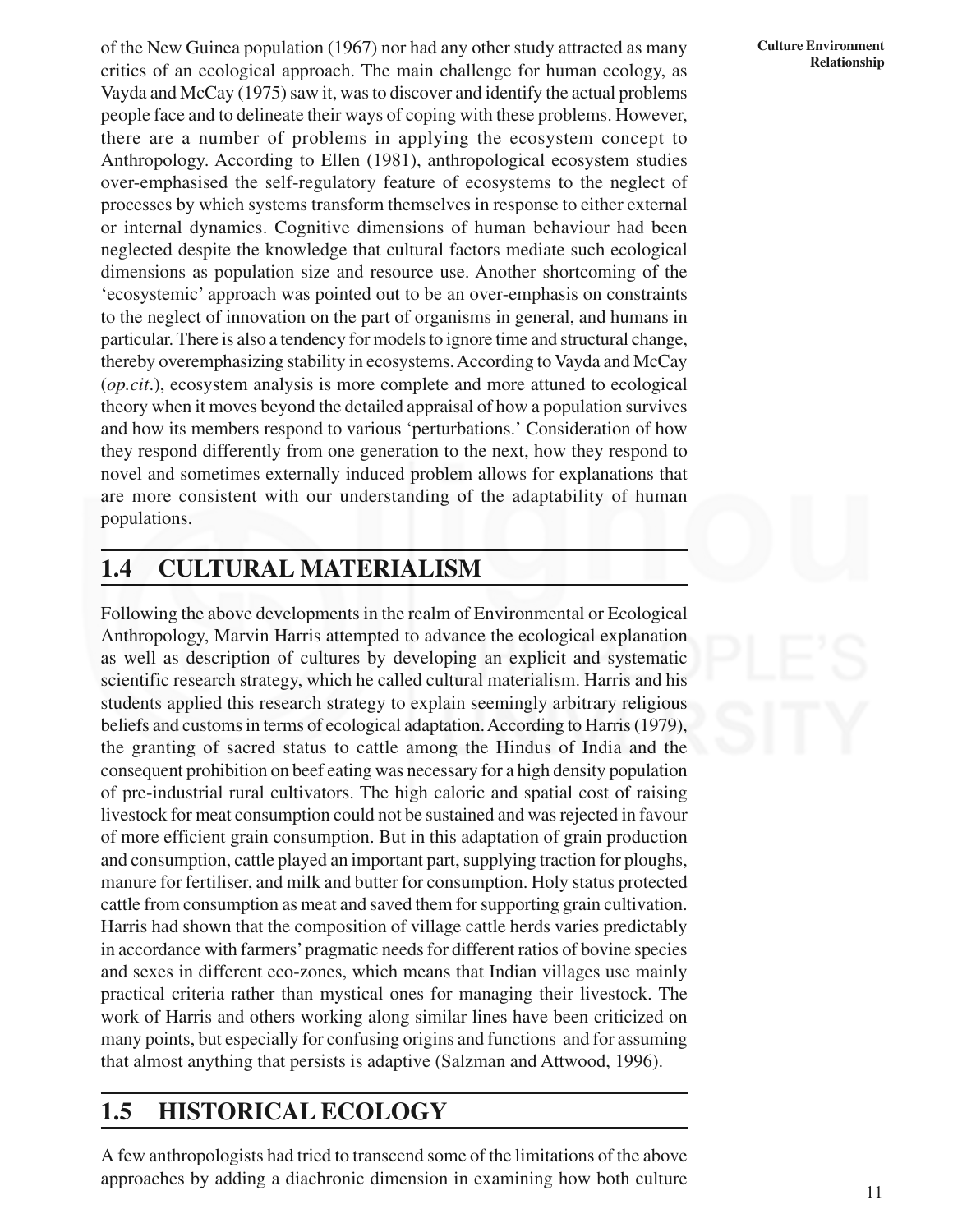and environment mutually influence and change each other over time, an approach called historical ecology. Most notable is the work of William Balée in the early 1990s on the Ka'apor in the Amazon of Brazil, who recognizes 768 species of plants from seed to reproductive adult stages, the largest ethno-botanical repertoire reported for any people in the Amazon (Barfield, 1997). Balée has tried to apply Historical Ecology to integrate aspects of Ethno Ecology, Political Ecology and Regional Ecology in a processual framework. In this context, he has analyzed the Ka'apor's response to adaptive constraints and opportunities in both their social and natural environments, including other indigenous societies, Afro-Americans, and European migrants who have each had an impact on their natural environment.

# **1.6 SUMMARY**

The anthropological approaches to human-environment interactions described above have been largely confined to basic research with very little attention being paid to applied problems, let alone to action or advocacy work. Early studies of humans and their environment moved from the "Environmental Determinism" to the "Environmental Possibilism" and to the "Cultural Ecology" of Julian Steward. The first major theory regarding the interaction between culture and environment, one that has been in circulation since the time of classical Greece, is Environmental Determinism (ED), or Evironmentalism. This idea basically states that environment mechanically "dictates" how a culture adapts. Later on the general orientation of explanations of man-environment interrelations in the United States shifted towards what came to be called "Possibilism"/ Environmental Possibilism (EP) in the late 1920s and the 1930s. In Possibilism, the environment is seen as a limiting or enabling factor rather than a determining factor. In the 1950s-60s significant progress came from the development of what came to be known as "Cultural Ecology," engaged with the analysis of cultural adaptation to natural environments an approach proposed by Julian H. Steward. He also developed the concept of *culture core* as the behavior patterns most closely linked to the environment (e.g., subsistence and food acquisition). Other approaches followed Cultural Ecology that expanded the scope of environmental research in Anthropology. As scholarly paradigms evolved in the latter half of the 20th century, Roy Rappaport and Vayda, A.P (1968), developed an ecosystem approach that treated human populations as one of a number of interacting species and physical components and transformed *Cultural Ecology* into *Ecological Anthropology.* The idea of cultural materialism in anthropology was most prominently and vigorously proposed by the American anthropologist Marvin Harris (1927-2001). He strongly held the view that similar technologies applied to similar environments tend to produce similar kinds of economic and sociocultural arrangements. According to the theory of cultural materialism, cultural systems are nothing but adaptive responses to solve practical problems of human survival and resource management in specific environments which should be analyzed from a historical perspective.

According to Wolf (1964, p.94), 'the goal of Anthropology is the creation of an image of man that will be adequate to the experience of our times'. Such an image of man must take cognizance of the experience of man within the context of the whole biosphere. A science of man, according to Anderson (1973) must seek to integrate a concern for human ends with the scientific mode of thought,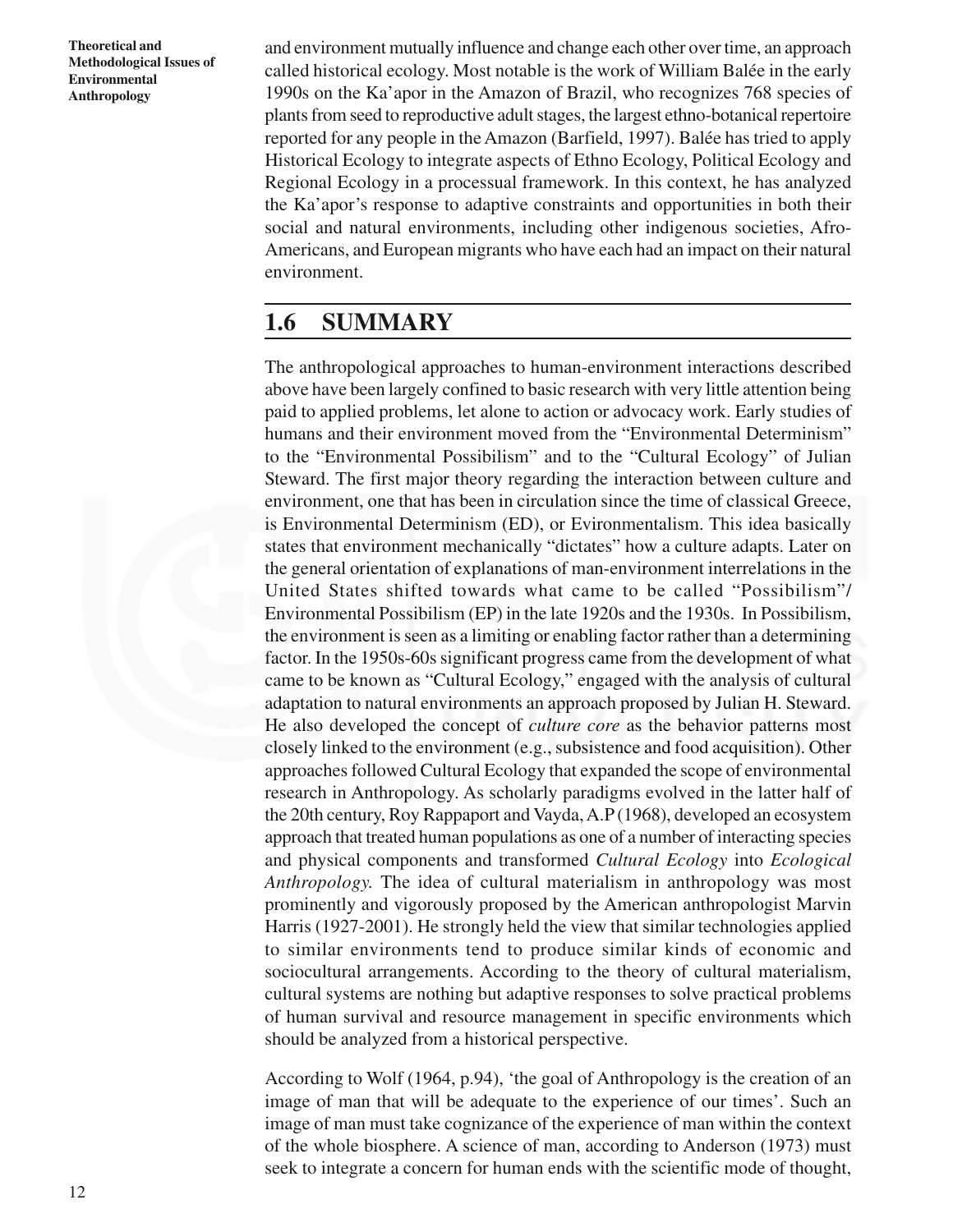which owes its success to its emphasis upon means. According to him, calls heard for greater concern of Anthropology with crucial social and biological issues are certainly justified. In developing a new scientific humanism, the anthropologist should fuse the scientist's commitment to truth and the humanist's commitment to human welfare. In an adequate scientific humanism, the scientifically relevant and the humanly relevant should coincide. An ecological perspective, including an adequate ecological ethic, may provide the soundest basis for judging social relevance and for defining the frame of scientific enquiry. This is perhaps the strongest argument for going beyond an Anthropological or Ecological Anthropology towards the multi-disciplinary development of Anthropological Ecology or "Ecosystematology" (Schultz, 1967). The effect of these debates has been that ecological anthropology is gradually being incorporated into more general theoretical discourse with current awareness of global environmental problems drawing Ecological Anthropology into multidisciplinary debates over 'sustainable development' and how Anthropology could contribute to the environmentalist discourse.

# **1.7 REFERENCES**

Anderson, J.N. 1973. *"Ecological Anthropology and Anthropological Ecology"* in J.J. Honigmann, (ed.), Handbook of Social and Cultural Anthropology, Chicago: Rand McNally and Company, pp.179-239.

Barfield, Thomas (ed.). 1997. *The Dictionary of Anthropology*, Oxford UK: Blackwell Publishers, pp. 137-139.

Bennett, J.W. 1984. *"Ecosystems, Environmentalism, Resource Conservation and Anthropological Research"* in E.F. Moran, (ed.), The Ecosystem Concept in Anthropology, Colorado: Westview Press, Inc., pp.289-310.

Boas, F. 1911. *The Mind of Primitive Man*, New York: Macmillan.

Descola, P., Pálsson .G. 1996. *"Introduction"* in P. Descola and G. Pálsson (ed.), Nature and Society: Anthroplogical Perspectives, London: Routledge, pp. 1-22.

Ellen, R.F. 1981. *Environment, Subsistence and System*, Cambridge: Cambridge University Press.

Forde, C.D. 1934. *Habitat, Economy and Society*, New York: Dutton.

Geertz, C., 1963, *Agricultural Involution*, Berkeley: University of California Press.

Goldenweisser, A. 1937. *Anthropology*, New York: F.S. Crofts.

Harris, M. 1979. *Cultural Materialism: The Struggle for a Science of Culture*, New York: Random House.

Kroeber, A. 1939. *Cultural and Natural Areas of Native North America*, Berkeley: University of California Press.

Moran, E. F. 1984. *"Limitations and Advances in Ecosystems Research",* in E.F. Moran (ed), 1984, *The Ecosystems Concept in Anthropology*, Colorado: Westview Press, pp.3-32.

**Culture Environment Relationship**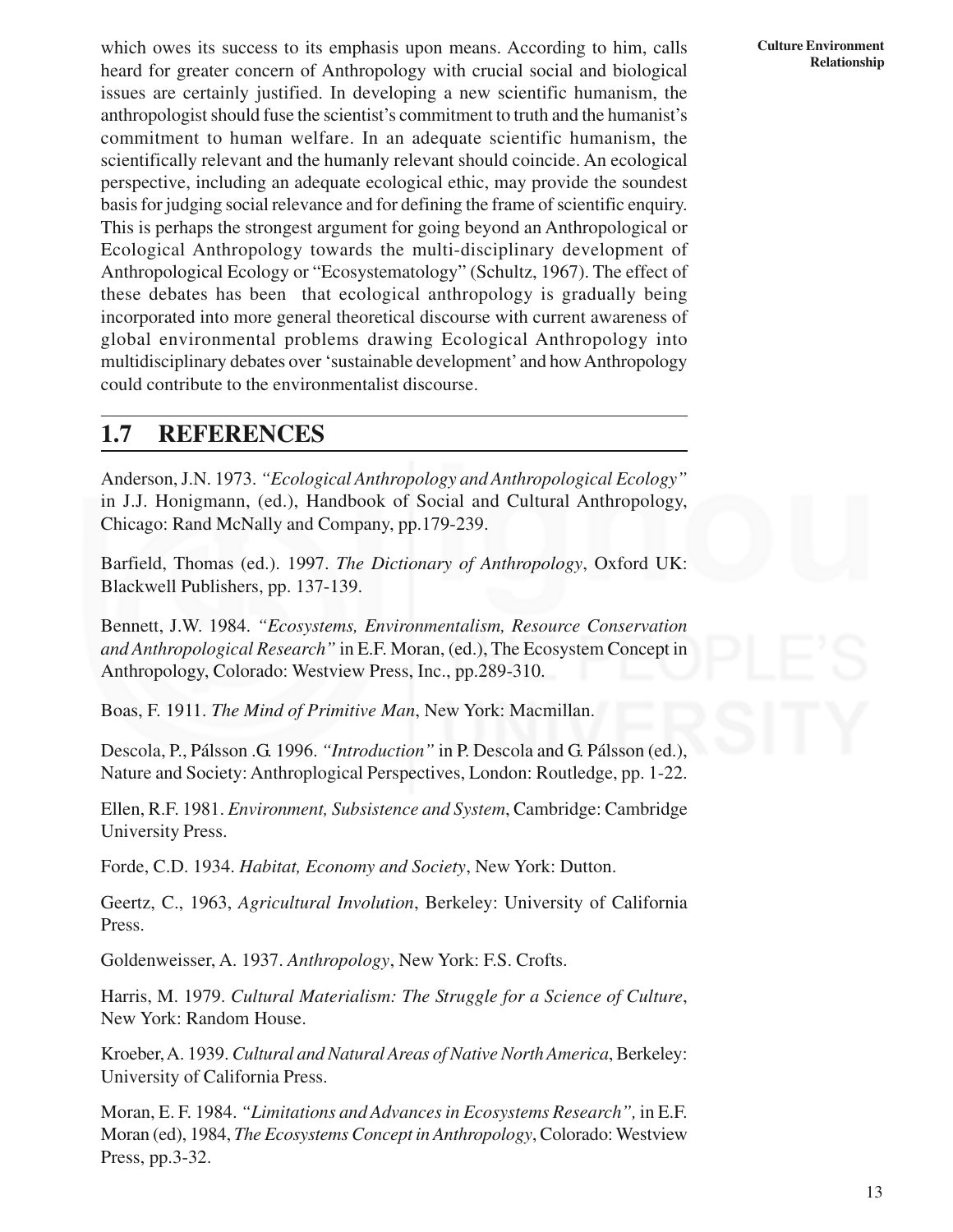Rappaport, R. 1967. *Pigs for the Ancestors*, New Haven: Yale University Press.

Rappaport, R. 1977. *"Ecology, Adaptation and the Ills of Functionalism",* Michigan Discussions in Anthropology 2.

Salzman, P.C., Attwood. D.W. 1996. *"Ecological Anthropology"* in A. Barnard, J. Spencer (ed.), 1996, Encyclopedia of Social and Cultural Anthropology, London: Routledge, p.169-172.

Schultz, A.M. 1967. *"The Ecosystem as a Conceptual Tool in the Management of Natural Resources"* in S.V. Ciriacy-Wantrup, J.J. Parsons (ed.), Natural Resources: Quality and Quantity, Berkeley: University of California, pp. 139- 161.

Steward, J. 1955. *The Theory of Culture Change: The Methodology of Multilinear Evolution,* Urbana: University of Illinois Press.

Vayda, A.P., McCay. B. 1975. *"New Directions in Ecology and Ecological Anthropology",* Annual Review in Anthropology; 4, pp. 293-306.

Vayda, A.P., Rappaport. R. 1968. *"Ecology, Cultural and Non- Cultural"* in J. Clifton, (ed.), Introduction to Cultural Anthropology, Boston: Houghton and Miffling.

Wolf, E.R. 1964. *Anthropology,* Englewood Cliffs, N.J.: Prentice-Hall.

#### **Suggested Reading**

Anderson, J.N. 1973. *"Ecological Anthropology and Anthropological Ecology"* in J.J. Honigmann, (ed.), Handbook of Social and Cultural Anthropology, Chicago: Rand McNally and Company, pp.179-239.

Mark Q. Sutton and E. N. Anderson. 2010. *Introduction to Cultural Ecology*. A division of Rowman & Littlefield Publishers, Inc.

Ellen, R.F. 1981. *Environment, Subsistence and System*, Cambridge: Cambridge University Press.

#### **Sample Questions**

- 1) What are the main anthropological theories regarding the relationship between culture and environment?
- 2) What are the key aspects of Julian Steward's theory of Cultural Ecology?
- 3) How did the 'Ecosystem' approach gain importance in Anthropology? What are its limitations?
- 4) Write short notes on the following:
	- a) Environmental Possibilism
	- b) Cultural Materialism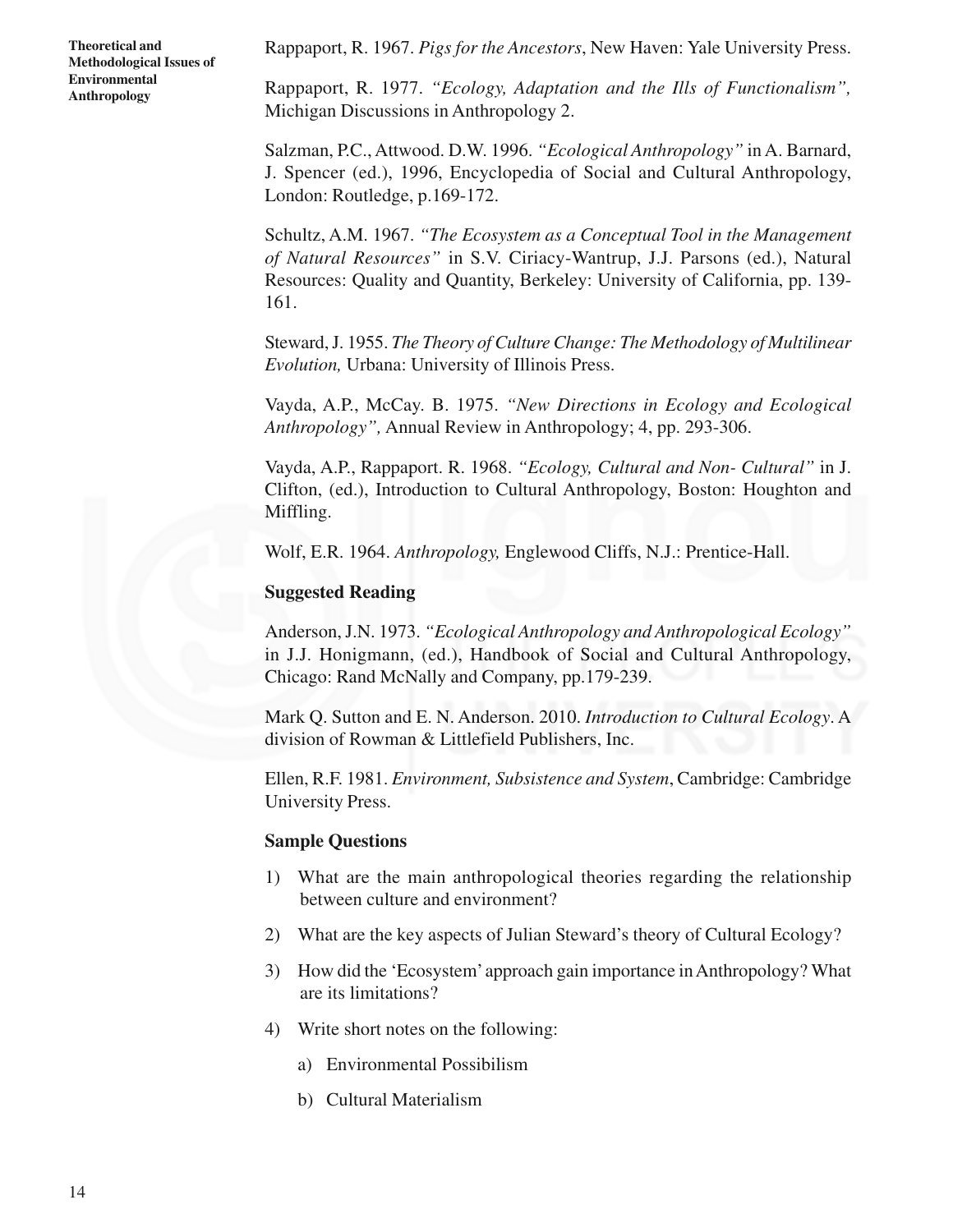# **CUNIT 2 APPLICATION OF CONCEPT OF ECOSYSTEM IN ANTHROPOLOGY**

### **Contents**

- 2.1 Introduction
- 2.2 Concept of Ecosystem
- 2.3 Historical Background of the Idea of Ecosystem in Anthropology
- 2.4 Pioneers of the Ecosystem Concept in Anthropology
- 2.5 Notable Contributions on Application of Concept of Ecosystem in Anthropology
	- 2.5.1 The Relationship between Environment and Productive Technology
	- 2.5.2 Generalised and Specialised Ecosystems
	- 2.5.3 Ethnic Groups and Ecological Niches
	- 2.5.4 Population Expansion through Warfare
	- 2.5.5 Resource Management through Religious Ritual
	- 2.5.6 The Ecological Sustainability of Peasant Economy
	- 2.5.7 An Ecosystem Approach to Caste System
	- 2.5.8 Criticisms of the Ecosystem Approach
	- 2.5.9 Ethno-Ecology
	- 2.5.10 Cultural Materialism
- 2.6 Summary
- 2.7 References

Suggested Reading

Sample Questions

**Learning Objectives**



At the end of this unit, you will be able to:

- understand the historical background and the importance of the concept of ecosystem in Anthropology;
- know about the pioneering and classical works done by anthropologists who applied the concept of ecology and ecosystem in the study of the relationship between culture and environment;
- gain knowledge about the notable works done by the Indian anthropologists in the field of ecological anthropology;
- know about the basic tenets of ethno-ecology and cultural materialism; and
- understand in brief about the criticisms of the ecosystem approach in Anthropology.

# **2.1 INTRODUCTION**

Other approaches followed Cultural Ecology that expanded the scope of environmental research in Anthropology. In the 1960s and 1970s, the field became influenced by new concepts developed by anthropologists who largely structured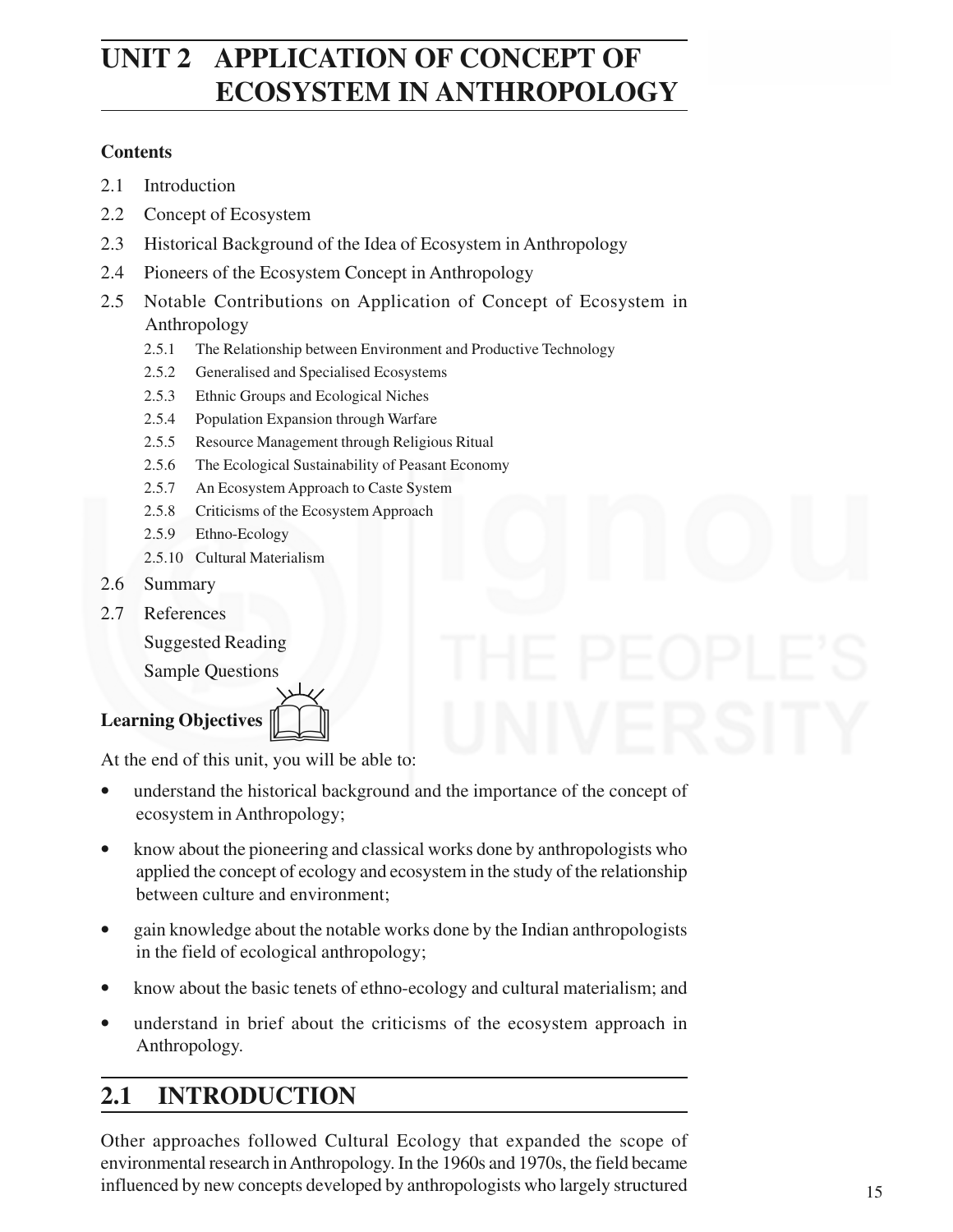their data based on ecological models. Roy A. Rappaport, and Andrew P. Vayda (1968), developed an Ecosystem Approach that treated human populations as one of a number of interacting species and physical components and transformed *Cultural Ecology* into *Ecological Anthropology.* While Steward tied culture into the environment, a new approach, called the "New Ecology," tied culture into the emerging science of Systems Ecology (e.g.,Vayda and Rappaport 1968). They suggested that instead of studying how cultures are adapted to the environment, attention should be focused on the relationship of specific human population to specific ecosystem. In their view, human beings constitute simply another population among the many populations of plants and animals species that interact with each other with the non-living components (climate, soil, water etc) of their local ecosystem. Thus, the ecosystem rather that culture, constitutes the fundamental unit of analysis in their conceptual framework for Human Ecology. The analytic unit shifted from "culture" to the ecological population, which was seen as using culture as a means (the primary means) of adaptation to environments. It was argued that human cultures were not unique but formed only one of the population units interacting "to form food webs, biotic communities, and ecosystems" (Vayda and Rappaport, 1968). This approach placed humans within a unified science of Ecology so that what was learned about human behaviour would have greater applicability as a way to conduct holistic studies of humans in their environment. The ecosystem approach was adopted from General Systems Theory, which had been developed within Ecology in the 1930s and 1940s. General systems theory emphasised wholeness, connectedness and feedback.

# **2.2 CONCEPT OF ECOSYSTEM**

The concept of ecosystem originated in the biological sciences wherein living organisms were viewed as interrelated parts of the physical environment, and together they constituted a whole that maintained stability over time through mutual feedbacks (Miller 2004). The concept owes its origin to the works of the biologists who studied the interrelationships between the abiotic (non-living) and biotic (living) parts of the environment. Ecosystem basically refers to *interdependence* of the inorganic and organic parts of any geographical space in which continuous *exchange* of matter and energy takes place. The anthropological implication of the concept of ecosystem is significant because humans can also be viewed as a part of this system participating in the process of energy flow and cycling of matter within the system (Moran, 1990 & 1996). The concept of ecosystem is employed by the scientists both as a *concrete reality* as well as a *model* to understand the complex relationship between the inorganic and organic components of nature. It is difficult to draw neat boundaries of ecosystems as well as to determine their size. Ecosystems can be as small as a pond and as big as large forests and deserts and different ecosystems often overlap. The application of the concept of ecosystem by the biologists and anthropologists has also been influenced by the General Systems Theory in Philosophy under which ecosystems are viewed as a series of interdependent parts wherein each part functions for the maintenance of the whole system. Another important concept within ecosystem approach is "feedback". Feedbacks are mechanisms by which an ecosystem maintains equilibrium by returning to its original condition under stress. This is known "negative feedback". There is another kind of feedback by which the ecosystem moves toward disequilibrium and change. This is known as "positive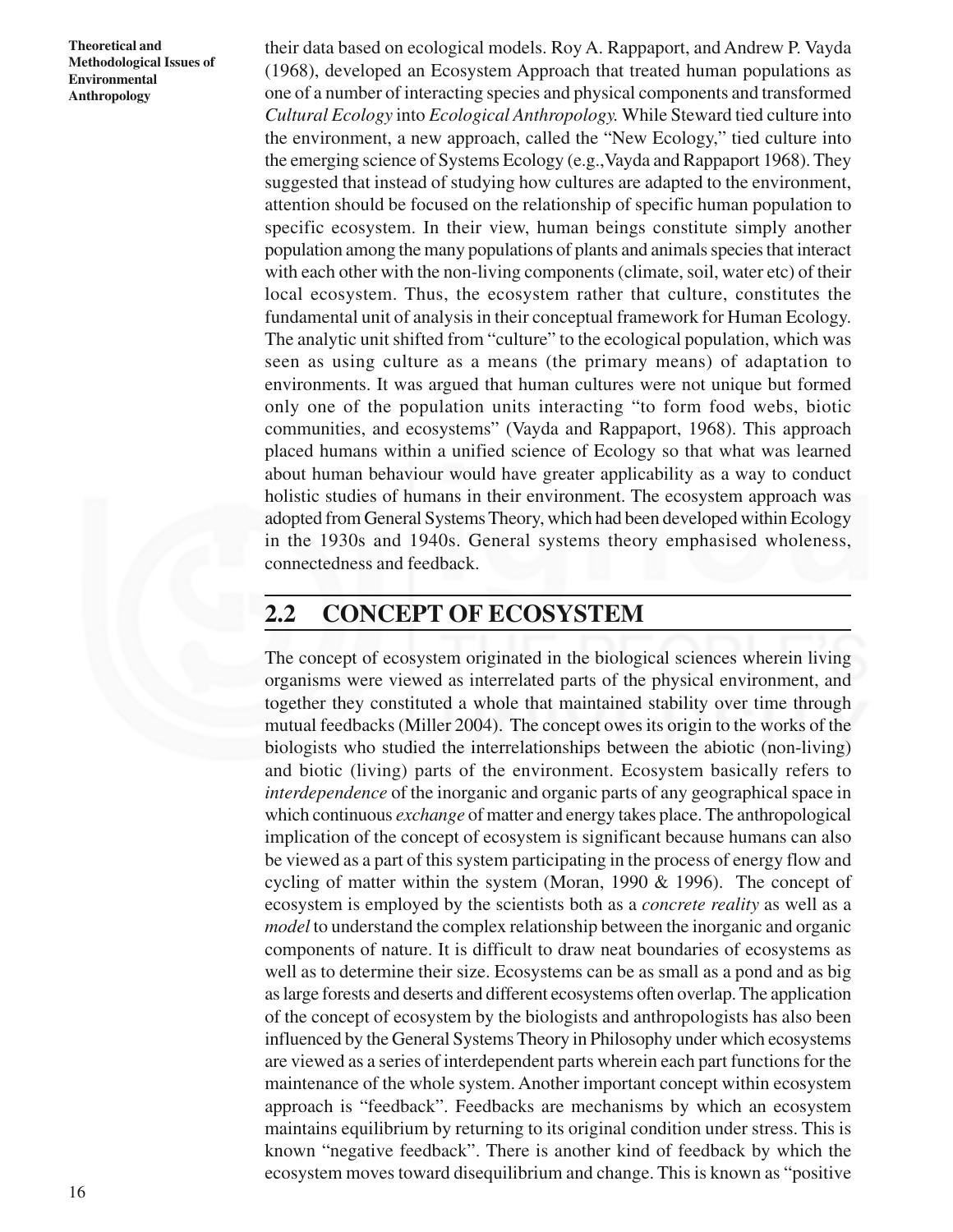feedback". Anthropologists like A.P.Vyada and Roy Rappaport employed Ecosystem Approach and the concept of feedbacks in the line of System Theory to understand the cultural factors which regulated the relationship between small human communities and the biotic and abiotic components of the natural environment.

# **2.3 HISTORICAL BACKGROUND OFTHE IDEA OF ECOSYSTEM IN ANTHROPOLOGY**

Although, the application of the sophisticated concepts of 'Ecosystem' took place much later, the interest of the anthropologists in looking at the relationship between culture and natural environment can be traced back to the works of the German geographer Friedrich Ratzel (1844-1904) in the late nineteenth century who held that culture is largely shaped by the immediate geographical environment and much of cultural diversity was caused by the variation in the natural environment. Followers of Ratzel in Europe and America continued this tradition of research and formed a school which later became famous as 'Geographical or Environmental determinism'. These scholars were also known as 'Anthropogeographers'. Later, a number of anthropologists in United States of America were influenced by the works of Geographical Determinists and made attempts to find out the relationship between culture and natural areas. A notable pioneer in this culture and natural area research was Clark Wissler (1870-1947) who was a student of Franz Boas (1858-1942), the founding father of American anthropology. Wissler first recognized that the natural areas of native North America corresponded closely with the culture areas. He particularly gave emphasis on the close relationship between subsistence pattern and physical environment but at the same time Wissler also noted the fact that culture areas are not always identical to their natural areas. The work of Wissler was further extended by Alfred Kroeber (1876-1960) another student of Franz Boas, who examined the relationship between geographical environment and culture areas in North America. Although, Kroeber did extensive research on the relationship between environment and culture, he believed that environment only plays the role of a limiting factor in shaping culture traits, a view which was also shared by Boas. In other words, both Kroeber and Boas believed and they attempted to demonstrate through research that it may be possible to predict what type of culture traits cannot survive or exist in a particular natural area. For example, one may say that woolen garments will not be worn by women and men in a hot desert. But one cannot predict the number of possible culture traits in a particular environment. So, one will not be able to say exactly the specific kind of light garments women and men would wear in a desert. This view, which granted importance to environment and bestowed a relative autonomy to culture and historical factors to understand the dynamics of human society, was later designated as 'cultural possibilism'. Within the framework of possibilism, the British social anthropologist, Daryll Forde (1902-1973) made an outstanding study in his book *Habitat, Economy and Society*(1934) about the relationship between geographical environment and culture traits, in which he concentrated more on material culture(tools, technology and economic pursuits) in a comparative framework.

Despite the difference, 'environmental determinism' and 'cultural possibilism' had one fundamental similarity: both schools of thought viewed 'environment'

17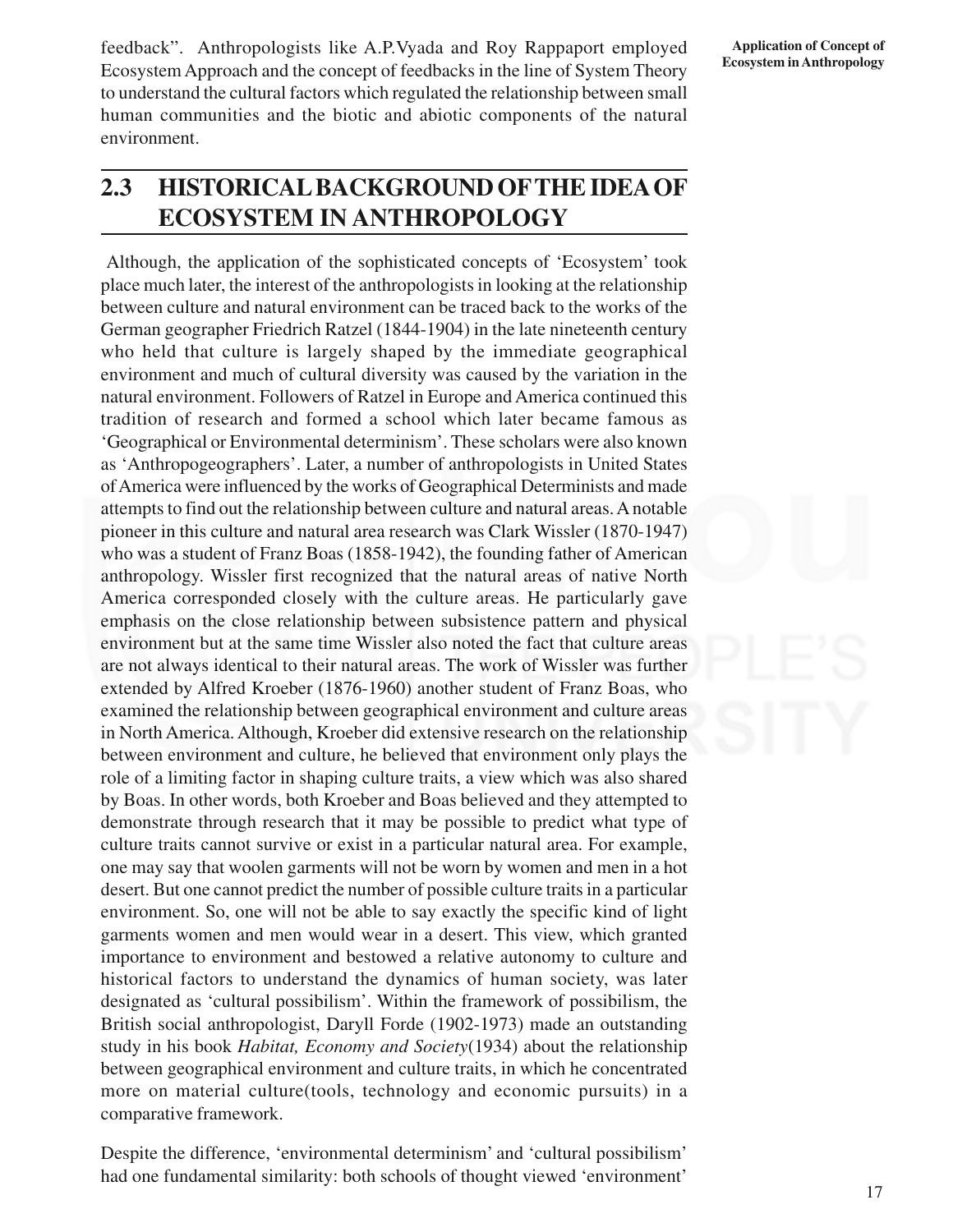and 'culture' as separate and distinct domains which interacted with the other. In the mid 1930s, Julian H. Steward (1902-1972) a student of Kroeber who was working under a possibilist tradition developed the idea of 'Cultural Ecology' in which 'Environment' and 'Culture' were viewed for the first time as two *causally related components* in a single framework. Historically, the roots of the ecosystem concept could be traced back to the concept of Cultural Ecology as developed by Steward.

#### **Activity**

Identify a community in your locality and list the biotic and abiotic components which surround the community.

# **2.4 PIONEERS OFTHE ECOSYSTEM CONCEPT IN ANTHROPOLOGY**

Julian Steward was a student of A.L.Kroeber and started his research under the influence of Cultural Possibilism. Steward, however moved away from culture area approach and emphasised more on the close relationship between technology and environment but Steward was not an Environmental Determinist. While both groups of scholars within the fold of Environmental Determinism and Cultural Possibilsm viewed 'Culture' and 'Environment' as separate domains which influence each other, Steward treated them as interacting entities in a single framework. He viewed culture as an adaptive mechanism by which human beings adjust with their natural environment. According to Steward, every aspect of a culture does not adapt with the physical environment in the same manner. Although, he began his research in Archaeology, Steward gradually moved towards ethnographic studies of small populations. He found that the technologies of production and the related behaviour patterns and social organisational features of a small community are linked more intensively with the immediate natural environment and forms a constellation, which he termed as the 'culture core'. Thus, among the Shoshone hunter-gatherers of North America Steward found that the technology of hunting is related with patrilineal kinship, patrilocal residence, band exogamy and low population density, which in turn helped the community members to successfully use their scarce hunting game resource base within a restricted area. According to him, hunter-gatherers under restricted and scarce resource base may have different types of hunting implements but patrilineal band structure is the common feature among them, and this is the 'core' of the hunting-gathering societies which has evolved over a long period of time in order to adapt in a specific type of environmental conditions. So, there is a causal relation between environment and the behaviour of human beings related to the *productive technology* and this relation *recurs* through history. The idea of Ecosystem was embedded in Steward's thought since he viewed environment, productive technologies and related cultural behaviour is a causally interrelated network of relation which persist over time. For Steward, the principal meaning of ecology is concerned with the adaptation of human beings with the natural environment but human beings do not only adapt like animals, they adapt by means of culture(Steward, 1955:31). To understand human adaptations to the natural environment, Steward employed a new concept which he termed as *Cultural Ecology*. According to Steward, C*ultural Ecology is the study of the relationship between culture and natural environment in which two orders of phenomena are involved: (i) all the biotic and abiotic features of the natural*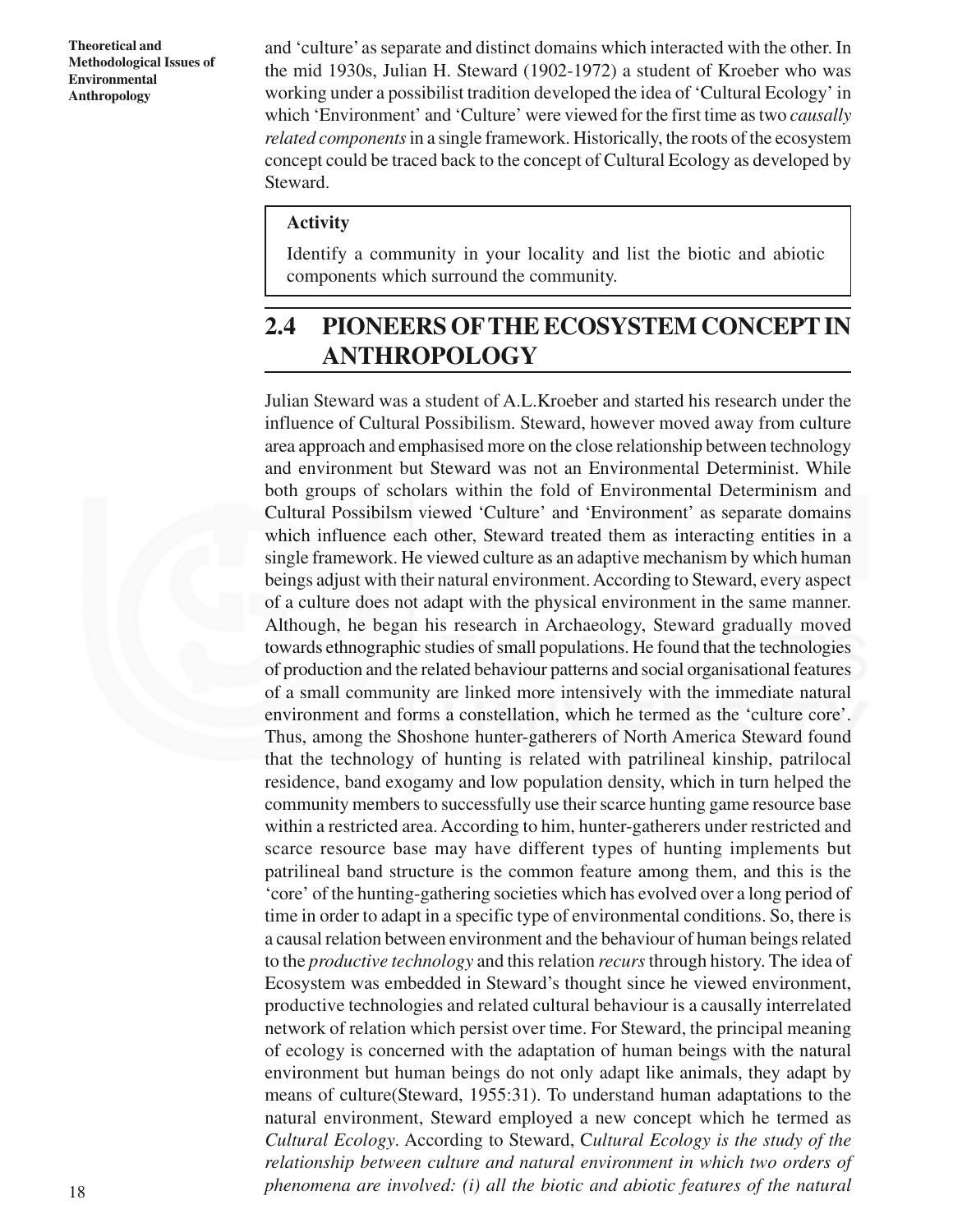*environment and (ii) the cultural elements by which human beings adapt with the environment including technology and economic organisation* (Hatch 1973: 114-115). But Steward did not believe in a circular causality of all the parts of the ecosystem in which every part has an equal role to play for the maintenance of the whole. This is the reason that he subdivided culture into 'core' and 'secondary features'. Another important aspect of the contribution of Julian Steward lies in the field of Cultural Evolution. For him, human ecosystems are dynamic and social evolution is not unilinear, it is multilinear, since each culture *adapts* to its local environment and also *changes* in its unique way.

Leslie White (1900-1972) was contemporary to Steward and his contribution should also be discussed in the field of Ecology since White also viewed culture as a kind of adaptation to the natural environment and he made a novel attempt to measure the complexity and evolutionary progress of human societies in terms of the *amount of energy harnessed per capita per year*. In his famous article written in 1943 on energy and evolution of culture, White proposed that the advancement of human societies took place through an increase in the amount of energy utilised by technology. For White, technology, amount of energy harnessed and sociocultural complexity are interrelated variables which should be taken into consideration to understand social evolution and he proposed a grand scheme of 'Universal Evolution' applicable to all kinds of human societies.

 Despite their differences, Steward and White provided a *materialistic* view of culture, which lie at the heart of later day Ecosystem Approaches in Anthropology. Both of them gave primary importance to the *adaptive* nature of culture in relation to the natural environment and also to *productive technology and resource management strategies* of human beings. All these ideas were important for the future generation of ecological anthropologists, who studied culture from an ecological perspective.

# **2.5 NOTABLE CONTRIBUTIONS ON APPLICATION OF CONCEPT OF ECOSYSTEM IN ANTHROPOLOGY**

The ground prepared by Julian Steward and Leslie White in American Anthropology was taken up by later anthropologists who developed the Ecosystem Approach in Anthropology in a more sophisticated manner. In this connection, we would discuss about the works of the following anthropologists, viz. Tarak Chandra Das (1898-1964), Clifford Geertz (1926-2006), Fredrik Barth (1928- ), Andrew P. Vayda (1931-), Roy A.Rappaport(1926-97) and Robert MCc Netting (1934-95) and Madhav Gadgil(1942- ) and Kailash Malhotra(). We would begin with Geertz.

# **2.5.1 The Relationship between Environment and Productive Technology**

Tarak Chandra Das (1898-1964) was a pioneering Indian anthropologist during the formative period of the discipline who conducted an intensive study on the dynamic relationship between productive technology and natural environment as early as 1937.

**Application of Concept of Ecosystem in Anthropology**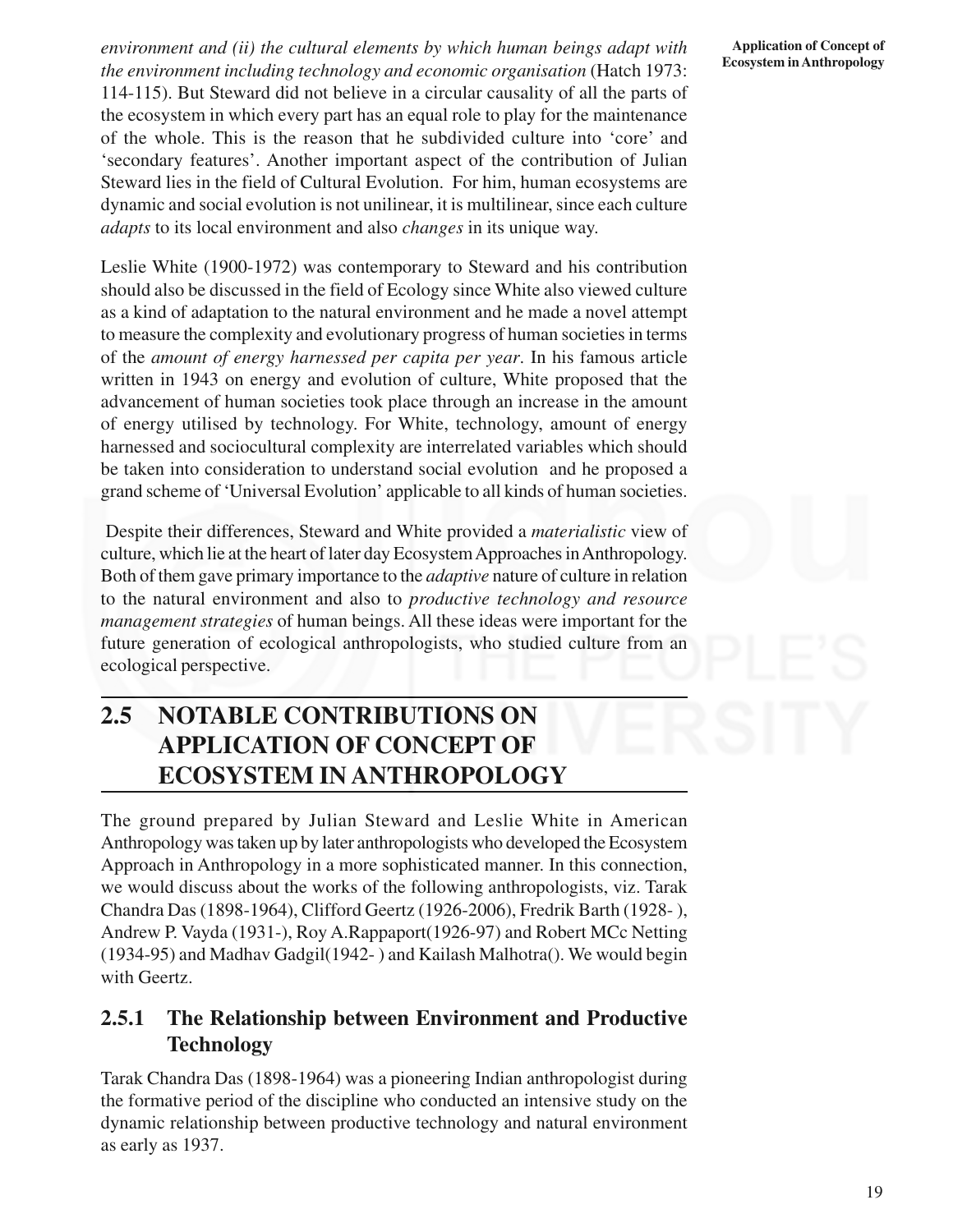The field study of Das was published in the prestigious international journal *Anthropos* under the title 'Some notes on the economic and agricultural life of a little known tribe on the eastern frontier of India' (Das, 1937:440-449).

In his paper Das dealt with the relationship between the variation in technology of agricultural practices with the natural environment and the socioeconomic consequences of this variation within the same tribe. The name of the tribe is Chiru, who like the Purums belonged to the old Kuki group of tribes of the north-east India. At the time of Das' field work during 1931-34, the Chiru population was 1272 and they lived in 11 villages, 9 of which were situated on the top of the hills and 2 were on the plains of the Manipur valley. Here Das first established the importance of agriculture particularly shifting hill cultivation among the Chirus despite the presence of hunting, fishing and gathering which were found to be subsidiary occupations among them. According to Das:

*Agriculture forms the basis of Chiru economic life. All other activities, whether social, religious, or economic are directly or indirectly connected with this important food-producing work. Economic activities like hunting, fishing, rearing of domestic animals and trading are all subservient to agriculture' (Das, 1937:441).*

But how did he substantiate his claims made in the above statement? Without going into quantification, Das adopted the Ethnographic Methodology to prove his argument.

First, he described the methods and situations under which the Chirus engage them in fishing, hunting-gathering, domestication of animals and trading.

Second, he then described in brief the different rites and rituals connected with *Jhum* cultivation and the role of traditional village officials in those communal festivals. The evidences put forward by Das revealed how the natural environment and the socio-religious practices of the tribe have made shifting hill cultivation as the main economic foundation of the tribe. Das then proceeded further to look into the sociological implications of this cultural ecological scenario of the Chiru society. In the words of Das:

*Chiru society is composed of agriculturists only. As already shown, hunting, fishing and trading have not grown into independent occupations, but are practised along with agriculture and is subordinated to its interest. Thus, these avocations have failed to produce special socio-economic groups. The traces of stratifications found among them cannot be attributed to economic pursuits.* (Ibid 1937: 443).

A careful reading of the paper reveals that the economic life of the Chirus which Das constructed is not a simple description of the methods of shifting hill cultivation and the associated religious rituals and rites. Neither it is an ethnographic report for the search of borrowed culture traits from the neighbouring tribes and Hinduised populations nor was it an attempt to put the Chirus in the classical scheme of social evolution. The ethnography of Das on the other hand is a penetrating analysis of the various socio-cultural dimensions of shifting hill cultivation in an environmental framework and the slow changes that had been taking place at the time of observation. Take for example, Das' method of dealing with an apparently simple ethnographic observation. He recorded that majority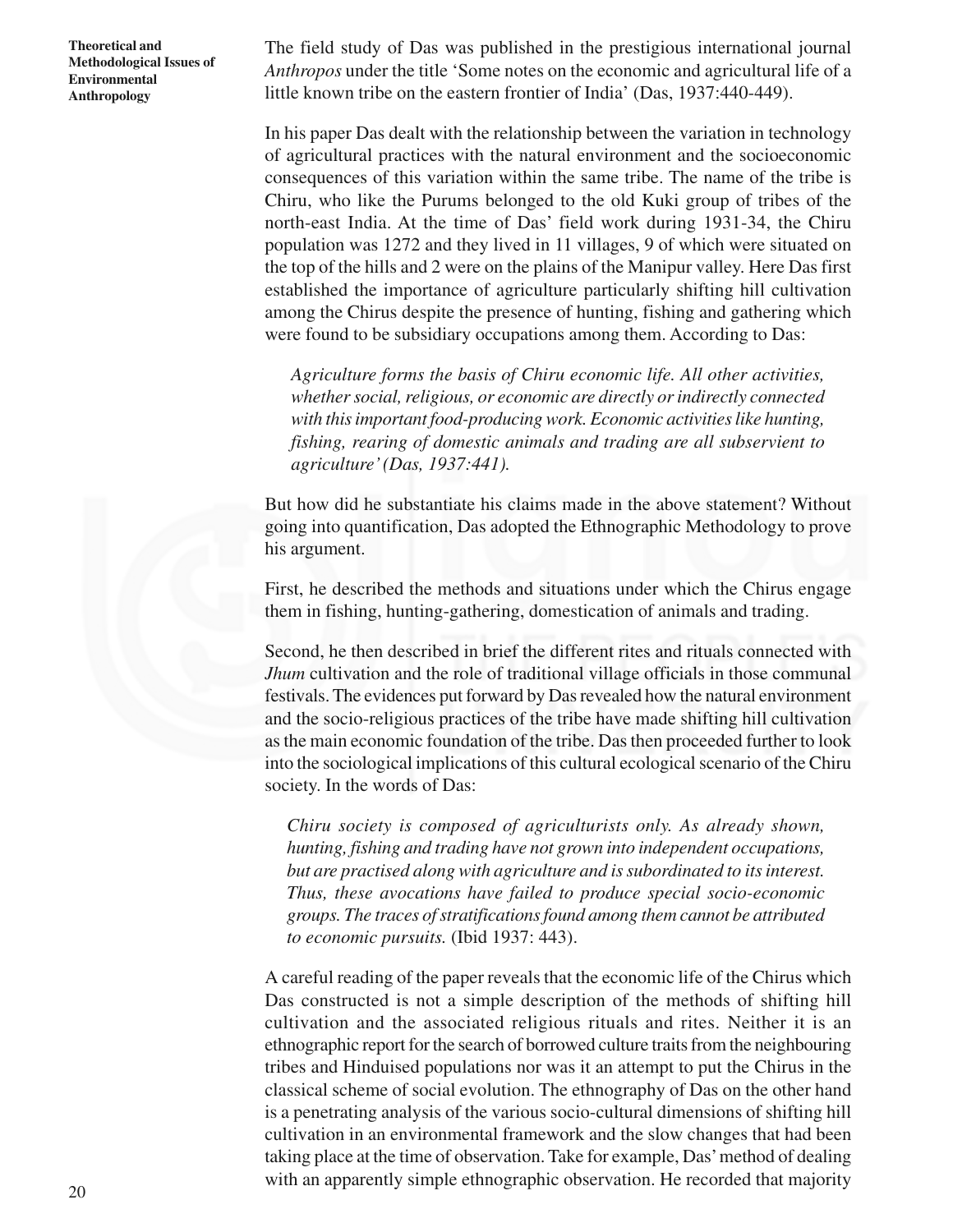of the Chiru villages possess only 20-30 households and the biggest village did not contain more than 40 households. But what are the reasons and consequences of Chiru village size in terms of the households? It is better to quote Das:

*The Chirus do not renew the fertility of an exhausted patch of land by means of fertilisers. It is left to nature which by accumulating the mould for years together makes it again fit for another period of cultivation. The effects of discarding exhausted patches of land are many and far-reaching. It has led to scattering of villages at considerable distance from one another. It puts a limit to the growth of population in each village…. Increase of population leads to establishment of new villages in order to relieve pressure on land. This type of cultivation does not help in the accumulation of wealth in individual hands and consequent growth of rank. On the other hand it has bred an extreme democratic spirit in their social and political life (Ibid 1937: 445).*

The most interesting aspect of Das's work on the Chirus is about the changes that took place in their socio-political life due to migration of some sections of the tribe from the hills to the edge of the Imphal valley. Das' observations can be called pioneering in terms of its analytical strength. According to him a shift from *Jhum* cultivation on the hills to wet rice cultivation on the edge of the valley is not only a techno-economic affair but it also entailed a whole gamut of socio-political changes in the life of the Chirus. That is why he began his observation by contrasting the ownership pattern of *Jhum* land with that of the plains land. While the *Jhum* land was not owned by any individual family but under the control of the village authority, the plains land could be owned by an individual family for which a rent had to be paid to a supra-local political authority. Since wet rice cultivation with the plough could be carried out in the plains, the crop output was higher and a section of the Chirus (though small in number during the time of Das' field work) was found to have been adopting the plainsland cultivation. This shift has had immense socio-political consequences for the community. The analysis forwarded by Das deserves to be quoted in his inimitable words:

*So long we had been dealing with Jhum-land only. Besides this there is another kind of land which is gradually coming into prominence in Chiru economic life. This is the land at the feet of the hills where ploughcultivation is possible… The village community has no authority over the disposal of this type of land and it does not hold itself in any way responsible for its fortune. On the other hand it is a source of danger to the authority of the village community. The bachelors' house, marriage by service, equal right of every individual over the village jhum-land, and setting up of new houses soon after marriage, are institutions directed to the same end, namely undermining the influence of the family and setting up the village community as the only body to which one may look for help and succour. But the new type of land will set up the family over the village community and place the house-father above all (Das, 137:446).*

#### **Activity**

Enumerate the reasons of considering the work of T.C.Das as a representative of Ecological studies in Anthropology.

#### **Application of Concept of Ecosystem in Anthropology**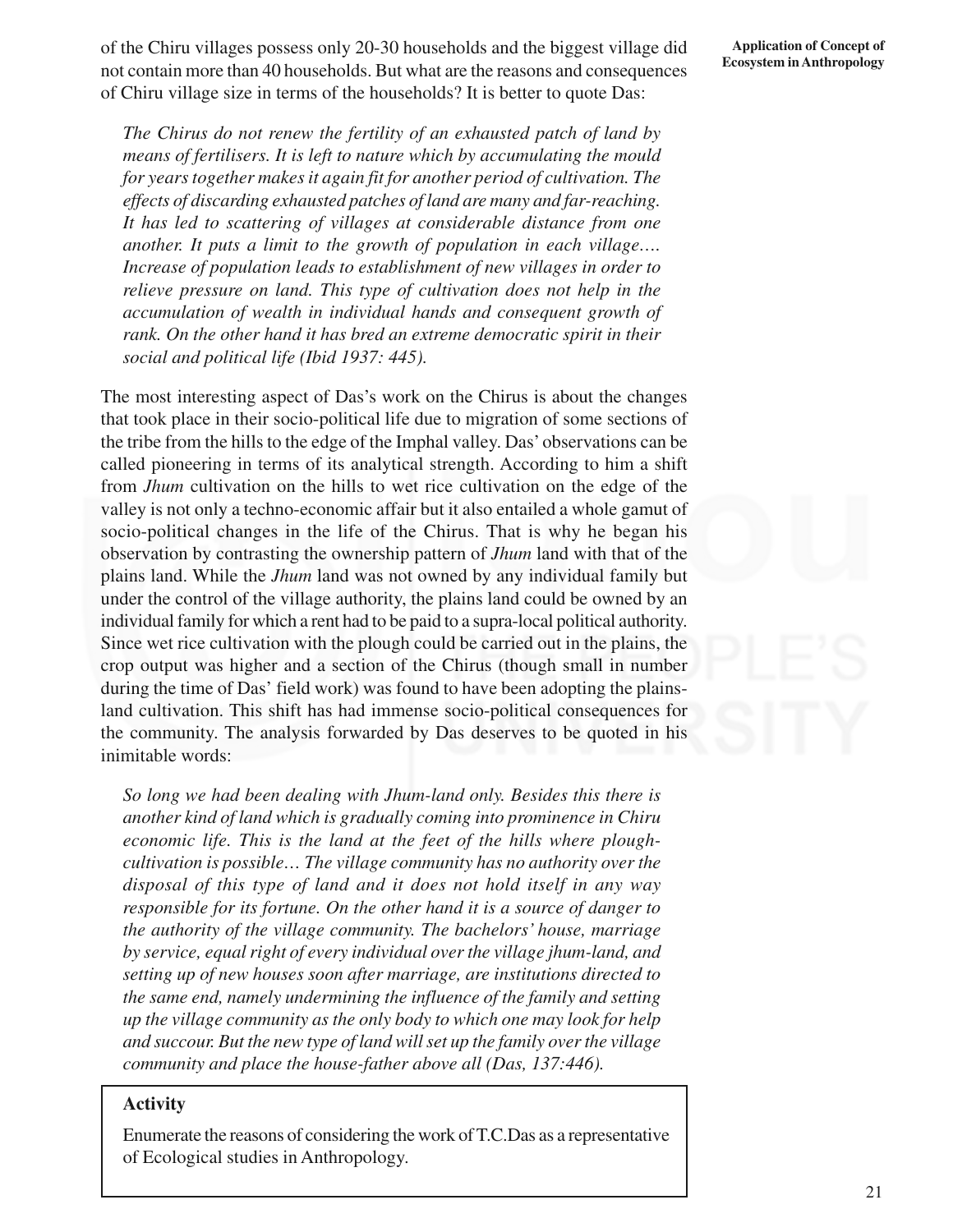### **2.5.2 Generalised and Specialised Ecosystems**

Clifford Geertz in his famous book *Agricultural Involution*(1963) for the first time introduced the concept of "generalised" and "specialised" ecosystems Anthropology by directly borrowing the concepts from the ecologist E.P.Odum(Geertz, 1963:7). According to Geertz:

*By a generalised ecosystem is meant one in which a great variety of species exists, so that the energy produced by the system is distributed among a relatively large number of different species, each of which is represented by a relatively small number of individuals.(Ibid: 7)*

The specialised ecosystem on the other hand is characterised by:

…*a relatively small number of species, each of which is represented by a relatively large number of individuals. (Ibid: 7).*

In *his book Agricultural Involution* Geertz made a comparative analysis of the above two types of ecosystems in Indonesia under the impact of colonialism and increasing population pressure. He had specifically shown that these two ecosystems in Indonesia, one represented by 'swidden' or slash-and-burn agriculture (generalised) and the other represented by 'wet-rice agriculture'(specialised) had two different types of dynamics, which finally determined the differences in population density, modes of land use, and agricultural productivity in outer and inner parts of Indonesia. The generalised ecosystem in Indonesia supported a smaller population with higher plant diversity and lesser productivity while the specialised ecosystem could support a larger and denser population with lesser plant diversity but higher agricultural productivity. The findings of Geertz had immense implications for modernisation of food production system in postcolonial Indonesia since any attempt towards technological improvement in agriculture should take into consideration the dynamics and peculiarities of the two types of ecosystems in the country.

### **2.5.3 Ethnic Groups and Ecological Niches**

Fredrik Barth is our next author. Barth was a Norwegian Social Anthropologist trained in Great Britain who applied the concept of "niche" in understanding the relationship of different ethnic groups in a wide geographical area. Like Geertz, Barth also borrowed the concepts of ecological niche, competition and symbiosis from the biological sciences to analyze the adaptation of three ethnic groups having distinct technological and social organisational features in the Swat valley in Pakistan. In biology, the concept of ecological niche refers to the *functional role* a species plays in a given ecosystem. 'Ecological niche' is different from the 'habitat' of a particular species. Biologists popularly designate niche as the 'occupation' while habitat the 'address' of the species. (Miller, 2004:98) Barth looks at the relationship of three ethnic groups, viz. Pathan, Kohistani and Gujar in terms of their distribution and long and short-term migrations and movements in the Swat and Indus river valleys of Pakistan. He observed that the distribution and the movement of these ethnic groups can be explained in an "ecologic framework". By using the ecologic framework Barth worked out four important principles which are as follows:

1) *The distribution of ethnic groups is controlled not by objective and fixed "natural areas" but by the distribution of the specific ecologic niches which*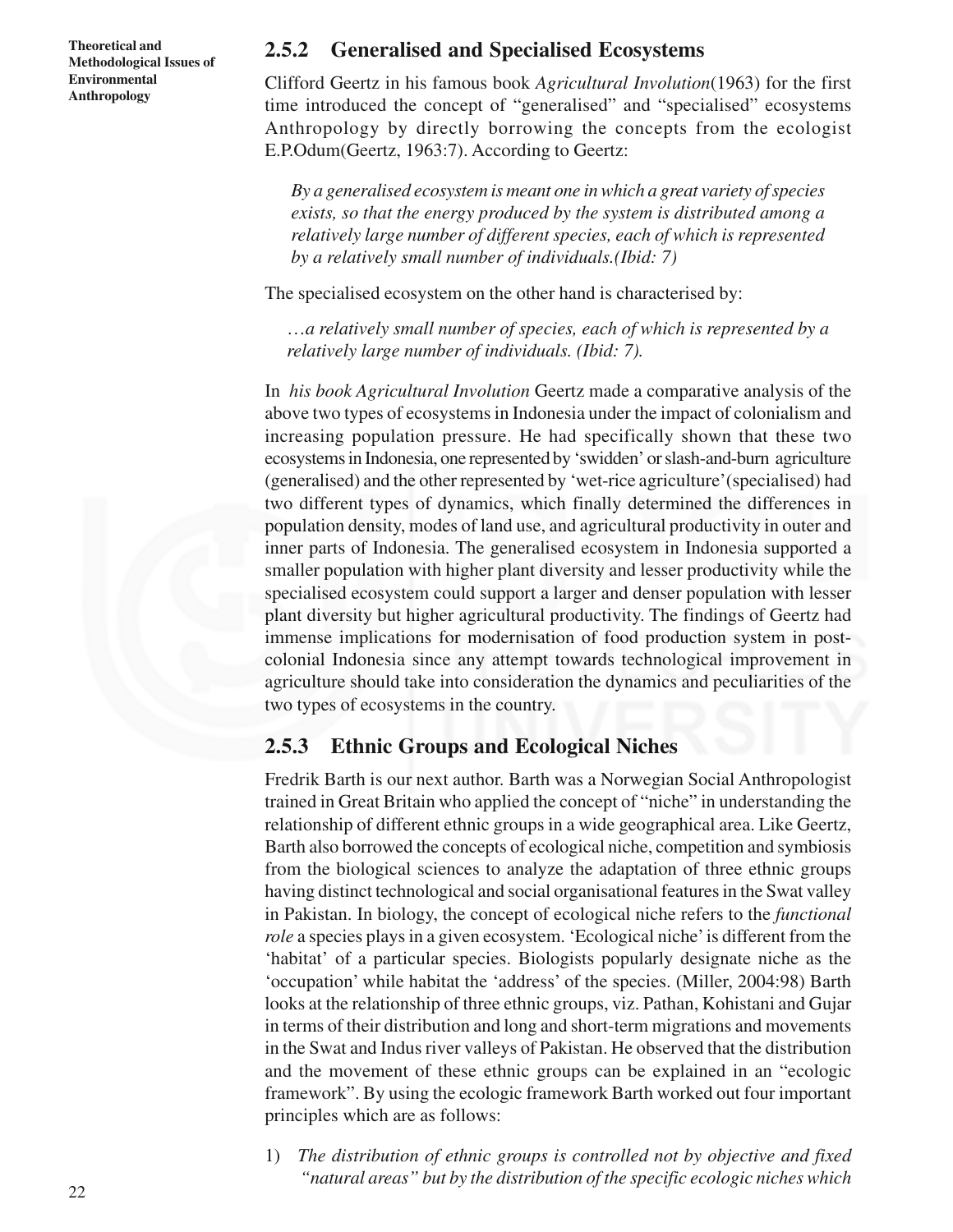*the group, with its particular economic and political organisation, is able to exploit* (Barth 1956: 362-375). This is exemplified by the expansion of the Pathans, who though had superior military strength did not move beyond the double crop area since their economy and political organisation required a considerable surplus.

- 2) *Different ethnic groups will establish themselves in stable co-residence in an area if they exploit different ecologic niches, and especially if they can thus establish symbiotic economic relations (Ibid).*The relationship between the settled agriculturist Pathans and semi-nomadic Gujars revealed a symbiotic relationship. Thus, Gujars were assimilated as a specialised occupational group of herders within the stratified agricultural Pathan economy, but at the same time they also practiced pastoralism in winter in the higher altitudes an ecological niche not utilised by the Pathans. The Gujars supply milk, dairy products and meat to the Pathans.
- 3) *If different ethnic groups are able to exploit the same niches fully, the militarily more powerful will normally replace the weaker... (Ibid).* In Swat this has happened when the Pathans invaded the Kohistani territory and the latter were pushed to areas inhospitable to the Pathans. But the Kohistanis maintained their autonomy through mono-crop agriculture and animal herding.
- 4) *If different ethnic groups exploit the same ecologic niches but the weaker of them is better able to utilise marginal environments, the groups may coreside in one area, as Gujars and Kohistanis in West Kohistan (Ibid).*

*The 'ecologic' method utilised by Fredrik Barth in the mid-fifties to explain the symbiotic as well as competitive relations among the three ethnic groups of Swat area of Pakistan was unique and should be regarded as an independent line of research in the application of Ecosystem Approach in Anthropology.*

# **2.5.4 Population Expansion through Warfare**

We would now discuss the contribution of A.P. Vayda towards the application of ecosystem approach in anthropology. Vayda pioneered a very interesting area of ecological research in his famous paper 'Expansion and warfare among swidden agriculturalists' published in *American Anthropologist* as early as 1961 (Vayda, 1961: 346-58). In that paper he began by questioning the standard anthropological interpretation of warfare among simple societies as expression of 'social solidarity' or as a 'safety-valve institution' for the release of pent-up aggressions. By using the ethnographic literature and other archival sources, Vayda presented two case studies of warfare among the Maoris of New Zealand and Ibans of Sarawak in which he explained the process of expansion of populations in a purely ecological framework. According to Vayda, the need for expansion of these tribal communities arose from the practice of slash-and-burn agriculture which involved clearing of forests for agriculture and keeping large amount of land as fallow for some years before they are again ready for cultivation. Warfare among the Maoris took place for capturing land which has already been cleared by other groups. Vayda argued:

**Application of Concept of Ecosystem in Anthropology**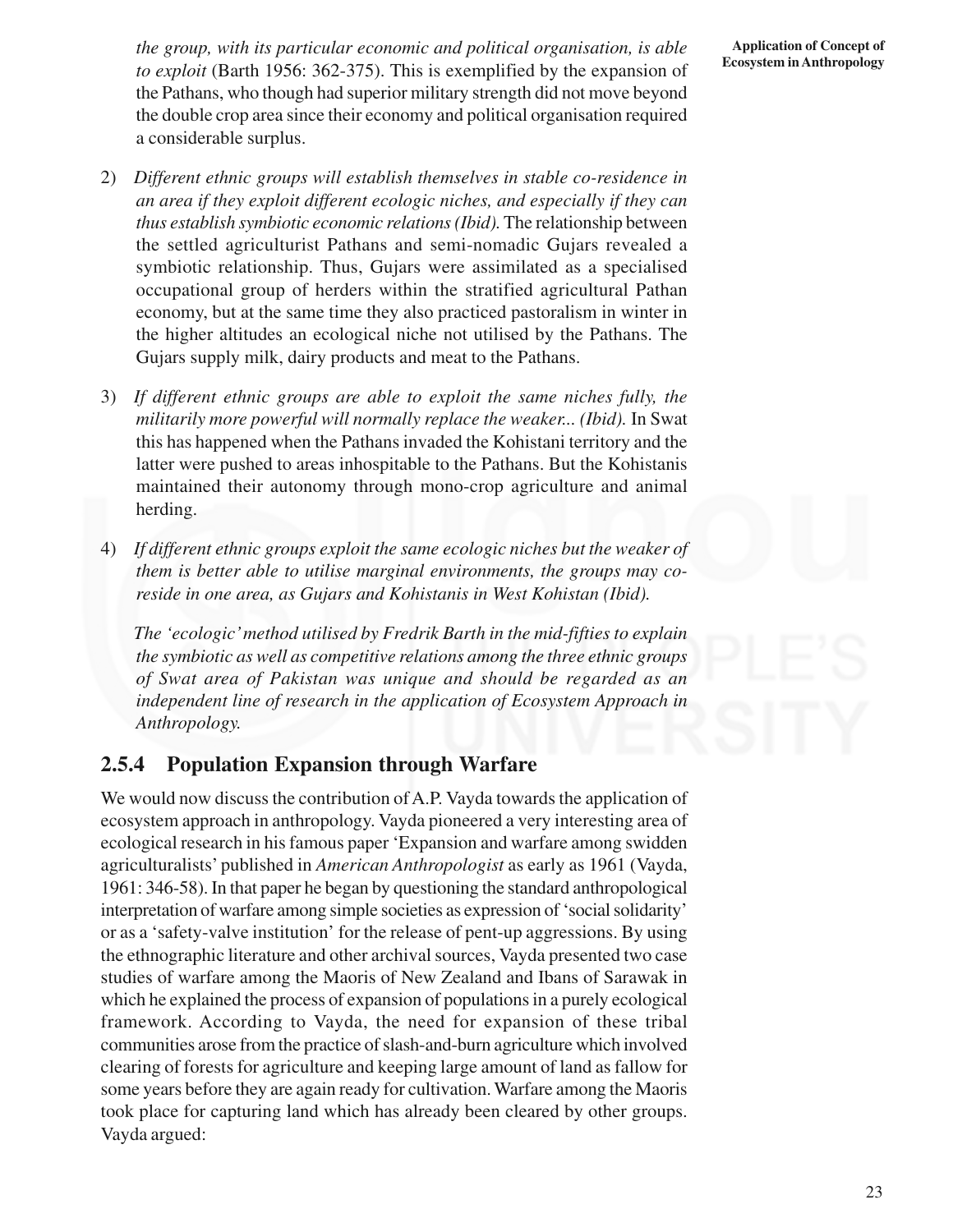…*Maori groups needing more land may have preferred getting previously used land from other groups, by force if necessary, rather than expanding into the virgin rain forest. If the time and effort required for clearing virgin land were considerably more than were necessary for the operations of both conquest and the preparation of previously used land for cultivation, it follows that territorial conquests, such as some of those recorded in Maori traditional history, would have added more efficiently to the prosperity of particular groups than would peaceful dispersion(Ibid).*

Vayda extended the above line of argument to envisage Maori intra-tribal warfare in the form of a 'chain reaction' model in which the expansion of one group into the contiguous territory of the second group led the second to the territory of the third and so on until the last group in the chain had to take the trouble to clear the virgin forest for survival.

In the second model, Vayda analyzed the expansion of the Ibans of Sarawak in Indonesia. In contrast to Maoris, the Ibans displayed remarkable mobility over geographical space and lesser frequency of intra-tribal warfare; the Ibans however, were found to be engaged in warfare with other tribes. According to Vayda, the expansion of the Ibans took place through a variety of environmental and socioeconomic factors. The Ibans expanded into the riverside lands of the other tribes which facilitated intra-community movements among them. This kind of expansion enabled the Ibans to cooperate more effectively in military undertakings and also provided the tribe access to trading with Chinese and Malay businessmen from whom they got a variety of goods including guns and European iron and steel which further strengthened their economic and military power over a wider territory.

### **2.5.5 Resource Management through Religious Ritual**

In this subsection, we would discuss one of the most remarkable contributions in Ecological Anthropology which employed the conceptual tools of ecosystem to explain the role of rituals among the Tsembaga Marings of New Guinea Islands. In this work Rappaport described the culture of the Tsembaga as a system in which a particular religious ritual functioned to maintain equilibrium between humans and their subsistence resources. Rappaport viewed the relations of the Tsembaga with their environment as a complex system composed of two subsystems, viz.(i) a local subsystem which is constituted by the Tsembaga cultural practices and the immediate nonhuman components of the environment and (ii) a larger regional subsystem of which Tsembaga is one of the constituent units. A lot of quantitative data on calorie consumption, protein intake as well as number of domestic animal over time were collected by Rappaport. The major finding of the study is quite interesting. The Tsembaga mainly subsist on horticulture along with domestication of pigs. Normally, the pig population served a number of functions to the horticulture gardens and the household economy of the tribe and they did not eat pork frequently. Rappaport through his meticulous collection and analysis of field data observed that the increase in the pig population among the Tesmbaga created a stress in the system and the pig began to compete with the human population at the local level. When the stress crossed the threshold of the system, the members of the village community performed a ritual addressed to their ancestors in which large numbers of domestic pigs were slaughtered and the pork was eaten as well as distributed among the kins and allies who helped a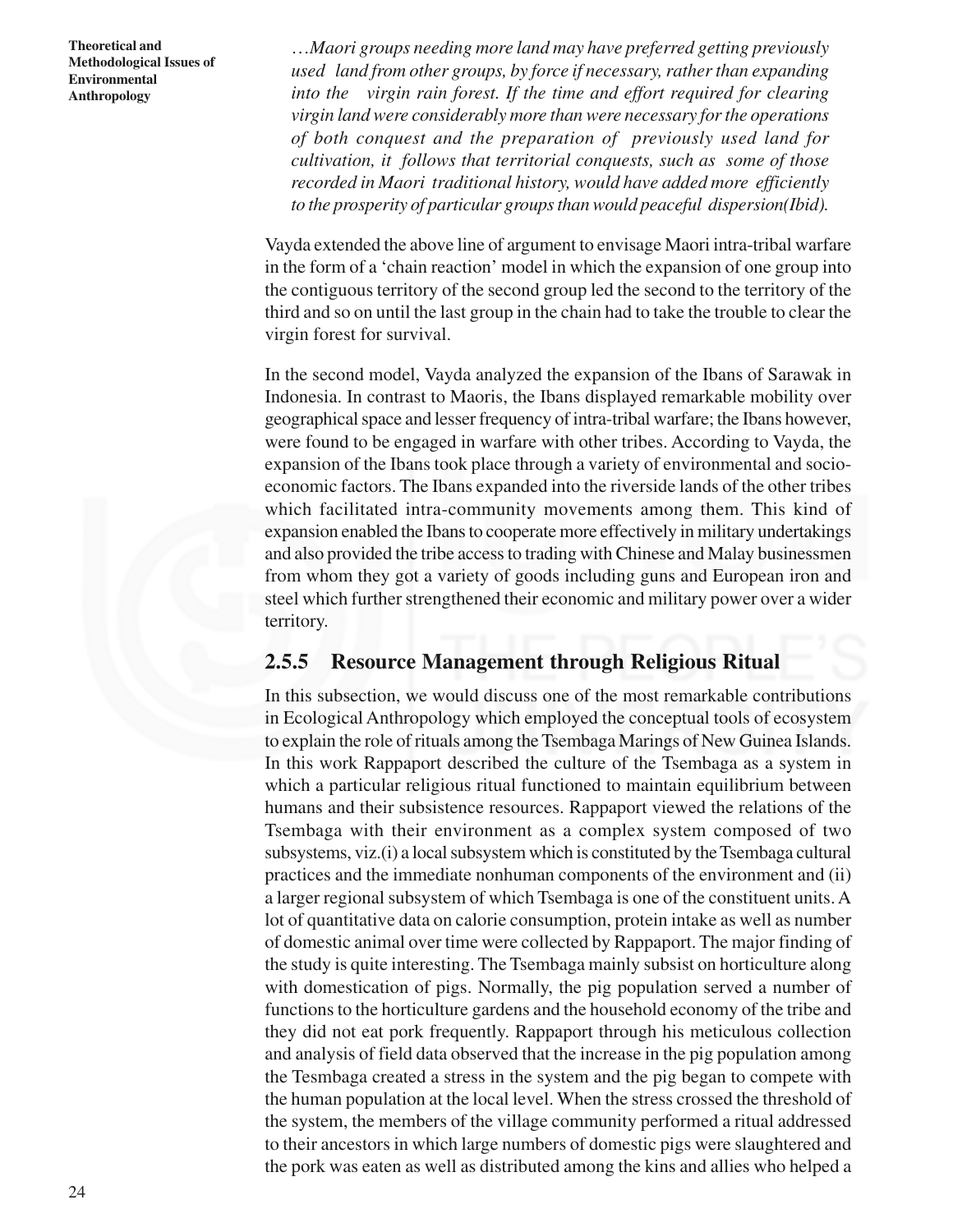particular group in warfare and various economic activities. This pig slaughter ritual reduced the stress in the system and also supplied essential protein to the community members, enhanced social solidarity among kins and allies brought back equilibrium in the system by reducing the pig population to much below the threshold of stress. We quote from Rappaport:

**…..** *the operation of ritual among the Tsembaga and other Maring helps to maintain an undegraded environment, limits fighting to frequencies which do not endanger the existence of the regional population, adjusts man-land ratio, facilitates trade, distributes local surpluses of pig throughout the regional population in the form of pork, and assures people of high quality protein when they are most in need of it. (Rappaport 1967: 17-30).*

The work of Rappaport on the ritual regulation of environmental relations is regarded as one of the most important contributions in the field of Ecological Studies in Anthropology in which we find the application of ecosystem approach in a sophisticated manner and it became very popular in Anthropology and other disciplines during the 1960s and 70s.

# **2.5.6 The Ecological Sustainability of Peasant Economy**

Our penultimate author is Robert Mc Netting who made life-long contributions in the field of Ecological Anthropology. Netting pursued and extended the questions raised by Julian Steward in his construction of Cultural Ecology in an intensive as well as cross-cultural framework. One of the most remarkable works of Netting was done on the small farmers of the hilly region in northern Nigeria in West Africa. He studied a group of sedentary farmers, the Kofyars, who carried out intensive agriculture on small plots of land by terracing and irrigation. The description and analysis carried out by Netting revealed that the various features of the physical environment (rainfall, soil fertility, hill slope etc.) of the Kofyars were intimately related with demographic (e.g. population size), economic (socioeconomic and cultural variables as "social instrumentalities" which played a crucial role for the maintenance of the peasant household within the wider market economy (Netting, 1968).

In a later period Netting undertook research during the early 1970s on the Germanspeaking Alpine community of Törbel in the Vispertal of the Valais canton of southern Switzerland. The Törbel inhabitants practiced an intensive, largely selfsufficient, mixed farming and herding economy. In this remarkable research, Netting combined his anthropological fieldwork with available historical data from the archives to understand the mechanisms which maintained stability of the nuclear family over long period under changing socioeconomic conditions. His most salient contribution was in the analysis of historical records on household structure and migration in this largely endogamous community. Netting collected and cross-checked census data from 1829—1880 with the help of Walter Elias and Larry Manire and undertook computer analysis using software developed by the Cambridge Center for the Study of Population and Social Structure (Linares, 1995).

Netting found that between 1829 and 1880 three-fourths of Törbel's households continued to encompass four to eight members, with the modal number being four or five. There were minor increases in the age of marriage, frequency of

#### **Application of Concept of Ecosystem in Anthropology**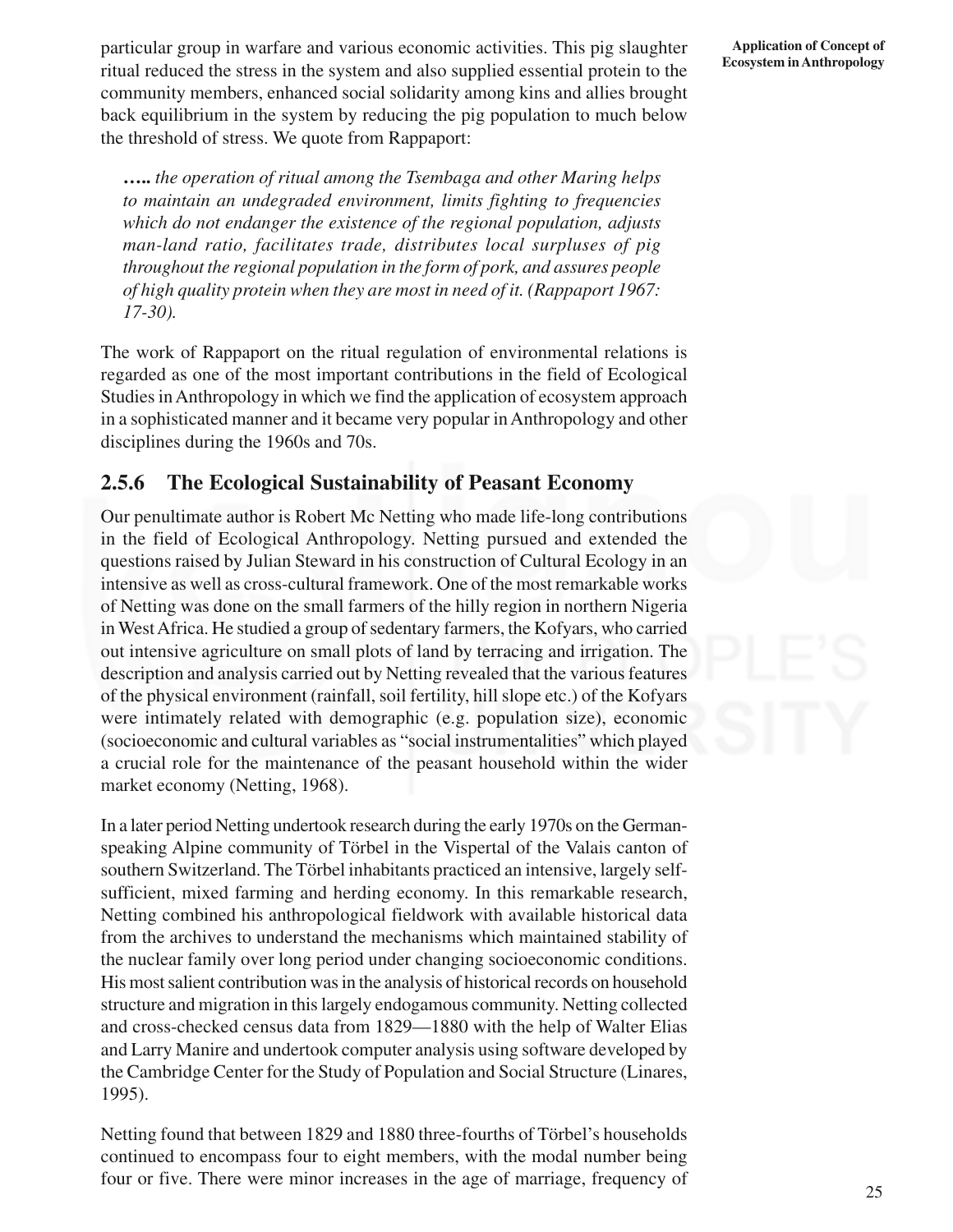celibacy, and average life span of the parents. But the number of households remained fairly stable. The formation of new households was seriously constrained by the limit placed on resources—namely, meadows, gardens, grain fields, and water to irrigate them. Households with extended family units that included maiden aunts, or celibate uncles became more common through time; but when emigration and wage labour opportunities presented themselves, households contracted in size. The ideal continued to be the nuclear household, well adapted to a relatively static agrarian economy. Within relatively narrow boundaries, therefore, the household served as the main institution through which individuals responded to short-term social and economic changes. This work of Robert MCc Netting became a classic, referred by economic historians and students of rural European life as well as by anthropologists and cultural ecologists (Netting, 1981).

### **2.5.7 An Ecosystem Approach to Caste System**

Our last description is a brilliant study conducted jointly by an Indian biologist and an anthropologist in the early eighties to explain the hereditary monopoly of certain occupations from an ecosystem perspective. The work was done by Madhav Gadgil and Kailash Malhotra through their intensive fieldwork in the Maharashtra state in western India. The study revealed that seven hereditary caste groups like Kunbi, Gavli, Hatkar, Tirumal Nandiwallas, Fulmali Nandiwallas, Vaidus and Phasepardhis pursued their respective traditional occupations in a wide area without conflict and competition by using specific technologies and natural resource base. According to Gadgil and Malhotra, these caste groups depended much on the natural resources in such a manner that each one of them survived in their own ecological niche without encroaching the niche of the other caste group, although some of them lived in the same geographical area. The authors termed this specialised zone specific habitation of the caste groups as "resource partitioning" which often led to the monopoly of even a clan or lineage of a particular caste. But along with "resource partitioning", there also existed a kind of symbiotic relation between the different castes living in adjacent regions. Thus the Kunbis lived in the lower valleys and practiced cereal cultivation while the Gavlis were cattle herders who lived on the upper hill terraces of the western ghat. The Kunbis supplied cereals to Gavlis and in exchange received butter from the latter. More interestingly, the three non-pastoral nomadic caste groups (Tirumal Nandiwallas, Vaidus and Phasepardhis), though practised hunting differed markedly in terms of game animals and implements, which minimised competition among them. Gadgil and Malhotra finally observed that with the advent of colonialism the traditional resource base of these castes collapsed and as a result conflict among the caste groups began to take place and the caste system in the region became maladaptive (Gadgil and Malhotra, 1983).

### **2.5.8 Criticisms of the Ecosystem Approach**

The Ecosystem Approach in Anthropology which was developed to explain variation within and between cultures has been criticized mainly on the following grounds:

i) the Ecological Approach paid more emphasis on the *stability* of socio-cultural systems rather than the change and instability which often takes place in an ecosystem.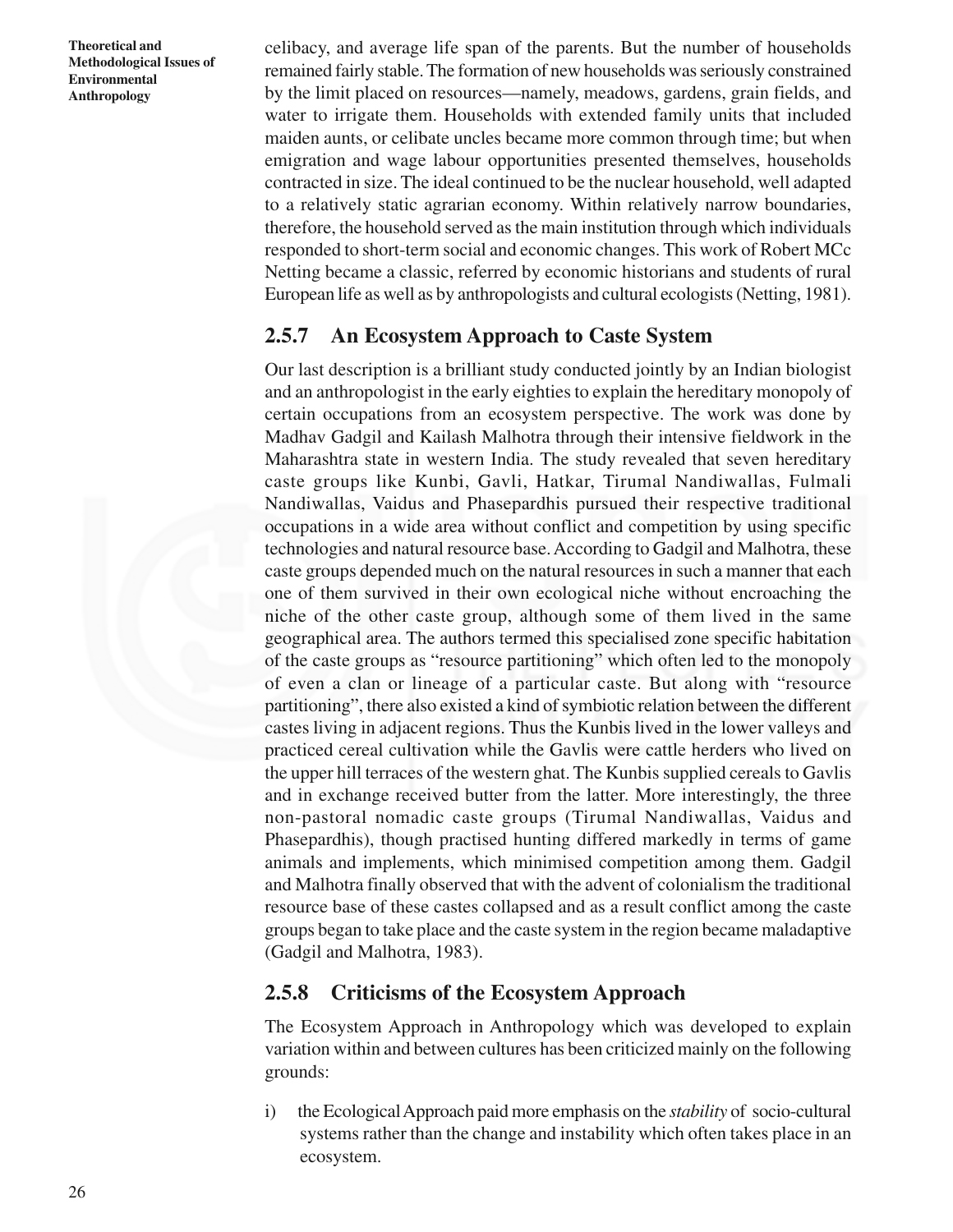- ii) Ecological anthropologists sometime give more importance to *energy and exchange of materials* in analyzing ecosystems in which humans play their roles rather than paying importance to the *symbolic functions* of culture.
- iii) The Marxist anthropologists criticized Ecosystem Approach in Anthropology on the ground that the latter viewed the different components of ecosystem in circular relationship. The Marxists argue that some parts of the ecosystem (e.g. productive technology and relations of production) are more important than others (e.g. beliefs, values, morals etc.) and there is a hierarchy of relations within each ecosystem. The proponents of the Ecosystem Approach in Anthropology, according to the Marxists were wrong for not considering the productive relations of an ecosystem as the most important.
- iv) The Ecosystem theorists in Anthropology were also criticized for giving too much emphasis on the *synchronic* aspects of the system and rarely look into its *diachronic* dimensions. This means that the Ecosystem Approaches in Anthropology always view human-environment relationships at a particular point of time; they rarely studied those relations over long periods of time.

### **2.5.9 Ethnoecology**

Ethnoecology is the scientific study of how people of a particular culture view the natural environment around them. It is regarded as one of the most important branches of Ecological Anthropology and it began with the early researches of Harold Conklin( 1926- ) who did pioneering works on the a tribe named Hanunoo in the Philippines. Conklin's study on the colour categories of the Hanunoo has become famous in Cognitive Anthropology, a subfield of Anthropology which studies different systems of native classifications in a comparative framework. One of the most interesting studies done by Conklin dealt with the native categories of slash-and-burn cultivation practiced by the Hanunoo of the southeastern Mindoro Island in the Philippines. In this classic study which was first published in 1954, Harold Conklin contrasted the western view of slashand-burn cultivation with the native ideas of this traditional method of growing crops in the hill slopes. The field observations done by the author revealed that the knowledge of the Hanunoo is more intensive than the outside observers regarding the variety of crops grown in a plot, nature of forest cleared for cultivation, time interval between two successive plantation and the like(Conklin, 1954:133-42). We quote from the author:

*More than 450 animal types and over 1,600 plant types are distinguished. The floral components are more significant, especially in regard to swidden agriculture. Of some 1,500 "useful" plant types over 430 are cultigens (most of which are swidden grown), existing only by virtue of the conscious domestication of the Hanunoo. Partly as a result of this intensified interest in plant domestication and detailed knowledge of minute differences in vegetative structures, Hanunoo plant categories outnumber, by more than 400 types, the taxonomic species into which the same local flora is grouped by systematic botanists( Ibid).*

#### **Activity**

Try to collect a list of native terms of plants from any individual who do not belong to your own community and note their uses to the community.

27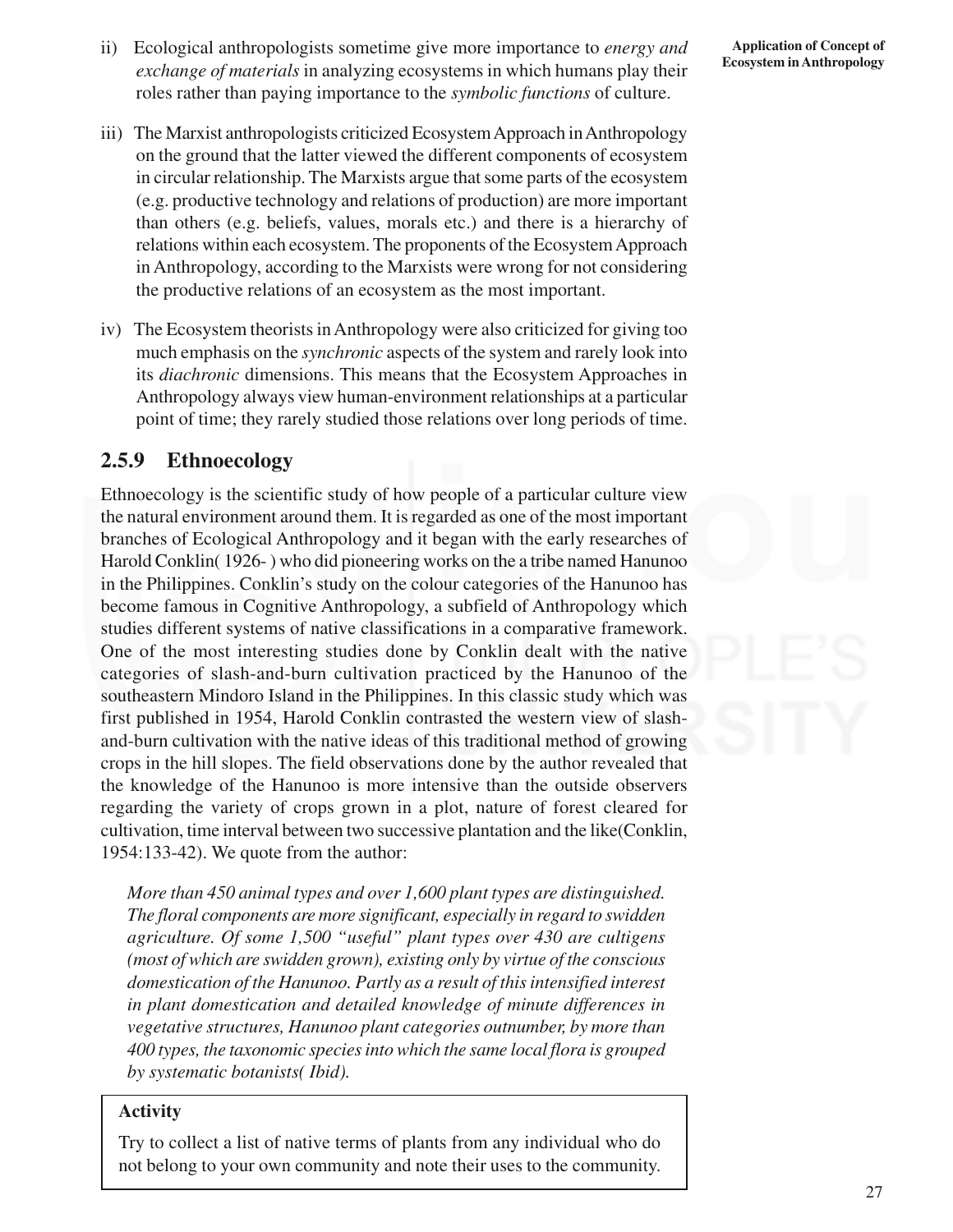### **2.5.10 Cultural Materialism**

The idea of Cultural Materialism in Anthropology was most prominently and vigorously proposed by the American anthropologist Marvin Harris (1927-2001). He strongly held the view that similar technologies applied to similar environments tend to produce similar kinds of economic and sociocultural arrangements. According to the theory of Cultural Materialism, cultural systems are nothing but adaptive responses to solve practical problems of human survival and resource management in specific environments which should be analyzed from a historical perspective. One of the most famous works done by Harris under the framework of cultural materialism was published under the title "The Cultural Ecology of India's Sacred Cattle" published in Current Anthropology in the year 1966. In this paper Harris argued that Hindu religious view about the sacredness of cow and the related taboo on the killing of this animal has ecological functions and should be analyzed from an ecosystem perspective. In order to support his hypothesis Harris looked into the major components of India's sacred cattle complex some of which are: (i) milk production, (ii) use of cattle in agriculture as traction animals, (iii) use of cow-dung as manure etc. With the help of data collected from secondary sources Harris showed that cows are not "useless" animals under existing technological, environmental and socioeconomic conditions of India and this is reason from which the Hindu view about the sacredness of cow originated. To quote from Harris:

*….explanation of taboos, customs, and rituals associated with management of Indian cattle be sought in "positive-functioned" and probably "adaptive" processes of the ecological system of which they are a part, rather than in the influence of Hindu theology (Harris 1966: 51-59).*

In his later works Harris explained many different kinds of sociocultural phenomena by placing them in their specific environmental, demographic, technological and economic contexts.

# **2.6 SUMMARY**

Steward's Cultural Ecology influenced the Ecological Anthropology of Roy Rappaport and Andrew P. Vayda, but the analytic unit shifted from "culture" to the ecological population, which was seen as using culture as a means (the primary means) of adaptation to environments. In the 1960s and 1970s, the field became influenced by new concepts developed by anthropologists who largely structured their data based on ecological models. Roy A. Rappaport, and Andrew P. Vayda (1968), developed an ecosystem approach that treated human populations as one of a number of interacting species and physical components and transformed *Cultural Ecology* into *Ecological Anthropology.* Vayda and Rappaport (1968) suggested that instead of studying how cultures are adapted to the environment, attention should be focused on the relationship of specific human population to specific ecosystem. In their view, human beings constitute simply another population among many populations of plants and animal species that interact with each other with the non-living components (Climate, soil, water etc) of their local ecosystem. Thus, the ecosystem, rather than culture, constitutes the fundamental unit of analysis in their conceptual framework for human ecology.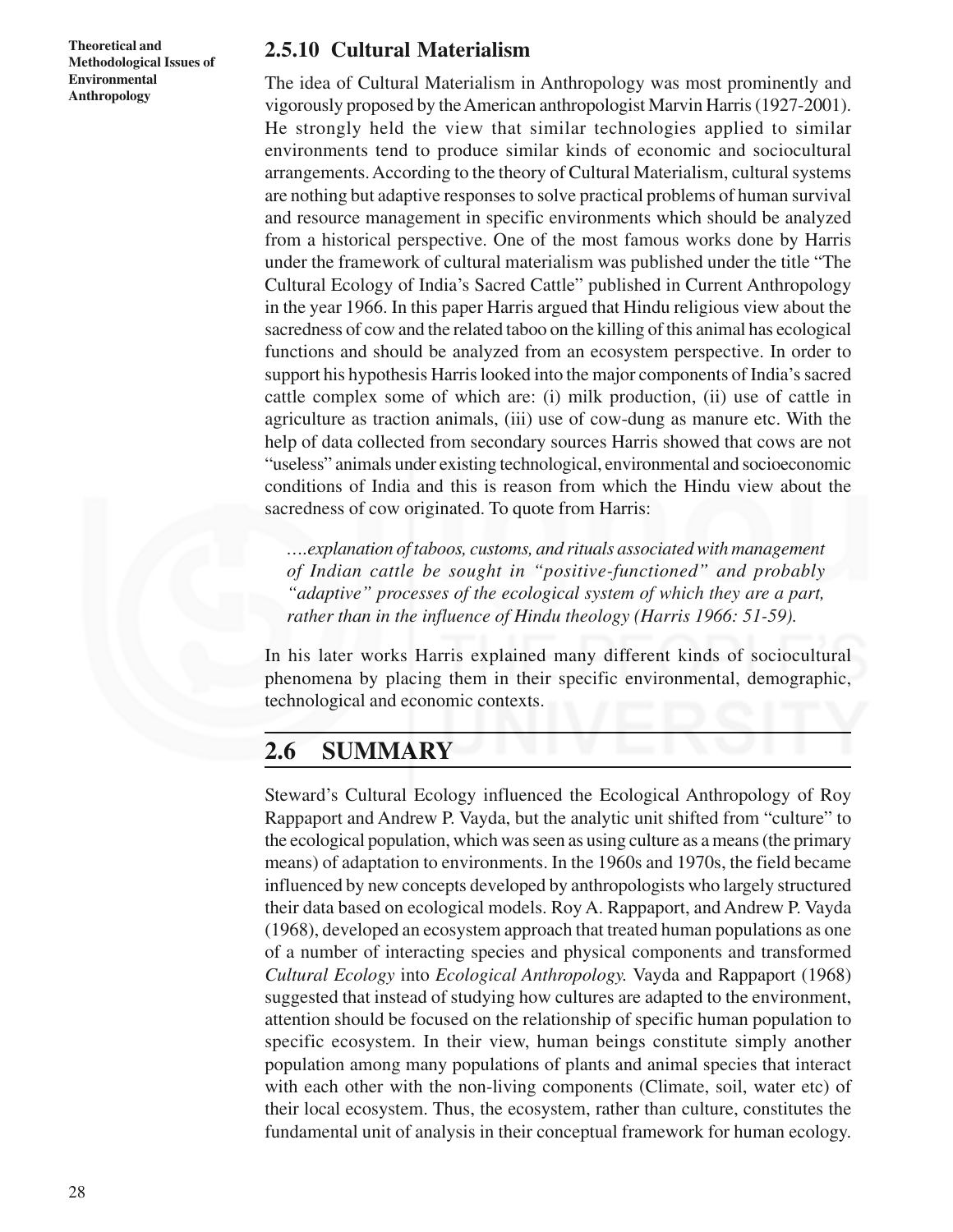The application of Ecosystem Approach in Anthropology dates back to works done by the American anthropologist Julian Steward who first viewed culture and natural environment within a holistic framework which he labeled as cultural ecology. Inspired by Steward later generation of anthropologists particularly A.P.Vyada and Roy Rappaport employed the concept of ecosystem in a much more rigorous manner to understand the mechanisms of population expansion, warfare and the ecological roles played by religious rituals in simple technology using societies. A remarkable contribution was made by T.C.Das, an Indian anthropologist in the field of Ecological Anthropology as early as 1937.

The Ecosystem Approach in Anthropology was criticized for its emphasis on the *stability* of sociocultural systems rather than change and disequilibrium. There are however ecological studies of long and short-term changes in the ecosystems as exemplified by the studies done by Netting.

The enthnoecological studies on the other hand revealed the richness of the native categories of the natural environment while the cultural materialism of Marvin Harris directed our attention to the importance of viewing food taboos from an ecological perspective.

All in all, the application of the Ecosystem Approach in Anthropology provided a materialistic, objective and empirical ground to view culture and society as human adaptation to the natural environment.

# **2.7 REFERENCES**

Barth, F. 1956. '*Ecologic relationships of ethnic groups in Swat, North Pakistan*.' American Anthropologist. vol (58) 1079-89.

Conklin, H.C. 1954. '*An ethnoecological approach to shifting agriculture: Transactions of the New York Academy of Sciences*, 2nd ser., vol.17, pp. 133-42.

Das, T.C. 1937. '*Some notes on the economic and agricultural life of a littleknown tribe on the eastern frontier of India'*. Anthropos, 32(3&4): 440-49.

Ellen, R. 1982. *Environment, subsistence and system: the ecology of small-scale social formations*, Cambridge University Press: Cambridge.

Forde, D. 1934. *Habitat, economy and society*, London: Methuen.

Gadgil, M. and Malhotra, K.C. 1983. '*Adaptive significance of the Indian caste system: an ecological perspective'*. Annals of Human Biology. vol (10), No.5.

Geertz, C. 1963. *Agricultural Involution: The Processes of Ecological Change in Indonesia*, Berkeley: University of California Press.

Harris, M. 1966. '*The cultural ecology of India's sacred cattle'*. Current Anthropology, vol(7), no.1, pp.51-59.

Harris, M. 1979. *Cultural materialism: the struggle for a science of culture*, New York: Random House.

Hatch, E. 1973. *Theories of man and culture*, Columbia University Press: New York.

#### **Application of Concept of Ecosystem in Anthropology**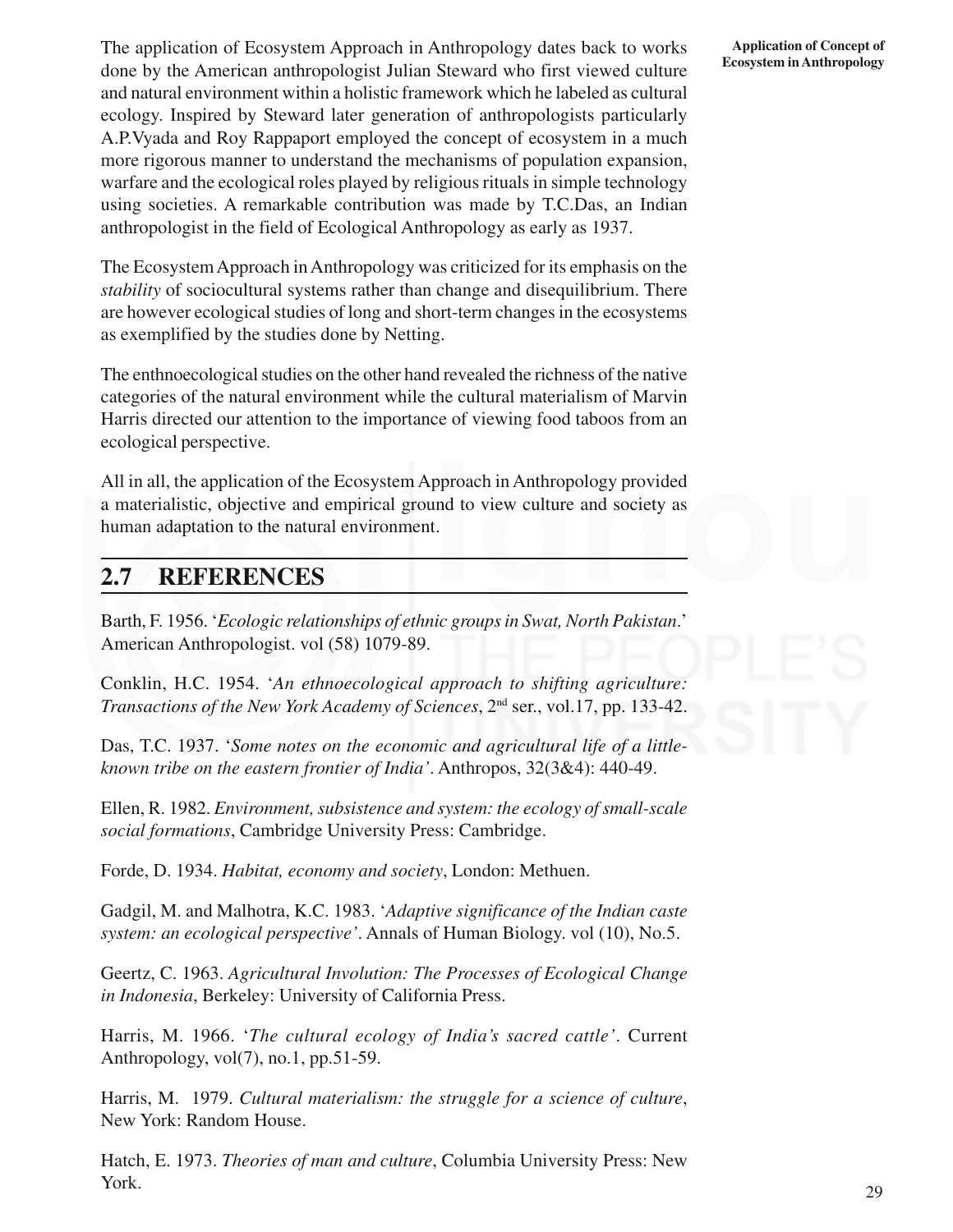Linares, O.F., 'Robert MCC. Netting', 1995. *Biographical Memoirs*. National Academy of Sciences, USA. (Available in the website of NAS through Google).

Miller, G.T. Jr. 2004. *Environmental Science* (Tenth international student edition), Singapore: Thomson Brooks/Cole.

Moran, E.F. 1990. *The Ecosystem Approach in Anthropology: From Concept to Practice*. Ann Arbor: University of Michigan Press.

Moran, E.F. 1996. '*Environmental Anthropology'.* in Encyclopedia of Cultural Anthropology, edited by D.Levinson and M.Ember, vol.2, pp.383-389.

Netting, R.M. 1968. *Hill Farmers of Nigeria; Cultural Ecology of the Kofyar of the Jos Plateau*. Seattle: University of Washington Press.

Netting, R.M. 1981. *Balancing on an Alp: Ecological Change and Continuity in a Swiss Mountain Community*. Cambridge: Cambridge University Press.

Rappaport, R.A. 1967. '*Ritual regulation of environmental relations among a New Guinea people'*, Ethnology, vol.6, pp.17-30.

Steward, J.H. 1937. *Ecological aspects of southwestern society.* Anthropos, 32: 87-104.

Steward, J.H. 1955. *Theory of culture change: the methodology of multilinear evolution*, Urbana, University of Illinois Press.

Vayda, A.P. 1961. '*Expansion and warfare among swidden agriculturalists*'. American Anthropologist, vol.63, pp. 346-58.

White, L.A. 1943. '*Energy and evolution of culture'*. American Anthropologist, 43: 335-356.

#### **Suggested Reading**

Vayda, A.P. (edited). 1969. *Environment and cultural behavior*. The Natural History Press: New York.

R.Jon McGee and Richard L. Warms, 2004. *Anthropological Theory: An Introductory History* (Third edition) edited by McGraw Hill.

#### **Sample Questions**

- 1) Define ecosystem and discuss its importance in Anthropology.
- 2) Discuss briefly about the concept of Cultural Ecology as propounded by Julian Steward.
- 3) Discuss about the contributions of Clifford Geertz in his study of agricultural systems in Indonesia.
- 4) Discuss how A.P.Vayda and Roy Rappaport employed the concept of Ecosystem in Anthropology.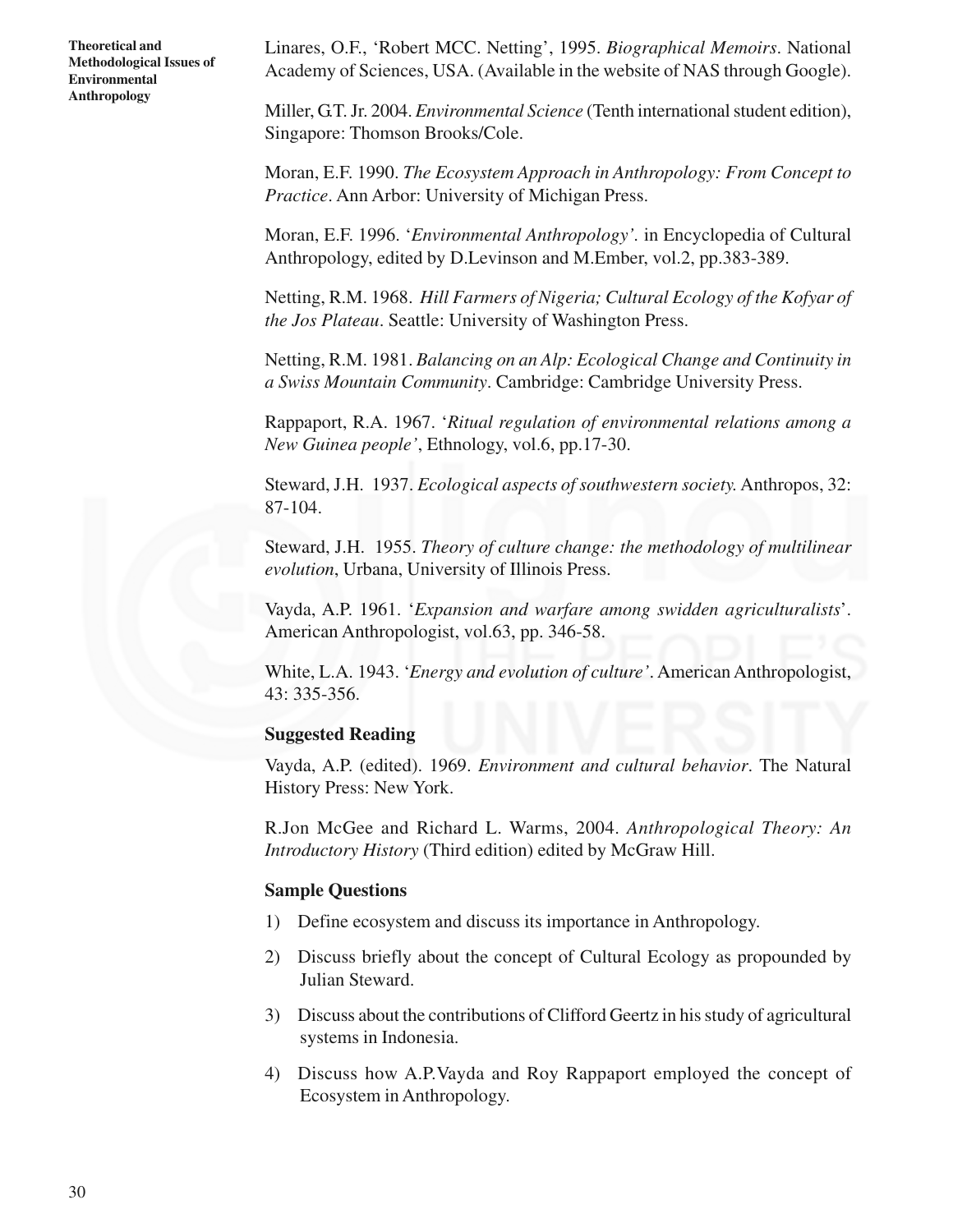# **UNIT 3 CURRENT APPROACHES IN ENVIRONMENTAL ANTHROPOLOGY**

### **Contents**

- 3.1 Introduction
- 3.2 Theoretical Approaches and Perspectives in Environmental Anthropology
	- 3.2.1 Theoretical Orientations in Environmental Anthropology
	- 3.2.2 Earlier Approaches in Environmental Anthropology
	- 3.2.3 Current Trends in Environmental Anthropology
- 3.3 Approaching and Understanding a Situation Around you through a Suitable Approach
- 3.4 Accomplishment and Criticism
- 3.5 Summary
- 3.6 References

Suggested Reading

Sample Questions



At the end of this unit, you will be able to:

- know about various key concepts, theories, and current approaches in environmental anthropology;
- be familiar with the approaches that helped anthropologists in understanding the interrelationship between human beings and environment from an anthropological perspective;
- understand how environmental anthropological research is aiding in bringing a deeper understanding about different dimensions of human endeavor in environmental context; and
- adopt an appropriate methodology to study/understand a situation

# **3.1 INTRODUCTION**

Environmental Anthropology, one of the sub-fields of Anthropology, has emerged only in the 1980s, and has been flourishing since the 1990s. Since Human Ecology, System Ecology, Political Ecology, Environmental Economics etc all fall under the category of Environmental Anthropology it may also be regarded as, "Ecological Anthropology" or, "Cultural Ecology". Currently, Environmental Anthropology is viewed as the study which centers upon the dynamic interaction between human beings and their eco-systems or, natural environment that will cater the students with more understanding, and the nature of applicability in this emerging field. Consequently, Environmental Anthropology has cater an integrated analysis to understand environmental problems and knowledge in a "scientific" and "anthropological" standpoint, especially as a relatively new area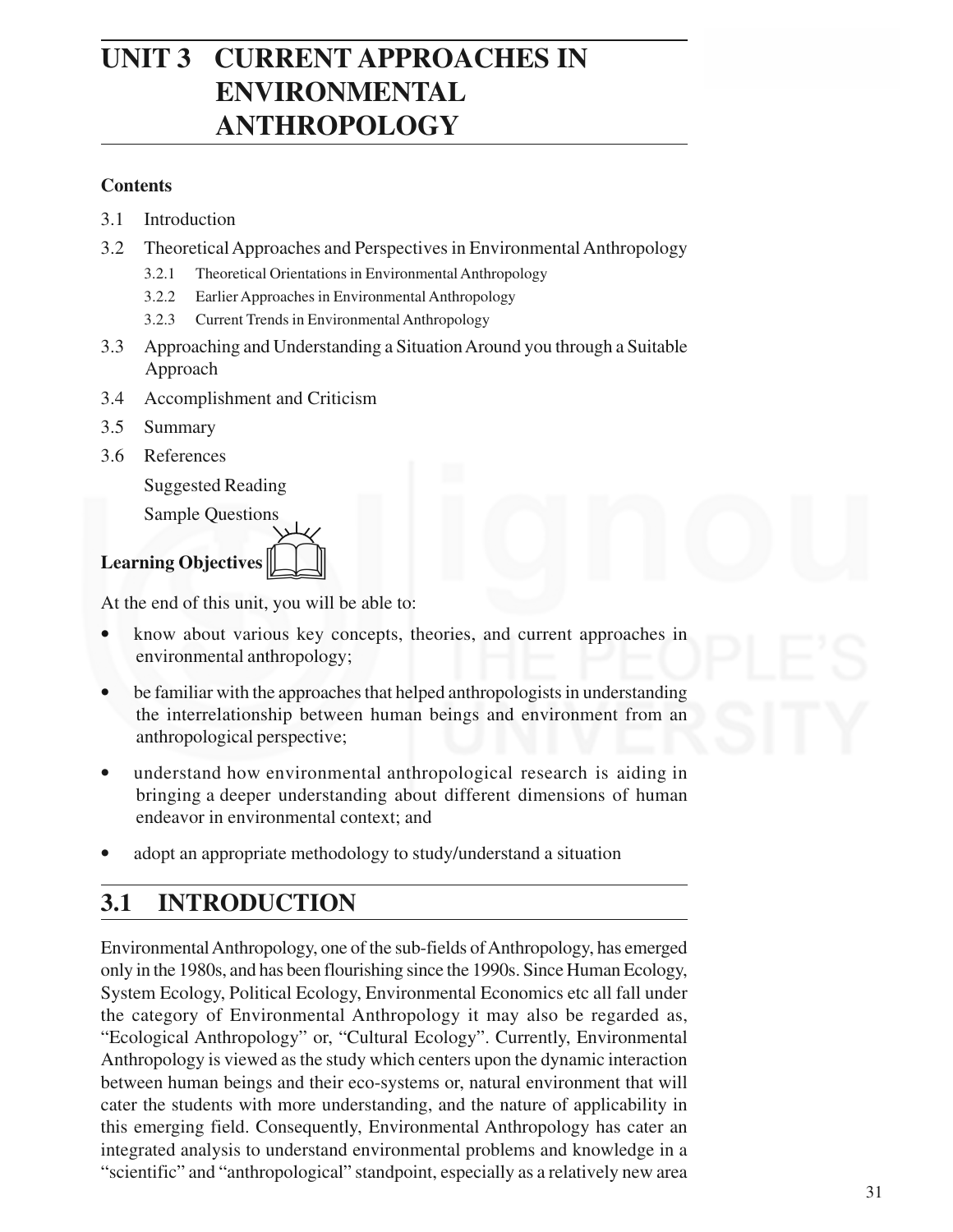of Applied Anthropology. This requires familiarity with its approaches. Thus, this course topic is to explore theories and methodological approaches of ecological anthropology, human adaptability, subsistence strategies, human alteration of the environment, indigenous knowledge of flora and fauna, ethnobiological classification, natural resource sustainability, political ecology, gender and environment, intellectual property rights, biodiversity conservation, development policies, environmental movements, environmental justice and the current issues in Environmental Anthropology. This critical thinking course is designed to help learner to understand the methodological approaches of Environmental Anthropology, and as a result learner will be proficient to adopting a suitable research strategy-approach in due situations.

# **3.2 THEORETICALAPPROACHES AND PERSPECTIVES IN ENVIRONMENTAL ANTHROPOLOGY**

Environmental Anthropology makes an effort to understand not only "how the environment shapes human culture and society", but also "how human beings shape up the environment" with an appropriate theoretical framework, an interdisciplinary one, which indebted subjects like science of Health, Geography, Ecology, History, Archaeology, Politics, Economy, Sociology, Law, Resource Management, Policy Analysis etc. So, it offers an opportunity to study the "multiple dimensions of environment", its prospects and challenges, and to lead for better resolutions, and solutions. For a few decades, anthropological research on environment and environmental issues has been increased notably as part of a demand, both subjective and public, creating a more sensibility in environmental issues and "environmental activism", 'across the globe. That has brought hefty changes in human-environment relation due to the development in the sphere of communication and technology.

Environment is often used to refer both "Nature" in its usual meaning, as well as "the environment of a human group" including its "cultural" and "biophysical elements" (Rappaport, 1979). Further, the "socio-natural" unit of analysis has been wide open through the concept of environment as "a research tool" (Smith and Reeves 1989). Environmental Anthropology saw how the social-cultural, and environment interaction has been shaping each other through a process of mutual influence, and covers a wide range of aspects that our minds have developed. In this context, environmental studies crosses academic disciplinary borders, and have necessarily become a combination of natural and social-science approach in unique ways to "trans-disciplinary research". Anthropology is in the forefront of environmental research by its specific contributions with a wider enthusiasm on human-environment interaction in the context of 'society' and 'culture' through a number of substantial holistic and empirical studies.

# **3.2.1 Theoretical Orientations in Environmental Anthropology**

Environmental Anthropology has been established through a number of intellectual inputs from the cultural evolutionism of Tylor, Morgan, and others in the nineteenth century by assuming that all cultures could be moved through stages in a relatively fixed sequence. Thus, Environmental Anthropology has been approached with its subject severally during the course of its development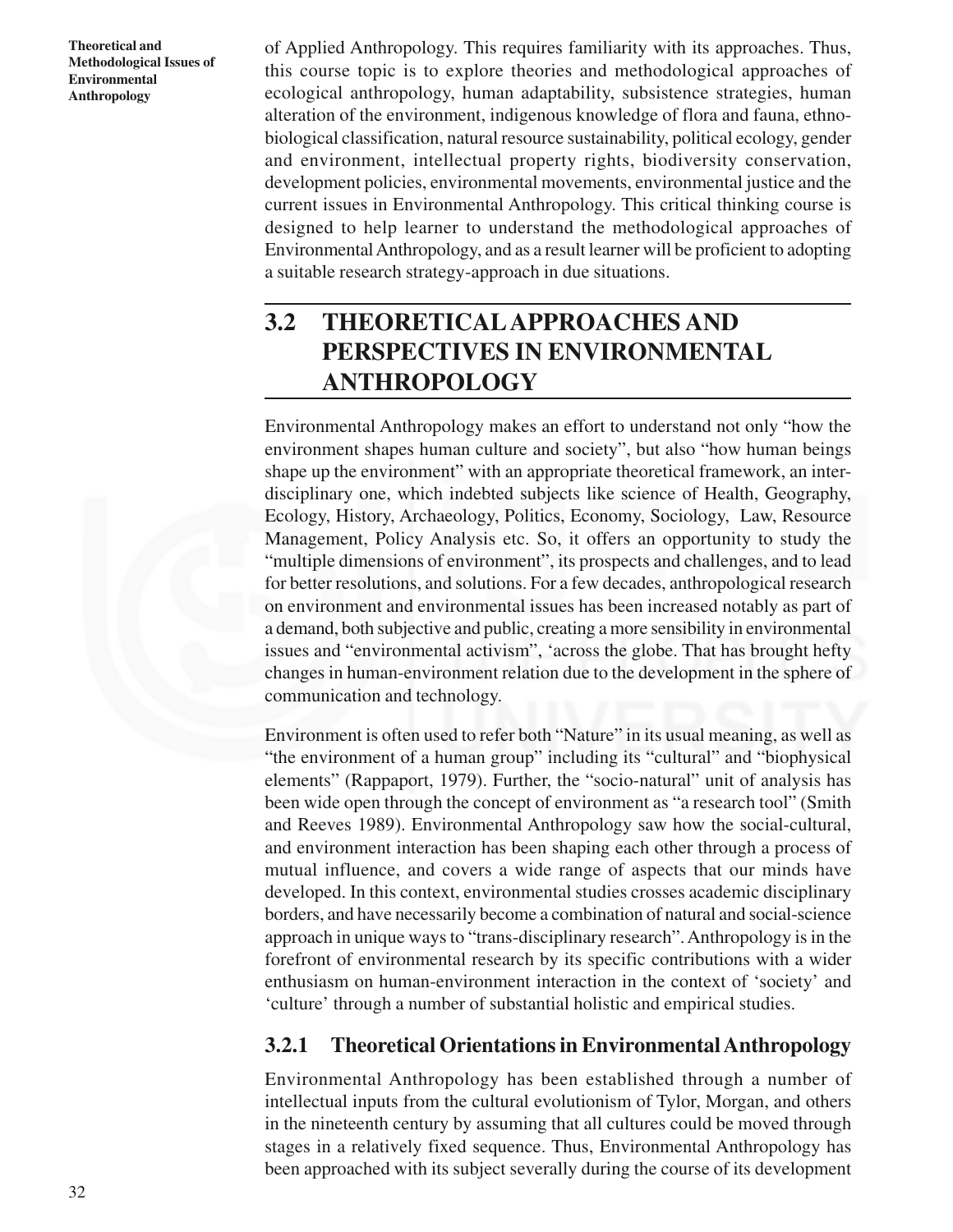with theoretical background of Cultural Ecology and Multilinear evolution, Cultural materialism, Eco-systems approach, Population ecology, Ethno ecology, Social ecology, Ecofeminism, Political ecology, Symbolic ecology, Human ecology, Evolutionary ecology, Ecological economics, Traditional ecological knowledge, Liberation ecology, Paleo ecology, Nutrition ecology, Socio-biology, Materialism and Environmental determinism and possibilism, Historical particularism and Age-area by the influence of German diffusionism, Environmental particularism, Sustainable development, Developmentalism and environmentalism, Environmental justice, Environmental conservation, Environmental risk, Environmental history and Historical ecology, Resource management, Human rights and Property rights, Functionalism, Structuralism, Marxism, Post-modernism etc. Currently, the environmental research in Anthropology is moving on two major approaches with distinct methodologies, and objectives. The first approach, "Ecological Anthropology" is using ecological methodologies to study the human-environment interrelations. The "Human Systems Ecology" initially developed by Bennett (1976), has been considered as one of the influential approaches in this notion. It treated the "Human Ecology as human behavior," whereby cultural elements are translated into active behavioral tendencies involving "responses and adaptations made by real people in real-life contexts" (Bennett, 1993). The second approach, "Anthropology of Environmentalism", has been making attempt to study Environmentalism as a type of human action through "Ethnographic Methodologies". This dealt with the analysis of political awareness, and policy concerns. Therefore, new subfields have emerged, such as applied Ecological Anthropology and Political Ecology (Greenberg and Park, 1994).

### **3.2.2 Earlier Approaches in Environmental Anthropology**

Cultural ecology was popular in the 1950s and early 1960s. This approach of study had dealt with "Environment" (ecology), "Culture" and "Adaptation" emphasised on quality, quantity, and distribution of resource. This approach was much owed to Steward (1955) and his diachronic approach. He has attempted to examine the effect of environment on culture by proposing "Culture Core" to demonstrate the relation between certain features of the environment and certain cultural traits of the sets of people living in that environment. He has viewed in Boasian Approach the other elements of culture as autonomous, and subject to the culture history. He said about "limiting factor", which shows how resources could be a variable in a region that despite the limits or, settings of any other variable, will limit the carrying capacity of that region to a certain number. He has argued about "regularities" or, "similarities" between cultures that recur in historically separate or distinct areas or, traditions in a line of multilinear evolution. With many similarities, White (1959) inspired by Marxism, also approached the relation between environment and culture in a unilinear way, and he was much less interested in "adaptation" of groups to specific environments than Steward. They used diachronic approach in their studies.

The neoevolutionism, distinguished from the earlier evolutionism of Tylor, Morgan, and others, likely to be put in inspiration from both Steward and White. Harris' cultural materialism incorporates the ecological explanation and move on a more explicit, and systematic scientific research strategy (Barfield, 1997). He had used "the concept of adaptation" as his main explanatory mechanism (Milton, 1997). This approach shows a desire to move Anthropology in a

**Current Approaches in Environmental Anthropology**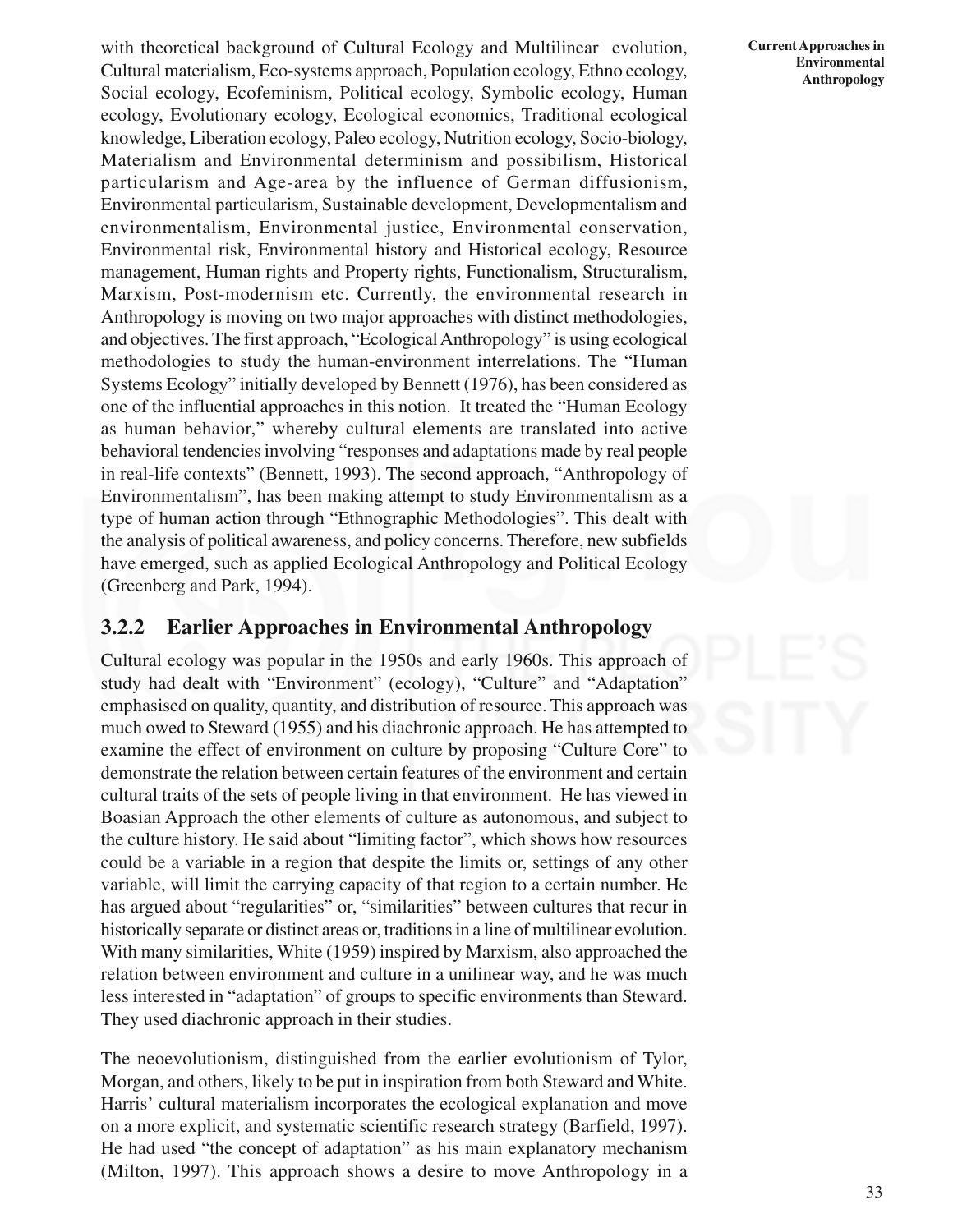Darwinian direction. In his study on the Indian cattle beliefs, Harris (1966) pointed out how current conditions result in ecological utility, and argued that such utility explains the origin of the custom.

The other line of resolution of Steward and White, neofunctionalism, has been much associated with Harris (1975, 1979)-who has greater concern with causality, and the early work of Vayda (1968, 1976) and Rappaport (1967, 1971) who were concerned with system functioning. This approach sees the social organisation, and culture of specific populations as "functional adaptations" which permit them to take advantage of their environments successfully, without exceeding their carrying capacity. They considered "local populations" rather than cultures as their "units of analysis". This approach aims at examining the "interaction between environment and population" than viewing the environment as passive in shaping culture. The methodology is more explicit, rigorous, and quantitative, and even adopts concepts from Biological Ecology, terms like adaptation, niche, and carrying capacity.

An approach that Orlove (1980) terms the Processual Approach lay in contrast to the work of Steward, White, the neoevolutionary, and neofunctionalist views. It shows the importance of diachronic studies on environment to examine mechanisms of change through "the relation of demographic variables and production systems" partially stimulated by Boserup (1965), "the response of populations to environmental stress" (Salisbury 1975; Vayda and MacKay 1975, 1977), "the formation and consolidation of adaptive strategies" (Bennett 1969, 1976; Bettinger 1978; Cancian 1972; Canfield 1973) by following Barth's (1956) early work on the use of the concept of the niche, and new work in Marxism- "Political Economy" and "Structural Marxism".

Ecosystem approach or, model is used by ecological/environmental anthropologists. Moran (1990:3) claims that this view examines the physical (abiotic) environment as the basis around which evolve species, and adaptive responses. Rappaport and Vayda in the 1960s focus upon the "ecosystems" approach, systems functioning, and the flow of energy with the use of measurements as caloric expenditure and protein consumption. The ecosystems research had claimed that symbolic or, ritual behavior could be explained if it functioned to improve energetic efficiencies (Rappaport, 1968). Moran (1979) argued that carrying capacity was the number of individuals that a habitat could support, and which was related to population pressure and to the demands of a population over resources of its ecosystem. Moran (2000) argued that successfully developed life-styles could be reproduced over time in a given surrounding. Rappaport (1967) used this approach in his study on the Tsembaga society. The earlier approaches remained popular among ecological anthropologists during the 1960s and the 1970s (Milton, 1997), and the Systems Ecology further redefined, and transformed it with the study of complex systems, and its radical critique of science (Odum 1983, Prigogine and Stengers 1984; Salthe 1985; Holling 1986; Wicken 1987), and which resulted in a "new ecology" which could answer most of the criticisms of Ecosystems (Scoones, 1999).

The structural point of view has been trying to reveal the environmental influences on social structure in many ways. The book, "Social Stratification in Polynesia" (Sahlins, 1958) has argued that environmental and technological features provide vividness in the Polynesian political organisation and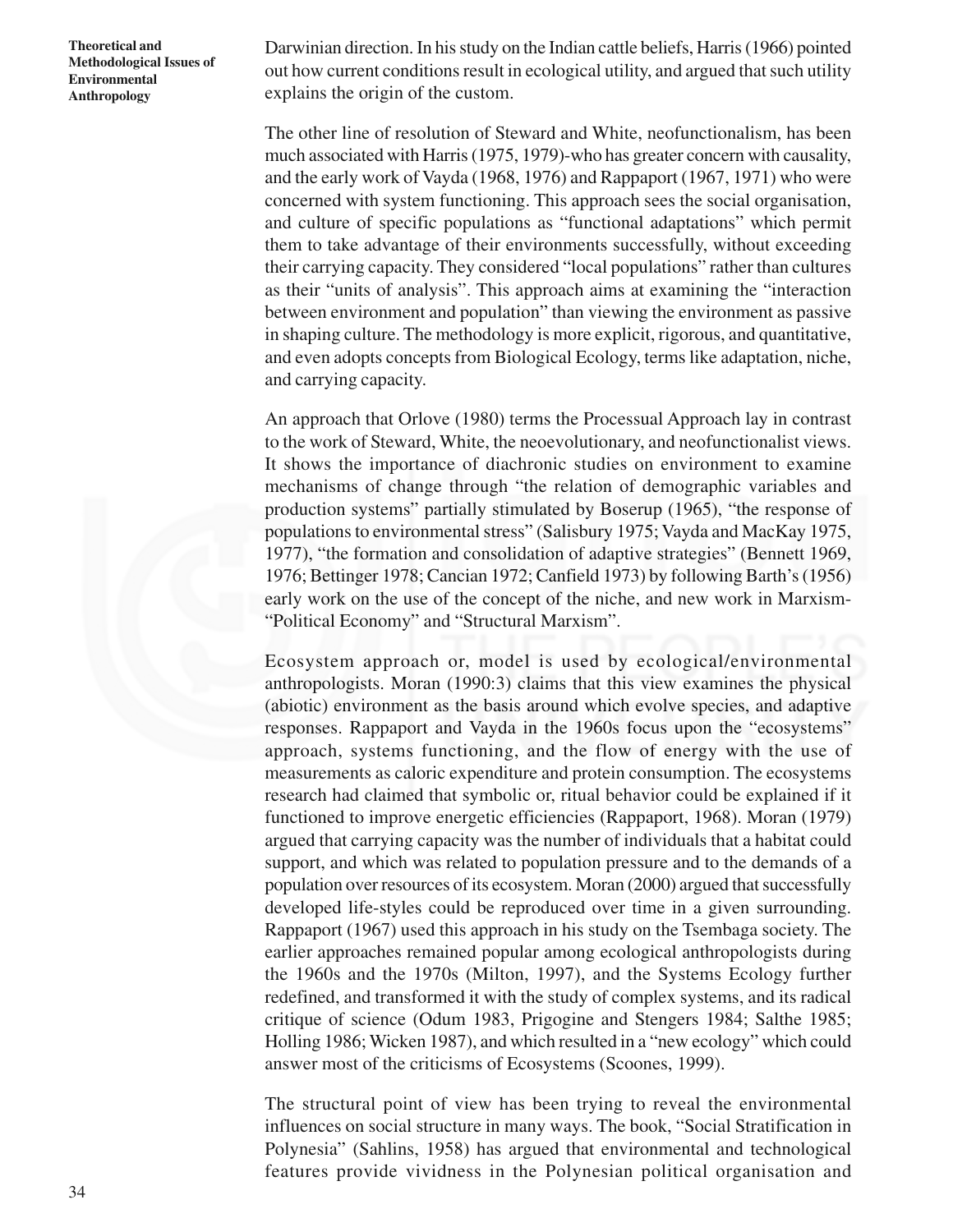hierarchically arranged descent groups, and in "Poor man, rich man, big man, chief: Political types in Malanesia and Polynesia" also shown the association of environment and social structure in the larger political units in eastern Melanesia (Sahlins, 1965).

# **3.2.3 Current Trends in Environmental Anthropology**

The new ecology viewed the dynamics of ecosystems as complex adaptive systems. Lepofsky et al. (2003) and Pereira and da Fonseca (2003) are two examples whose careful and detailed studies offer both cautions and roadmaps for judging human impacts on complex human–ecological systems. The new ecology helps to study the context of our human experience as tremendously complex and endlessly evolving with self-organisation, hierarchy, scale, dissipative structures, co-evolution, history, nonlinear dynamics, these and other features of complex systems.

Paine (1969) introduced the keystone concept describing the effects of predation by the sea star *Pisaster ochraceus* on the structure of intertidal ecosystems. The absence of the sea star made its prey species a less competitive, resulting in the loss of diversity in the ecosystem. The sea star thus played a vital ecological function in maintaining the system in a more complex way (Paine 1966, 1969). Recently the concepts of ecosystem structure, and dynamics suggest a more broader concept of keystones that can play a significant role in controlling ecosystems (Holling, 1992).

Anthropology is, by its very nature and tradition, a kind of multidisciplinary science. Within Anthropology, ecological approaches have been employed in a variety of ways. There are a number of approaches to a *Human Ecology* that have been applied since the early 1980s. These represent the increasing specialisation in anthropology, not only by the subfields that were described earlier on, but also by different theoretical approaches. The ecological or environmental approach in Anthropology includes topics as diverse as Primate Ecology, Cultural Ecology, Paleoecology, Human Adaptability Studies, Ethnoecology, Agararian Ecology, Pastoral Ecology, Geographic Information Systems and Remote Sensing, Landscape Ecology, Historical Ecology, Environmental History, Political Ecology, Ecofeminism, Environmentalism, Environmental justice, Symbolic ecology, Human ecology, Evolutionary Ecology, Ecological Economics, Sustainable Development, Traditional Ecological Knowledge (TEK), Conservation, Environmental Risk, and Liberation Ecology, and a number of other areas, many of them interdisciplinary in scope and methodology (Moran, 1996).

Significant progress came from the development of what came to be known as Cultural Ecology," an approach proposed by Julian H. Steward, whose emphasis on behavioral considerations and on the comparative method make this approach among the most robust in the study of Environmental Anthropology. Other approaches followed Cultural Ecology that expanded the scope of environmental research in Anthropology. Whereas cultural ecology seemed to be concerned with cultural areas as a unit of analysis, the approach proposed by A. P. Vayda and R. Rappaport (1976) emphasise that humans are but a compartment in much larger ecological systems.The ecosystem concept accords the physical environment a more prominent place than any other biological concept or theory.

**Current Approaches in Environmental Anthropology**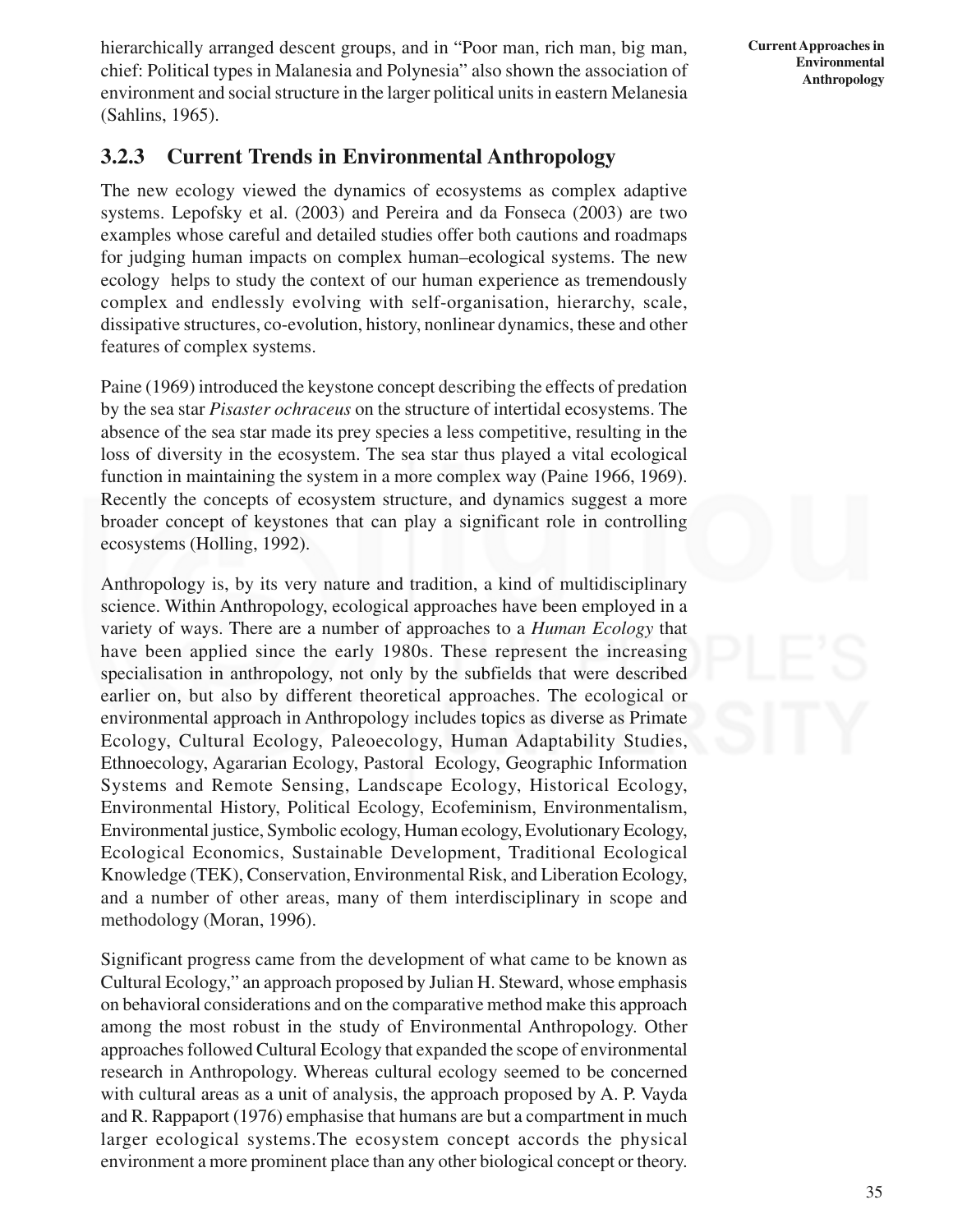In the latter part of the'1970s and a good part of the 1980s, anthropologists with environmental interests took a number of directions. One of the most notable ones was to focus on biocultural processes using concepts from evolutionary ecology. Evolutionary ecology refers to the study of evolution and adaptive design in Ecological context (Smith and Winterhalder, 1992).

Another direction taken by researchers was to focus on ethno-ecology or ethnoscience, the study of how people categorise their environment. This approach focuses on "the words that go with things," trying to understand how a population segments by name certain environment domains and examines the criteria that are used to arrive at that particular structure. This permits assessment of whether morphology or action are more important or whether colour, age, height, or some other characteristic is used by a population. Data collection in the ethno-ecological tradition aims at eliciting native terms for plants, animals, insects, soil types, and so on. It is a linguistics-derived tradition concerned with the 'labels' that go with things and the distinguishing characteristics between them. It provides an excellent starting point for environmental research by providing a locally relevant set of terms and the meaningful differences between items. This approach is important for testing theories of cognition and perception (Berlin, 1992).

The approach of Ethnobiology with applied Anthropology in the advent of participatory approaches to development, and the "indigenous knowledge inquiries" is closely related to, or combined with, Ethnoscience and Ethnoecology. Ethno-ecology approach and study native thought about environmental phenomena (Barfield, 1997), and often focus on indigenous classification referring to specific aspects of the environment such as, soil types, plants, and animals. It can be seen in combination with political–economic forces under labels as, "Biology of Poverty" (Thomas, 1998), "Critical and Humanistic Biology" (Blakey, 1998), "Critical Biocultural Medical Anthropology" (Singer, 1998; Leatherman 1996; Leatherman et al. 1993), and "Political-Ecology of Human Biology" (Leatherman and Thomas, 2001).

Political Ecology, a term first coined in 1972 (Wolf, 1972), deals with the fundamental political issues of structural relations of power and domination over environmental resources to understand the relationships of social, political, and environmental processes (Blaikie and Brookfield 1987; Bryant 1992; Bryant and Bailey 1997; Greenberg and Park 1994). It has been earlier concerned with market integration, commercialisation, and the dislocation of customary forms of resource management than adaptation and homeostasis (Peet and Watts, 1996) explain, by the late 1970s, and has been further influenced by Blaikie and Brookfield (1987), "debate on soil conservation" (Blaikie, 1985), "agriculturalist-pastoralist interactions" (Bassett, 1988), "deforestation" (Durham, 1995), "land use in Amazonia" (Hecht and Cockbum, 1990), and ecology and political processes.

This political economy approach was followed by Political Ecology which takes a more critical approach and focuses on issues of rights and powers and access to resources. Political ecology tries to understand the power relations among resource users and among the resource users and those who hold power. Political Ecology unites aspects of Geography and Political Economy. The union of these critical and empirical approaches is occurring within Ecological Anthropology to reflect the real complexity of human environment interactions. In response to Political Ecology, Human Ecology during the 1990s and early twenty first century,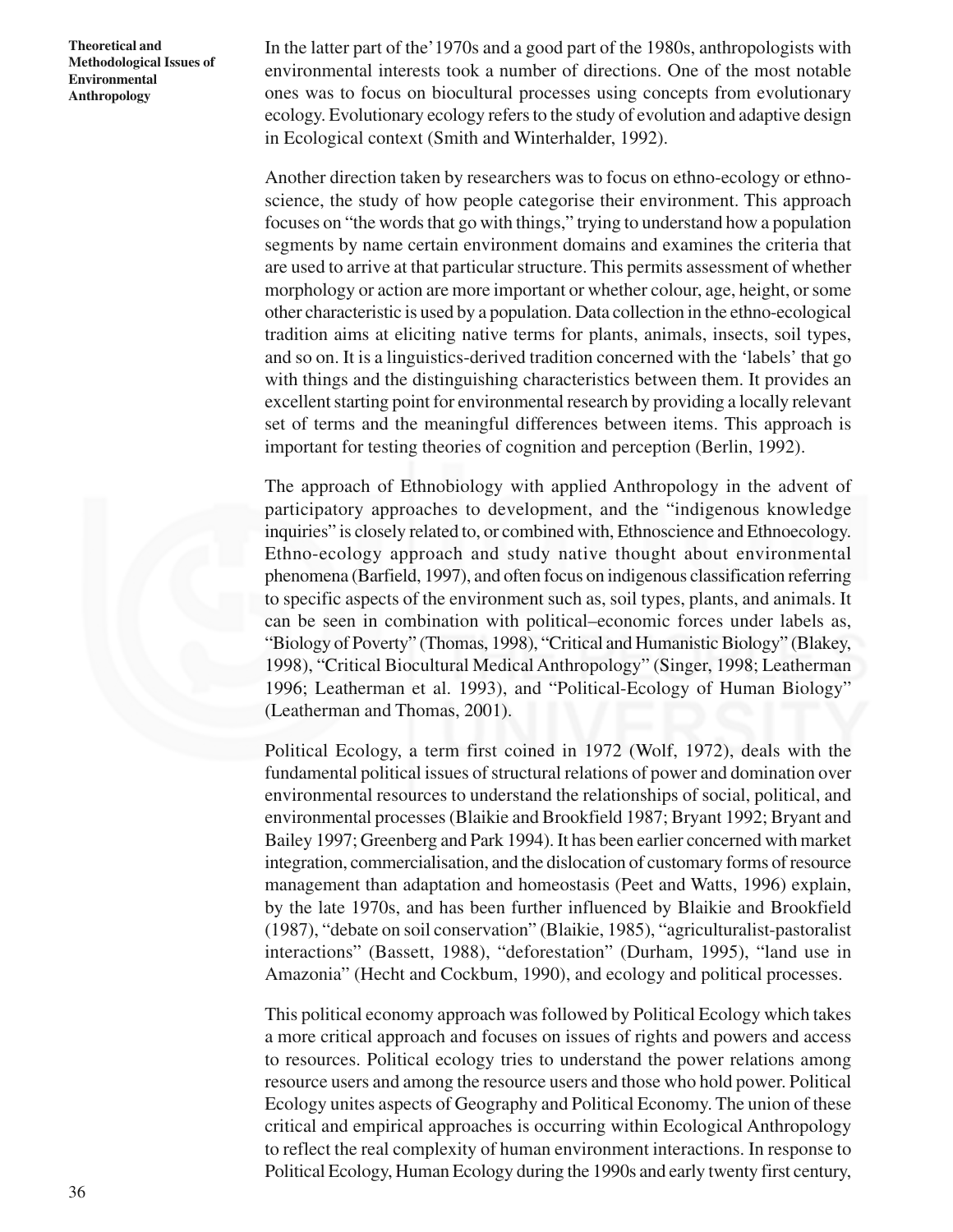turned its focus to historical awareness and a concern about national and international policy effects on local populations (Bates, Daniel. and Susan Lees, 1996).

The field of Political Ecology rose rapidly in the late 1980s and the 1990s, heavily influenced by contemporary economic and political theories (Bennett 1976, 1992; Robbins 2004). Perhaps most important of these influences was environmental politics. Worldwide battles between exploiters and conservationists have always had a serious impact on indigenous communities (see Bodley, 1999). For example, by the 1990s, even remote native groups in rainforests found themselves used as pawns in power struggles between national governments, multinational companies, and international conservation organisations. Such struggles are not limited to native groups, as African American communities in the southern United States suddenly find themselves targeted as sites for toxic waste disposal (Bullard, 1990). As a result, gender, ethnicity, and identity—all concepts that are notorious political battlegrounds as well as traditional subjects for anthropologists to examine—emerged as important topics of ecological-anthropological research (Mark Q. Sutton and E. N. Anderson, 2010).

The Ecological Economics or, Environmental Economics emerged as a coevolutionary system approach looking into both the economic and ecological systems (Norgaard, 1994). It discusses about natural resource issues in terms of the market failure problems arising from externalities, and the rational allocation of scarce resources (Markandya and Richardson, 1992). It has been also focusing the "limits and carrying capacity" (Arrow et al, 1995), "economics of the coming spaceship earth" (Boulding, 1992), "economics as a life science" (Daly, 1992), and "through natural succession ecosystems develop complex feedback mechanisms to ensure their stability" (Barbier, 1989).

Environmental Symbology refers to the study of symbolic meaning within the human environment including personal, social, cultural, and mythic contexts of understanding. In the ''broadest possible view'' (Martin and Guerin, 2005) environmental symbology has attempted to give a holistic definition of both the built and natural environment as human space, "symbology of the built environment" (Clark 2008, 2009) and "architectonic analysis" (Preziosi, 1979). Since, the human beings spend more than 90% of their time inside buildings (Day, 2002) the *interior* environment has a great impact on them. Environmental symbology shares with Environmental Psychology to understand how space becomes a vessel of personal symbolic meaning. For example, the framework for studying the personal meaning of childhood spaces (Day 1990, 2002; Israel 2003; Marcus 1995; Troutman; 1997). Language synthesis also can be done through this approach to examine how humans shape their environment with symbolic language (Fromm 1951; Hall 1959, 1966; Preziosi 1979; Turner 1967).

Emic and etic approaches also used as a helpful approach. A manifest function is explicitly adopted to examine participation in a relevant action. It sees through "emic" with cognized models, 'a rain dance as the manifest function' to produce rain intended and desired by people participating and performing ritual. The latent function of a behavior is not explicitly viewed, recognized or, intended by the people who involved in it. It can be done by an outsider, observer with an "etic approach" and operational models. It has been demonstrated in the "Pigs for the Ancestors: Ritual in the Ecology of a New Guinea People" ( Rapapport,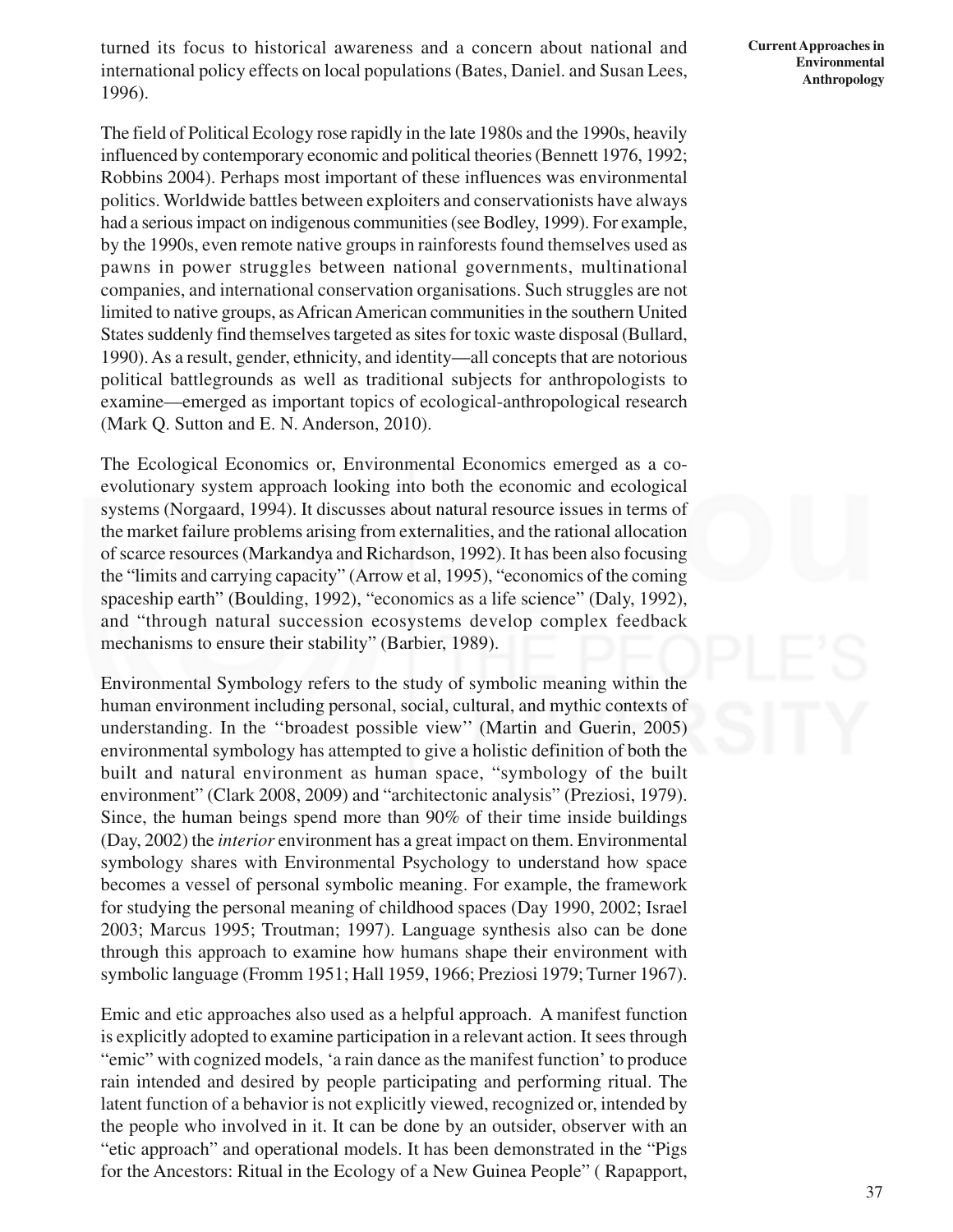1967), the sacrifice of too many pigs as the latent function while the pig sacrifice to ancestors as manifest function (Balee 1996).

*Evolutionary Ecology* arose from Mac Arthur's (MacArthur, 1960; MacArthur and Pianka, 1966) work in the 1960s that combined ideas from Darwinian evolution, Ethology, Population Biology, and Mathematical Modeling. Much of the work deals with mathematical models of behavior within an adaptation framework. Anthropologists have been interested in this area of combined economic and ecological modeling of human behavior since the 1970s (Dyson-Hudson and Smith, 1978; Smith, 1979; Thomas et al., 1979). Sometimes the research is identified as *Behavioral Ecology* (Borgerhoff Mulder and Sellen, 1994). Four areas of research that are germane to Anthropology were identified: (1) foraging strategies; (2) mating systems and life history strategies; (3) spatial organisation and group formation; and (4) niche theory, population dynamics, and community structure (Smith, 1983). Much of the research to date has focused among hunter-gatherers and pastoralists societies. Anthropologists are particularly well suited to this kind of detailed observational research, because of lengthy time requirements for field observation within the tradition of extended field work in anthropology.

An even more recent development is the variety of forms of what is coming to be known as 'Historical Ecology" (Crumley, 1994). Historical Ecology or, Environmental History studies how culture and environment influence each other over time (Barfield, 1997) with the concerns of both spatial and temporal dynamics in new ecology. This approach has been moved with ecological thinking, particularly with "equilibrium, balance-of-nature" (Worster, 1979). This view has become an important tool for the re-conceptualisation of the dynamics of human-environmental change. Influenced on the landscape studies of Carl Sauer and colleagues (Price and Lewis 1993; Rowntree; 1996), and landscape and history (Glacken 1967, Schama, 1995), the environmental historians (eg: Worster 1979, 1985; Cronon 1983, 1990; Silver 1990; White 1990; Hurley 1995) have done notable analyses of the interaction of environmental, social, political, and economic change by taking nature as a significant historical actor (Merchant, 1989). Most practitioners of this approach are from Ethnohistory and Archaeology, and they build their theory on ideas from landscape Ecology, Geography, Archaeology, History, and Ethnohistory. In practice, it has been something of a blend of these fields. Anthropology with more historical detail than usual, or History with more holistic cultural and environmental data than usual (e.g., Ehrlich, 2000).This is an important application of Ecology to Anthropology, since losses in biodiversity during the present century can be placed in the context of earlier times through studies of prehistory.

Historical ecologists, like other human ecologists in recent years, have paid much attention to the influence of small-scale societies on their environments. Such people were once dismissed as "primitives" and "savages"who had minimal effect on their surroundings—who were, according to earlier formulations, part of "nature" rather than "culture." In North America, we still find Native American exhibits in museums of natural history rather than in museums of history or art. From such unthinking prejudice, contemporary ecological anthropology including historical ecology—can deliver us (Mark Q. Sutton and E. N. Anderson, 2010).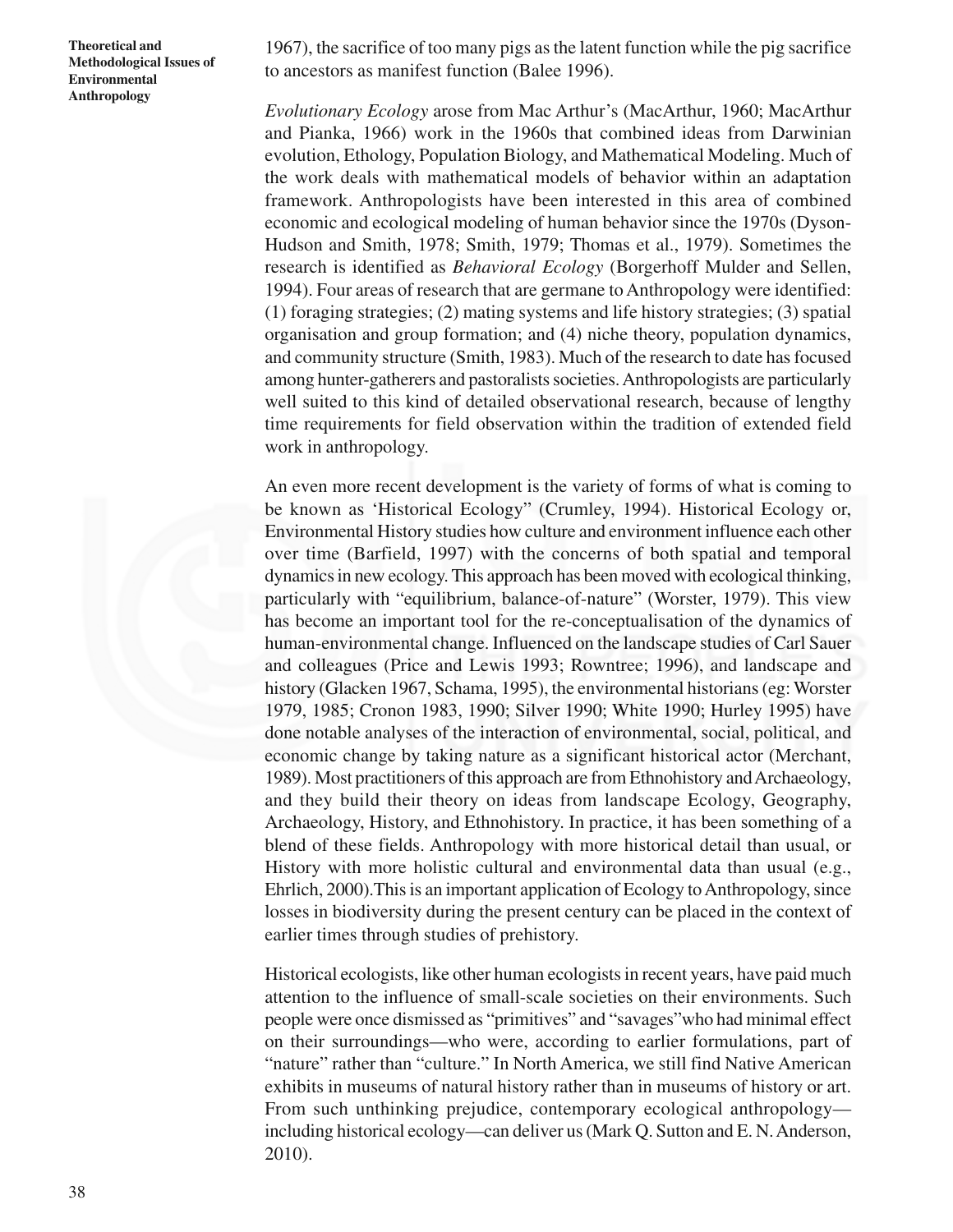*Landscape e Ecology*, with its background in Geography and Geomorphology, has a particular appeal to sociocultural anthropologists because of their current interests in land use in the Third World (Coppolillo, 2000). Archaeologists, as noted, are also drawn to this framework (in the context of *historical ecology*) for research because of the anthropogenic transformations of the landscape that are a part of human prehistory and history (Balée, 1998). Studies of the *ecology of health and adaptability* of non-Western populations provide a breadth of environmental and health conditions not usually experienced by Western peoples. It is therefore important to study traditional as well as industrial peoples to gain insights into the full spectrum of environmental influences on health.

The Marxian approach to environmental studies has its appropriate relevance. It sees adaptive strategies as outcome of decision making, allocation of resources to a hierarchy of goals under conditions, and examines the class conflicts in the light of resource distribution and the source of the goals and constraints. This approach is recently going much on "structural Marxism" (Bloch 1978; Friedman and Rowlands 1977; Godelier 1977), and the "new political economy", both questioning the rigid sequence of succession of modes and the determination of the superstructure by the base (Heinen 1975; Legros 1977; Orlove 1978).

Environmental Determinism, a deterministic approach used to explain race, human demography, material culture, cultural variation and cultural change. It viewed human activities as governed by the environment, primarily the physical environment, and such environmental factors determining human, social and cultural behaviors (Milton, 1997). It has been counter argued with possibilism, a view that the environment as a range of opportunities from which the individual may choose. This choice is possibly individual's needs and norms rather than in deterministic ways.

Recently, the Environmental Anthropology studies have concern for the environment–technology-social-organisation nexus with the emphasis on development programs, and the analysis of environmental degradation (Netting 1996). Many environmental anthropologists believe in Environmentalism, and think of Ethnography is appropriate, equitable, and effective to suit to deal with "environmental policy" (Blount and Pitchon 2007; Checker 2007; Haenn and Casagrande 2007; McCay 2000; West 2005). The sustainability approach most probably seems to be a new field to understand "the fundamental character of interactions between nature and society'' (Kates et al., 2001).Environmental Anthropology, thus marching a head with a multitude of approaches in a multidimensional framework.

It has been seen now that the Environmental Anthropology as being far-ranging in its nature. Thus, Satellite imagery can be used to locate ecological spots such as, the areas of ecological imbalance, and pollution. Geographical Information Systems (GIS) and other related techniques may be used to map various kinds of data on human and environmental features (Sponsel et al. 1994). Macroscope software is also employable in mapping activities. Survey can be done across space and time, and can be compared. Ethnographic research helps to gather first hand information of people and their lives, and helps to discover relevant issues and their fit solutions. The linkages methodology elaborated by Kottak and Colson (1994), a line of inquiry entailed a census approach, a network approach (to trace relationships associated with geographical mobility and external **Current Approaches in Environmental Anthropology**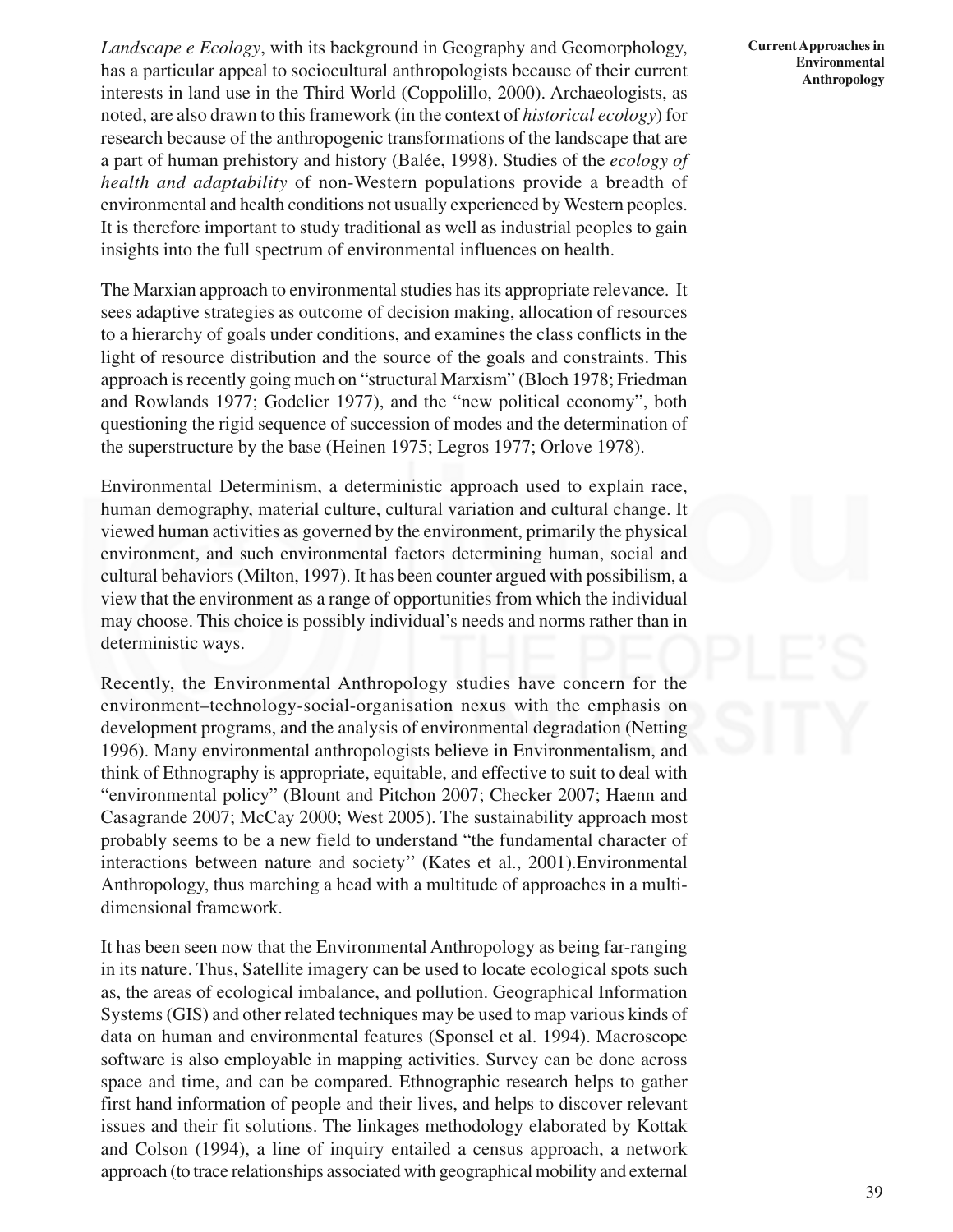interventions), survey and ethnographic techniques can be used. Risk analysis, content analysis, statistical, and computational packages, and many field-oriented methods and techniques are employable in suitable contexts. The proper methodological approach and strategies for accessing values or, areas of cultural consensus, identifying and interpreting social mechanisms help us to understand human-environment interaction, and interrelation in a more appropriate, and comprehensive way.

Environmental Anthropology builds on the past experience of anthropologists working on human use of environment but it must perforce go beyond those approaches. An Environmental Anthropology for the twenty-first century must build on the comparative approaches proposed by Steward if analysis of global environmental changes is to be informed by local and regional divergences in causes and effects. This poses a major challenge to research methods, in that generally agreed-upon ways of selecting sample communities or sites and what data is to be collected across highly variable sites must be undertaken despite differences in e Environment, Culture, Economy, and History. Efforts are currently under way at a number of international centers to arrive at these shared *stan*dards (Tuner and Turner 1994; Moran 1992, 1994).

# **3.3 APPROACHING AND UNDERSTANDING A SITUATION AROUND YOU THROUGH A SUITABLE APPROACH**

Having a thorough understanding of the diversified approaches in Environmental Anthropology, you should turn, and look into a situation around you by adopting an appropriate approach. The approach will help you to explore, and analyze it to get a scientific anthropological insight in an environmental perspective.

### **Activity 1**

Find out an issue related to environmental degradation in your neighborhood. Explore this situation with a suitable approach of Environmental Anthropology.

### **Activity 2**

Find out the cause and effect of climate change/air pollution in your neighborhood. Explore this situation with a suitable Environmental Anthropology approach.

# **3.4 ACCOMPLISHMENT AND CRITICISM**

The environmental or, ecological approach has taken anthropological knowledge far and wide. Its knowledge-application adds Anthropology a new scientific perspective. Environmental Anthropology contributes much to the development of extended models of sustainability for humankind. In an environmental or, ecological framework, its research, and study explore, and help to learn more about intimate interactions between humans and their environments. The Environmental Anthropology through its interdisciplinary undertaking, and current approaches gives Anthropology a new dimension.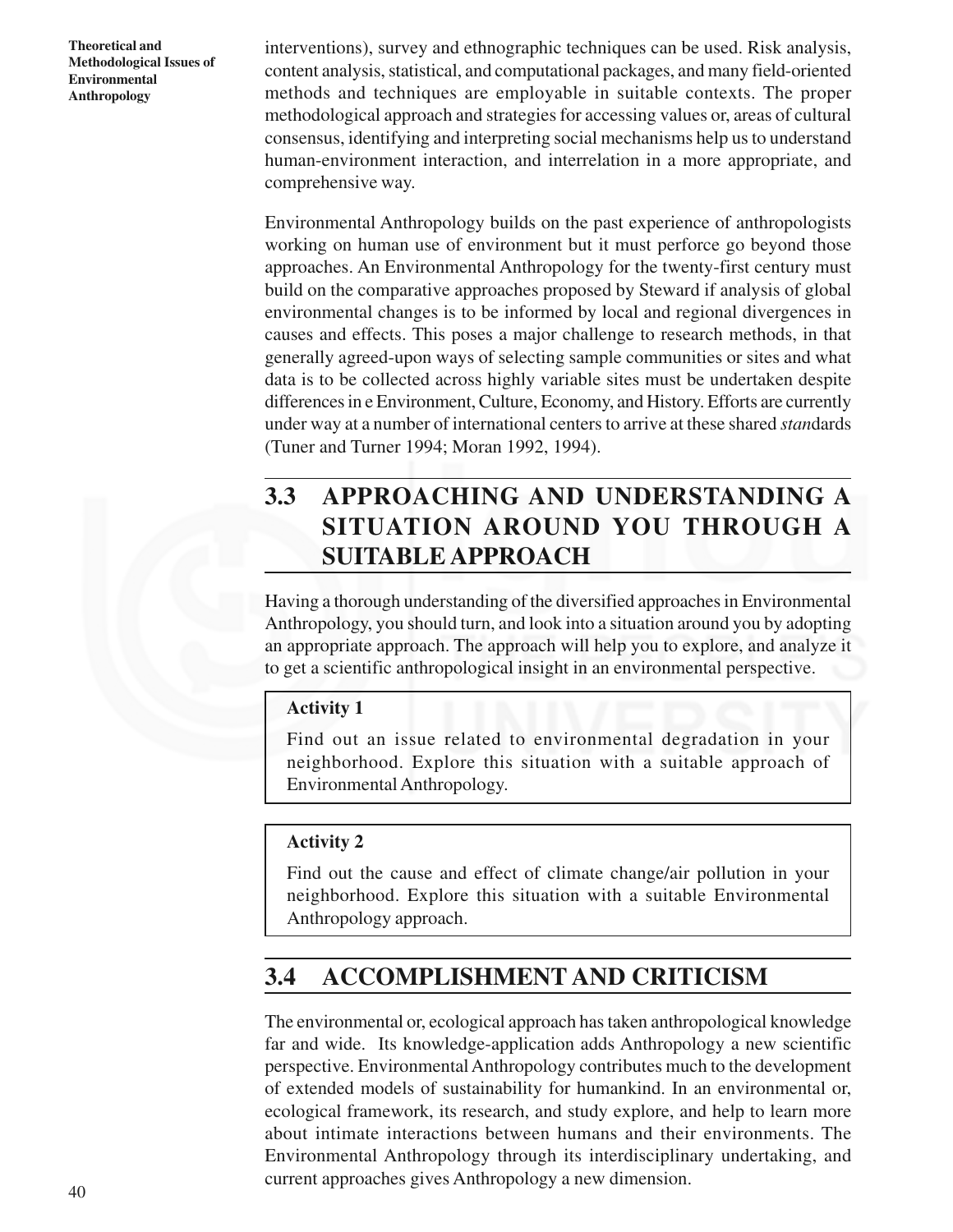Environmental or, ecological anthropologists, only on a few occasions actually subscribe to the earlier notions today. Studies conducted within a cultural ecology perspective are limited, and have been criticized only as an attempt to explain how things stay the same, as opposed to how things can change (Balee, 1996). Currently, it has not much worried about either adaptation or, reproduction but, giving attention to both the biological factors, and the full range of human factors in the world environmental crisis, and looking how to solve the crisis, and save our humanity. Environmental Anthropology has to think more about sustainability, and equally the fact that holistic vision is challenging, and is not easily understandable.

# **3.5 SUMMARY**

Anthropology is, by its very nature and tradition, a kind of multidisciplinary science. Within anthropology, ecological approaches have been employed in a variety of ways. There are a number of approaches to a *human Ecology* that have been applied since the early 1980s. These represent the increasing specialisation in Anthropology, not only by the subfields that were described earlier on, but also by different theoretical approaches. The ecological or environmental approach in anthropology includes topics as diverse as Primate Ecology, Cultural Ecology, Paleoecology, Human Adaptabiity Studies, Ethnoecology, agararian Ecology, Pastoral Ecology, Geographic Information Systems and Remote Sensing, Landscape Ecology, Historical Ecology, Environmental History, Political Ecology, Ecofeminism, Environmentalism, Environmental Justice, Symbolic Ecology, Human Ecology, Evolutionary Ecology, Ecological Economics, Sustainable Development, Traditional Ecological Knowledge (TEK), Conservation, Environmental Risk, and Liberation Ecology, and a number of other areas, many of them interdisciplinary in scope and methodology.

Significant progress came from the development of what came to be known as Cultural Ecology," an approach proposed by Julian H. Steward, whose emphasis on behavioural considerations and on the comparative method make this approach among the most robust in the study of Environmental a Anthropology. Other approaches followed cultural ecology that expanded the scope of environmental research in anthropology. Whereas Cultural Ecology seemed to be concerned with cultural areas as a unit of analysis, the approach proposed by A. P. Vayda and R. Rappaport (1976) emphasise that humans are but a compartment in much larger ecological systems.The ecosystem concept accords the physical environment a more prominent place than any other biological concept or theory. In the latter part of the'1970s and a good part of the 1980s, anthropologists with environmental interests took a number of directions. One of the most notable ones was to focus on biocultural processes using concepts from evolutionary ecology. Evolutionary ecology refers to the study of evolution and adaptive design in ecological context (Smith and Winterhalder, 1992). Another direction taken by researchers was to focus on Ethnoecology or Ethnoscience, the study of how people categorise their environment.

It appears that the work in Ecological Anthropology will emphasise cultureareas across continents well as the comparisons of evolutionary stages, and production types characterised by the neofunctionalist, and neoevolutionary approaches. It has been questioned about how far

**Current Approaches in Environmental Anthropology**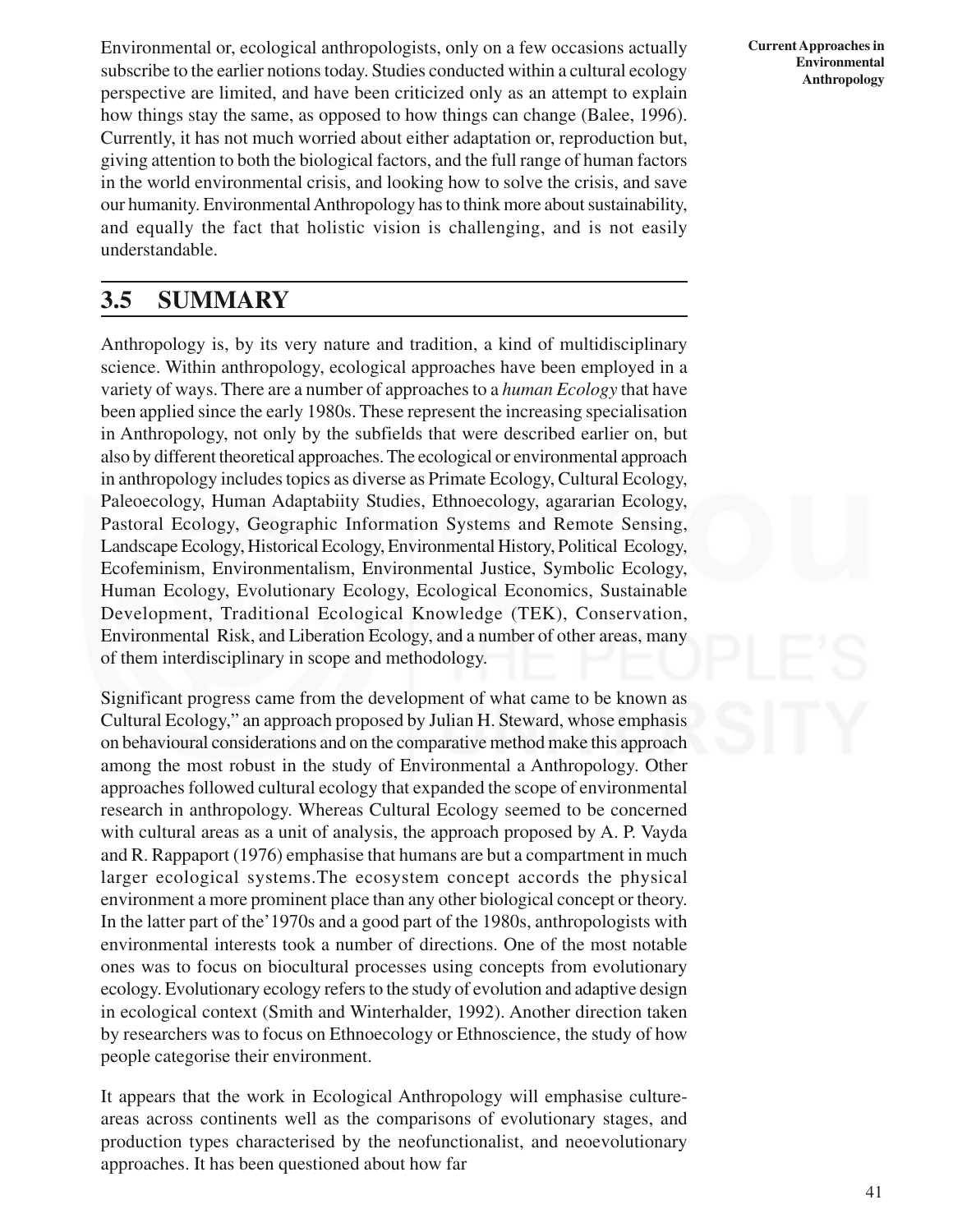adaptation adjustments will be adequate, if there are vigorous changes in the most effected plane of social-ecological system. Then the materialistic, and the idealistic approaches in Anthropology are likely to find a base in interpretation of culture, and ideology as systems that mediate between actors, and environment by the construction of behavioral alternatives. The Environmental Anthropology tries to understand its subject through processual approaches in the time frame, and the role of actors by focusing on the mechanisms of change, and the role of social organisation, culture, and biology. It has incorporated the models, and research approaches from other areas of Anthropology, and even from other disciplines to match with demands. This approach takes Environmental Anthropology closer to Biology, and History, and becomes enriched and enriches other fields. The current trend in Environmental Anthropology shows a growth of new lines of fruitful research. The diversified range of methodological approaches resulted in a number of remarkable innovative works, and pushing further environmental anthropology. Thus, it could start contributing in the policy making, and its practice. So, the wide range of its new areas is opening up for more productive interaction between environment, ecology, and the human social and cultural spheres, and thus Environmental Anthropology will be central in future scientific explorations.

# **3.6 REFERENCES**

Anderson, James N. 1973. *Ecological Anthropology and Anthropological Ecology* in John Joseph Honigmann and Alexander Alland edited Handbook of Social and Cultural Anthropology. Chicago: Rand MeNally and Company. Pp. 179- 239.

Balée, W. 1998. Introduction. In: *Advances in Historical Ecology.* (Ed.). Columbia University Press, New York.

Bates, Daniel. and Susan Lees. (eds.). 1996. *Case Studies in Human Ecology*. New York: Plenum Press.

Bennett, John W. 1976. *The Ecological Transition: Cultural Anthropology and Human Adaptation*. New York: Academic Press.

Bennett, John W. 1992. *Human Ecology as Human Behavior*. New Brunswick, NJ: Transaction.

Berlin, Brent. 1992. *Etbnobiological Classification.* Princeton: Princeton University Press.

Biersack, Aletta and James B. Greenberg (Edt.). 2006. *Reimagining Political Ecology*. Durham: Duke University Press.

Bodley, John H. 1999. *Victims of Progress*. 4th edition.Mountain View, CA: Mayfield.

Borgerhoff Mulder, M. and Sellen, D.W. 1994. *Pastoralist decisionmaking: A behavior ecological perspective*, pp. 205-229. In: African Pastoralist Systems: An Integrated Approach, E.

Fratkin, K.A. Galvin, and E.A. Roth (Eds.). Lynne Rienner, Boulder.

Bullard, Robert. 1990. *Dumping in Dixie*. Boulder, CO:Westview Press.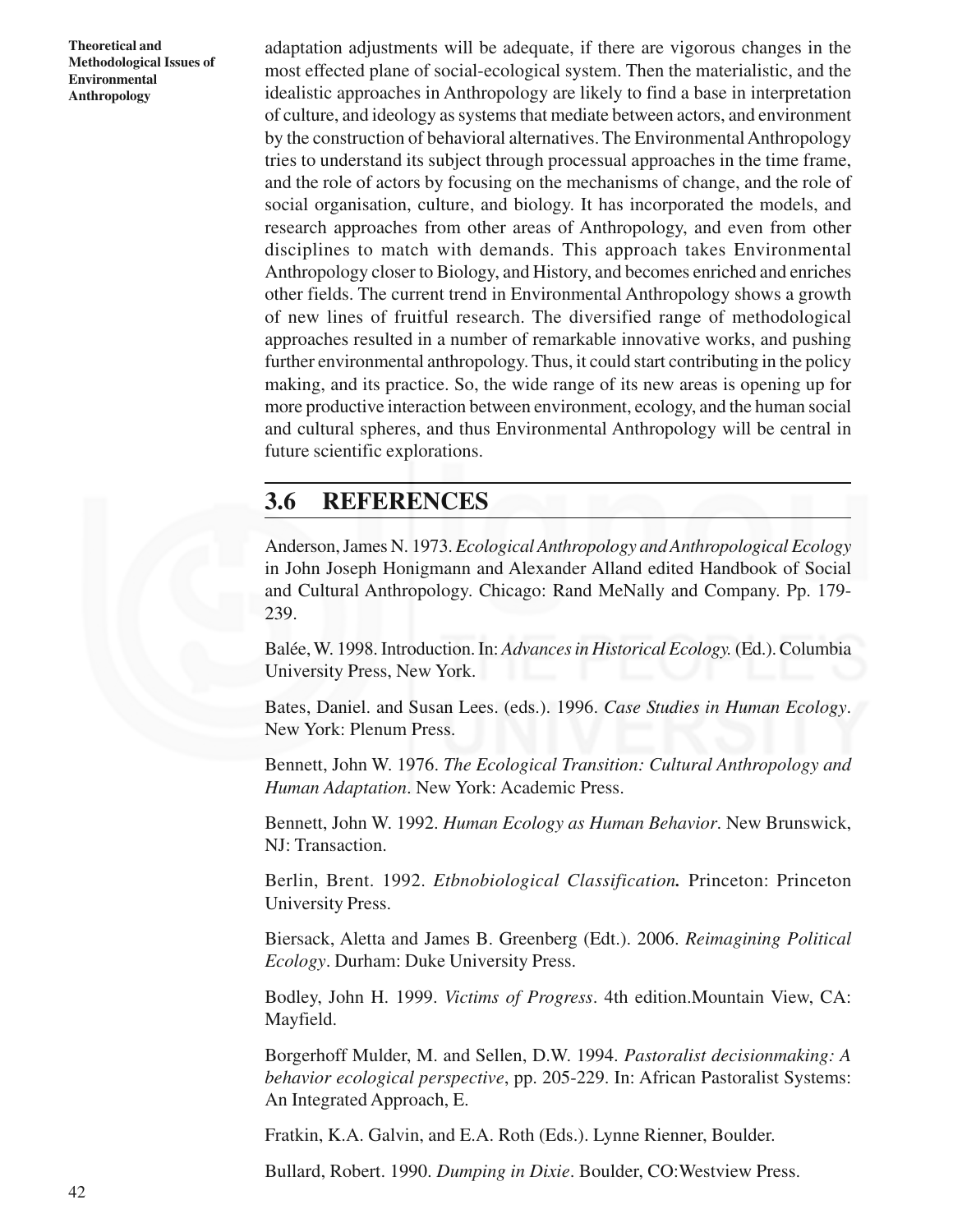Coppolillo, P.B. 2000. *The landscape ecology of pastoral herding: Spatial analysis of land use and livestock production in East Africa*. Hum. Ecol*.* 28: 527-560.

Crumley, (ed). 1994. *Historical Ecology.* Sana Fe,N.Mex.: School of American Research Press.

Dyson-Hudson, R. and Smith, E.A. 1978. *Human territoriality: an ecological reassessment*. Amer. Anthrop*,* 80: 21-41.

Ehrlich, Paul R. 2000. *Human Natures: Genes, Cultures and the Human Prospect*. Washington, DC: Island Press.

Harris, M. 1979. *Cultural Materialism: The Struggle for a Science of Culture*. New York: Random House.

Kottak, C. P. 1999. *The new ecological anthropology* in American Anthropologist*,* Vol. 101, pp. 23–35.

Levin, S. 1998. *Ecosystems and the biosphere as complex adaptive systems* in Ecosystems, Vol (1), pp. 431–436.

Little, Paul E. 1999. *Environments and Environmentalisms in Anthropological Research: Facing a New Millennium* in Annual Review of Anthropology, Vol. (28), pp. 253-284.

MacArthur, R.H.1960. *On the relation between reproductive value and optimal predation*. Proc. Nat. Acad. Sci*.,* 46: 143-145.

MacArthur, R.H. and Pianka, E.R.1966. *On optimal use of a patchy environment*. Amer. Naturalist*, 100*: 603- 609.

Mark Q. Sutton and E. N. Anderson. 2010. *Introduction to cultural ecology*. A division of Rowman & Littlefield Publishers, Inc.

Moran, Emilio F. 1992. *"Minimum Data for Comparative Human Ecological Studies: Examples From Studies in Amazonia*." Advances in Human Ecology, 2:191-213.

Moran, Emilio F. et al. 1994. *"Integrating Amazonian Vegetation, Land Use, and Satellite Data."* BioScience 44: 329-338.

Moran, E. F. 1996. *Environmental Anthropology.* In Encyclopedia of Cultural Anthropology Vol. 2. D. Levinsion, M. Ember (eds.). Henry Holt and company, New York.

Moran, E. F. 1990. *The ecosystem concept in anthropology*. Boulder, Colorado, USA: Westview Press.

Odum, E. P. 1953. *Fundamentals of ecology*. Philadelphia, Pennsylvania, USA: W. B. Saunders.

Orlove, Benjamin S. 1980. *Ecological Anthropology* In Annual Review of Anthropology, Vol. 9 (1980), pp. 235-273.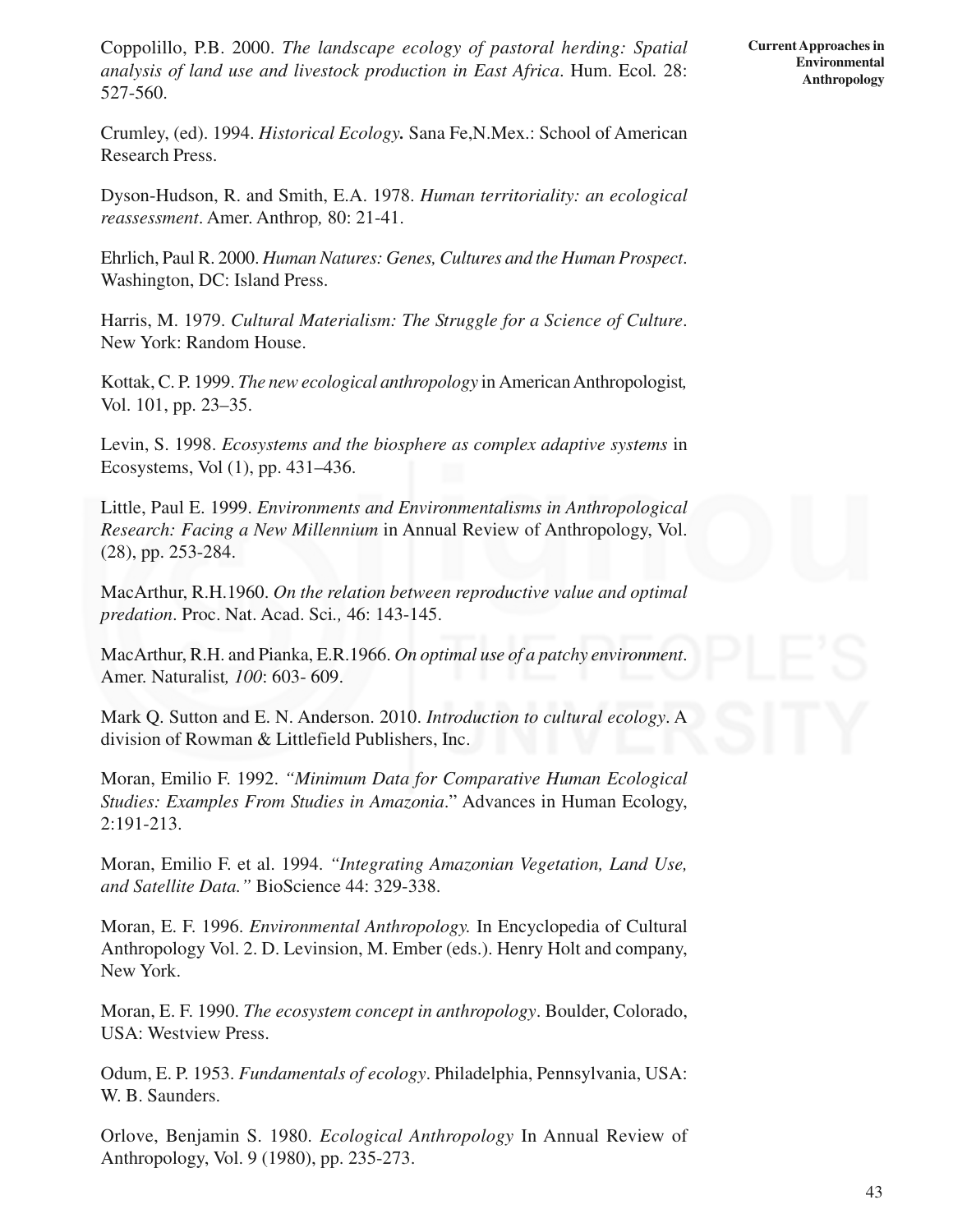Rappaport, R. A. 1968. *Pigs for the ancestors: ritual in the ecology of a New Guinea people*. New Haven, Connecticut, USA: Yale University Press.

Robbins, Paul. 2004. *Political Ecology*. Oxford: Blackwell.

Scoones, I. 1999. *New Ecology and the Social Sciences: What Prospects for a Fruitful Engagement*? in Annual Review of Anthropology, Vol. 28 (1999), pp. 479-507.

Smith, E.A. 1979. *Human adaptation and energetic efficiency*. Hum.Ecol*.,* **7**: 53-74.

Smith, E.A.1983. *Evolutionary ecology and the analysis of human social behavior*, pp. 23-40. In: Rethinking Human Adaptation: Biological and Cultural Models, R. Dyson-Hudson and M.A. Little (Eds.). Westview Press, Boulder.

Smith, E., and B. Winter Halder (Eds). 1992. *Evolutionary Ecology and Human Bebavim*. New York Aldine de Gmyter.

Steward, Julian. 1955. *Theory of Culture Change: The Methodology of Multilinear Evolution*. Urbana: University of Illinois Press.

Thomas, R.B., Winterhalder, B., and McRae, S.D. 1979. An anthropological approach to human ecology and adaptive dynamics. Yrbk. Phys. Anthrop*.* 22: 1- 46.

Turner, B. L., and Meyer Turner 1994. *"Global Land- Use/land-Cover Change: Towards an Integrated Study."* Ambio: A Journal of the Human environment, 23: 91-95.

Vayda, A. P., and B. McCay. 1975. *New directions in ecology and ecological anthropology* in Annual Review of Anthropology, Vol. 4, pp. 293–306.

Vayda, A P., and Rappaport, R. 1976. *Ecology, Cultural-Noncultural*." In Human Ecology, edited by P. Richerson and J. McEvoy. North Scituate, Mass.: Duxbury.

Vayda, Andrew P. (Edt.). 1969. *Environment and Cultural Behavior*. Garden City, New York: The Natural History Press.

Winterhalder, B., and E. A. Smith. 2000. *Analyzing adaptive strategies: human behavioral ecology at twenty-five* in Evolutionary Anthropology, Vol. 9, pp. 51– 72.

#### **Suggested Reading**

Little, P.E. 1999. *Environments and Environmentalisms in Anthropological Research: Facing a New Millennium*. Annual Review of Anthropology. 28:253- 284.

Biersack, A. 1999. *Introduction: from the "new ecology" to the new ecologies* in American Anthropologist, Vol. 101, pp. 5–18.

Haenn, N. 1999. *The Power of Environmental Knowledge: Ethnoecology and Environmental Conflicts in Mexican Conservation* in Human Ecology, Vol. 27(3), pp. 477-491.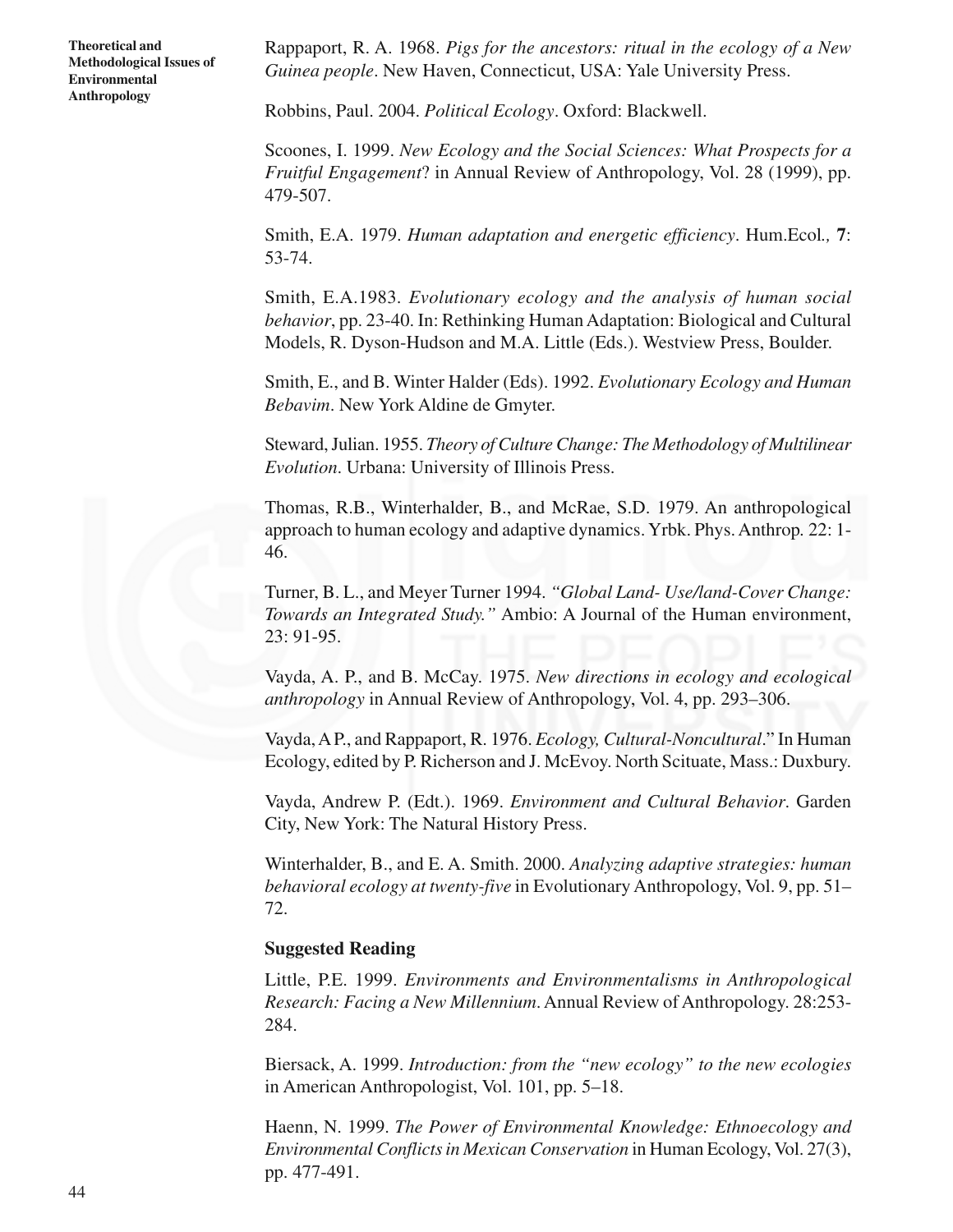Kottak, C.P. 1999. *The New Ecological Anthropology*. American Anthropologist 101: 23-35.

Michael A. Little 2007. *Human Ecology in Anthropology: Past, Present, and Prospects* Kamla-Raj Enterprises*,* Anthropologist Special Volume *No.* 3: 25-38

Milton, K. 1996. *Environmentalism and Cultural Theory: Exploring the Role of Anthropology in Environmental Discourse*. London: Routledge.

Sillitoe, P. 1998. *The Development of Indigenous Knowledge: A New Applied Anthropology* in Current Anthropology, Vol. 39(2), pp. 223-252.

Vayda, A.P and B. J. McCay 1975. *"New Directions in Ecology and Ecological Anthropology."* Annual Review of Anthropology. 4: 293-306.

### **Sample Questions**

- 1) Discuss about the current approaches in Environmental Anthropology.
- 2) What do you understand about the approach of cultural ecology?
- 3) Explain how Political Ecology Approach views its subject with a suitable example.
- 4) What is environmental economics?
- 5) Describe ethnoecology?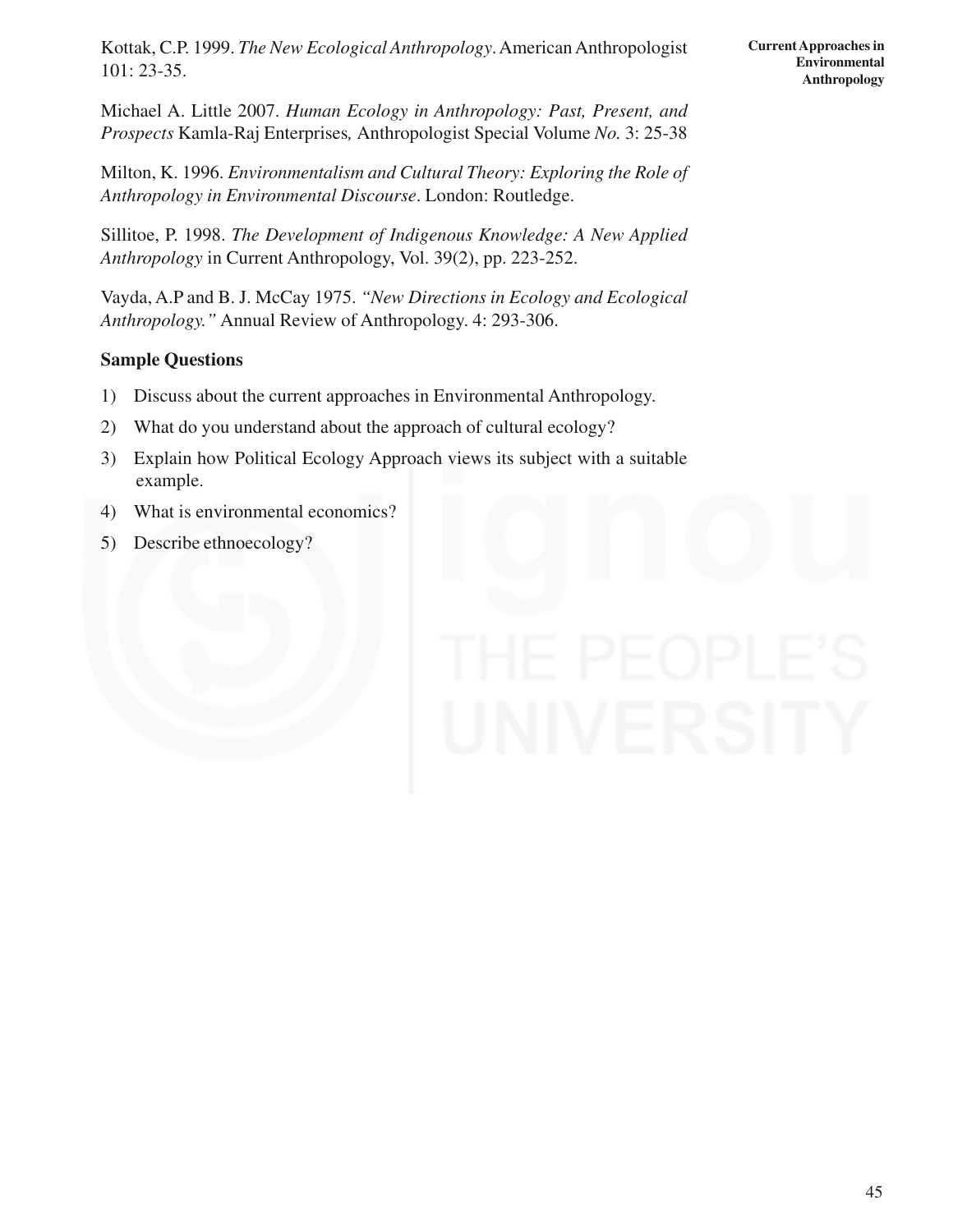# **UNIT 4 RESEARCH METHODOLOGY IN ENVIRONMENTAL ANTHROPOLOGY**

#### **Contents**

- 4.1 Introduction
- 4.2 Theoretical Paradigms and Methods in Ecological Anthropology
	- 4.2.1 American Cultural Tradition
	- 4.2.2 Neo-Evolution and Cultural Ecology
	- 4.2.3 Ecosystems Approach
	- 4.2.4 Cultural Materialism
	- 4.2.5 Cognitive and Phenomenology Approach
	- 4.2.6 Indigenous Knowledge
- 4.3 Summary
- 4.4 References

Suggested Readings

Sample Questions

# **Learning Objectives** &

At the end of this unit, you will be able to:

- be familiar with key concepts, theories, approaches and strategies in environmental anthropology.
- learn about the various methods and techniques by which the relationship between human society and its environment has been studied by anthropologists; and
- gain knowledge of each of the methods and consequent techniques that has been guided by some basic theoretical assumptions about the nature of this relationship.

# **4.1 INTRODUCTION**

The relationship between environment and human society and culture was reflected upon by European philosophers such as Voltaire and Montesquieu even in the  $17<sup>th</sup>$  and  $18<sup>th</sup>$  century but theoretically approached in a systematic way by the American Cultural tradition in Anthropology only in the early twentieth century. The British Social Anthropology during the period of its structural – functional approach ignored environment as an influencing variable as they worked with the Durkheimian assumption that all social facts should be explained by other social facts. Franz Boas, guided by the influence of the German Diffusionist School put forward his theory of *Historical Particularism* reviving the notion of history and physical contextualisation of cultures from the early ideational view taken by the classical evolutionists like E.B. Tyler, and the sociological view taken by Radcliffe-Brown and others. Since history must assume a physical context, the notion of an environment of physical area and geographical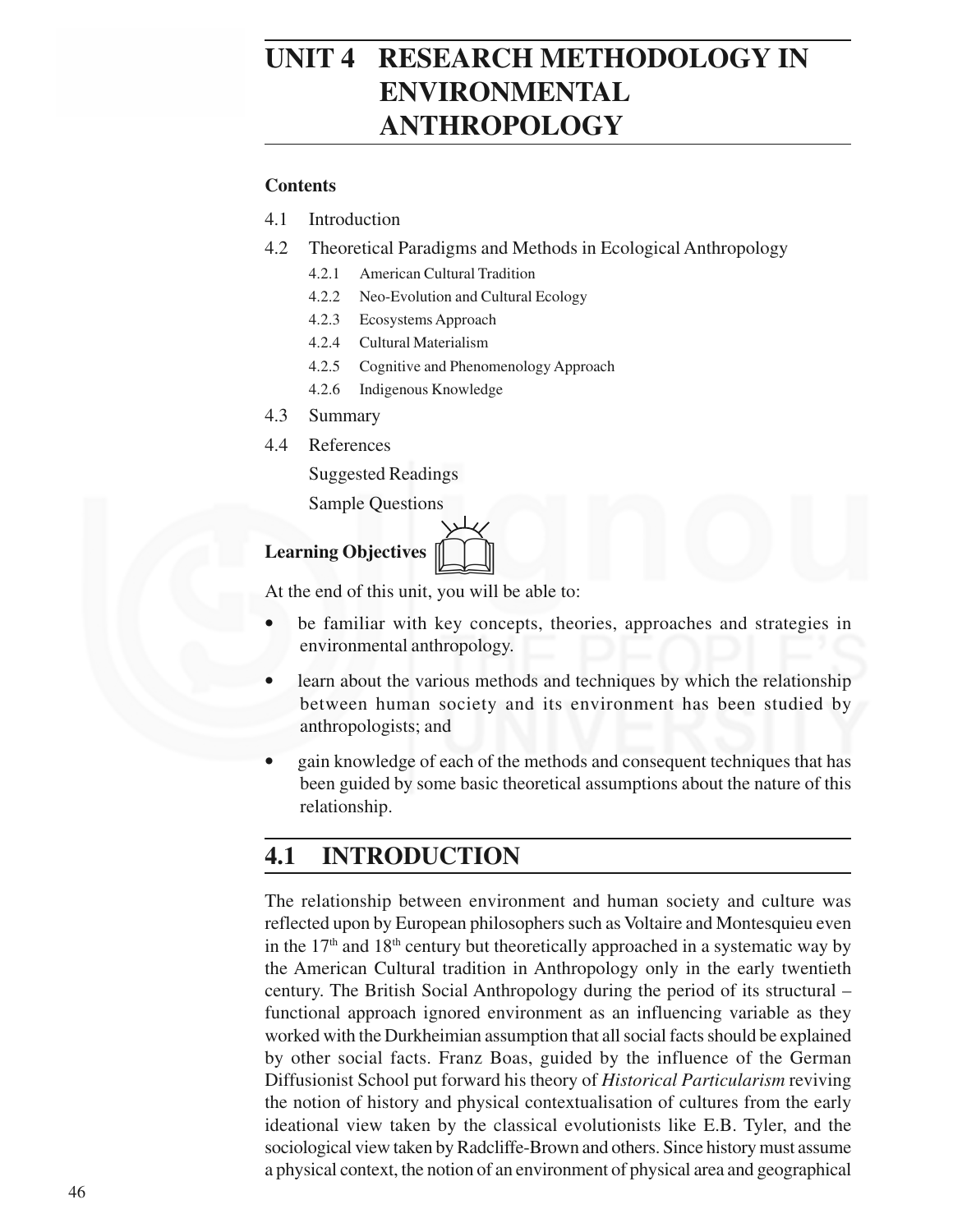location of culture was introduced in the cultural historical approach of the Americans.

47

# **4.2 THEORETICAL PARADIGMS AND METHODS IN ECOLOGICALANTHROPOLOGY**

## **4.2.1 American Cultural Tradition**

#### *Culture area and Climax Culture*

Alfred Kroeber, a direct student of Boas, along with Clark Wissler developed what came to be known as the cultural area hypothesis. They presumed that a contiguous spatial location would show similar cultural traits and Kroeber attempted to systematize his theory by putting forward the notion of a centre and a periphery in cultural development. Every culture develops in favourable environmental conditions that can provide resources and climate conducive to cultural growth. Such an environment can foster the growth of a culture to its full potential, what Kroeber had called as Climax Culture. From this centre the culture spreads to outer areas and Kroeber believed that one could trace the spread of culture through the study of similarities and differences of cultural traits and also their dilution which would indicate that one was coming away from the centre. Along with his colleague Otis T Mason he mapped several cultural areas in Northern America. However the entire process appeared too cumbersome and speculative to other scholars and did not take off as a major methodological device although his hypothesis on the link between culture and geography has led to the establishment globally of what we today call regional studies.

### *Environmental Possibilism*

The inclusion of environment as a variable for analysis also led to a conceptualisation of culture in materialist rather than in idealist terms. To scholars like Edward B Tylor, culture was purely ideational and the product of mind. Cultural development took place by the development of the process of thought, in other words ideas built ideas. But within the American tradition, the concept of culture was conceived in much more practical and material terms, as a historical development. According to Herskovits, culture is a solution to the problems faced by humans thrown up by their habitat. Thus the direct link of habitat on human culture was first explored by the school of environmental possibilism as developed by Darryl Ford (1934). He countered the earlier theory of environmental determinism, giving humans a greater degree of agency. The method comprised of examining cultures in their relation to the environment to determine first of all what aspects of culture are at all determined or affected by the environment and secondly how nature puts a limit the creative process of culture. Thus in any given habitat there are a vast number of substances that have potential use value, but which human society chooses which one depends on its own creative abilities and choice. Thus in the same environment of the North Arctic, the *Eskimoes* make igloos out of snow and the *Chukchee* Indians make tents out of animal skins, yet none can use wood or cement for house building as these resources are absent from the environment all together. Also some aspects of culture were seen to be more dependent upon the habitat than the others, like art, religion and storytelling drew inspiration from habitat but was not directly dependent. Neither was kinship seen to have any particular relation to where one lived. The method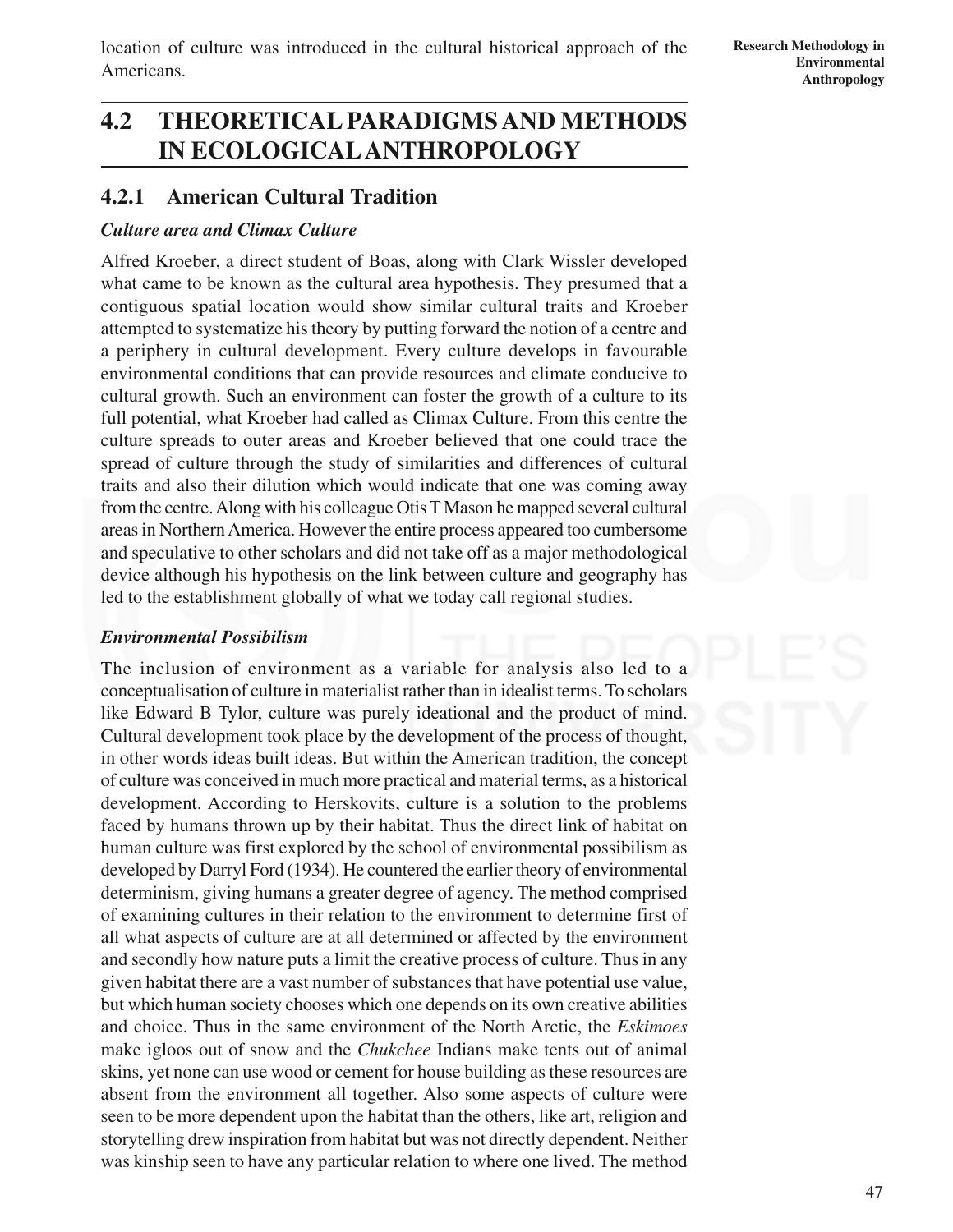of environmental possibilism was comparative and could involve both direct observation and comparison of data collected by others. However, with more and more data available for comparison, the model weakened as similar traits were often found in diverse environments and diverse traits in similar environments. The processes of diffusion and acculturation made any kind of co-relation tenuous. The method of environmental possibilism was also synchronic and changes in both environment and culture were not incorporated into it.

### **4.2.2 Neo-Evolution and Cultural Ecology**

By the mid fifties the field of Ecological Anthropology developed with renewed interest in cultural evolution. The new generation of evolutionists who tried to reconstruct evolution without the shortcomings of classical evolutionism were Leslie White, Marshall Sahlins and Elman Service and most notably Julian Steward. All attempted to develop diachronic models but only Steward developed what may be called a dialectical method that would take into account both changes in culture and changes in environment. The major criticism directed against classical evolutionism was the methodological one of not having any rational criteria for measuring development. Thus while White agreed with Tyler on almost all counts, he was not convinced about Tyler's criteria of literacy as an index for measuring civilisation. According to White, it is the Industrial revolution that marks the major transition in human environment relationship when the threshold from use of organic energy is crossed, towards the use of mechanical energy or machines. The major criteria for measuring development according to White were the amount of energy harnessed per capita, per person in any culture. Although White gave elaborate mathematical equations for measuring the level of technological development and cultural evolution, at the practical level it was never possible to apply these equations and as a result this method remained as a theory but was not applied actually to any sequence. Although conceptually White made an evolutionary schema from the use of less sophisticated technology to more efficient technology; the factor of demography was also present in his evolutionary sequence and technological evolution could be seen as supporting more dense populations. Later Sahlins had criticized White for being too mechanistic and materialistic in his approach; whereas humans have a wider range of wants and goals in life than the mere technological.

The real breakthrough came with Julian Steward's theory of Cultural Ecology that he himself terms as both a theory and a method. Steward first developed a model of culture that combined both the historical and the functional method; he then used this model to prepare a schema of what he termed as *Multilinear Evolution*. He broke up the functional model of culture with equally interdependent parts to one in which the central or core consisted of those elements that interacted with the environment in a dialectical manner to push the culture forward in an evolutionary sequence. The parts of culture that did not interact directly with the environment could follow a historical and imaginative course where the culture developed according to its own distinct character. The core and periphery remind one about the infrastructure and super structure of Marxist theory as the real transformation or cultural change occurs in the core that he also terms as techno-economic. Yet the major difference from a Marxist method lies in that the culture change does not occur due to forces interior to the core (contradictions in Marxist theory) but as a result of the culture core's interaction with the environment that takes a dialectical path.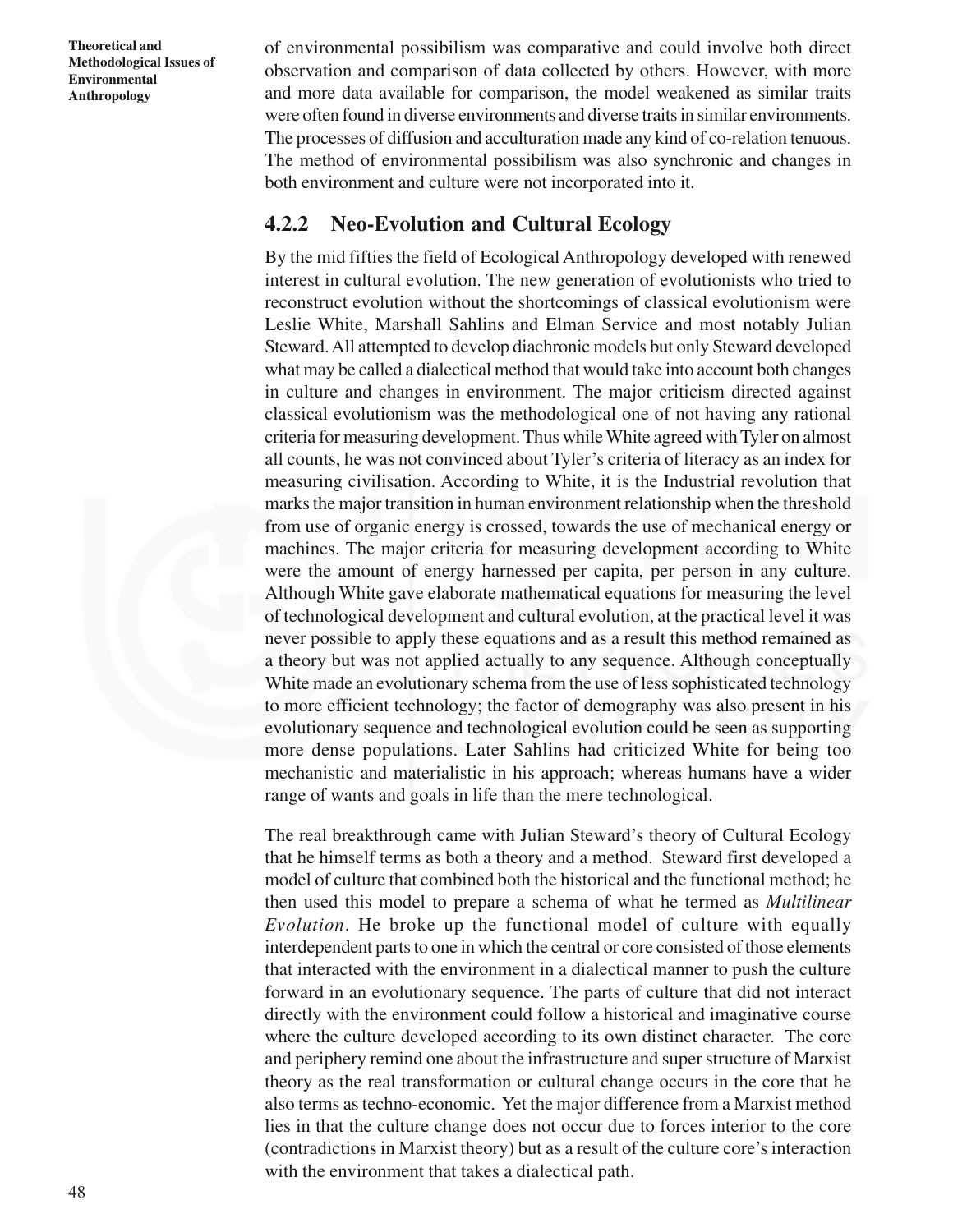The aspects of culture that interact with the environment are not given, although they may be labeled as techno-economic, and need to be ascertained for each culture independently and by the empirical method. Thus empiricism was a central methodological concern in Steward's theory not only of cultural ecology but also its application for establishing multi-linear evolution.

By examining a culture first hand, that is by fieldwork, a researcher has to find out what are the aspects of culture that interact with the environment and makes the population adapt. The interactive core of cultural traits that include technology and associated social institutions through which the technology is made effective forms the culture core. The elements of culture that do not form the core are historically developed and referred to as peripheral culture.

The concept of culture core allowed a typology of societies to be formed based on their modes of adaptation to the environment. Thus for example a society that adapted to the environment through foraging as a technique has certain essential characters that allow it to be classified as a hunting and food gathering society. These essential characters that are typical of most hunting food gathering societies will be associated with other traits that make the people distinct from others. Thus Eskimos of the Arctic and! Kung Bushmen of Kalahari are both hunters and food gatherers. Both have a foraging or acquisitive economy and other salient characters like small size, band organisation, mobility and flexibility; yet they are very different from each other in aspects of their material and aesthetic culture. The similarity in the core is derived from their technology and mode of subsistence and the differences because of their different geographical locations, climatic conditions and history. On the basis of the cultural ecology model, many societies across the globe have been classified into broad categories of adaptive strategies; hunting –food gathering, pastoralism, shifting cultivation, settled agriculture and industrial/farming.

The techniques used for applying the cultural ecological approach is both qualitative and quantitative gathered by field work and associated methods. The approach is to look for those essential characters of culture that interact with the environment and parts of the environment being used. It is the latter that is directly related to technology, for example the hunters-gatherers would use the forest as a base and the agriculturalists would use land while the pastoralists will look for water and pastures for their animals.

The cultural ecological approach open the use of the historical method as it assumes that as culture interacts with the environment, it modifies the latter and then at the next stage, cultural modifications are needed to cope with the changed environment, The stronger the impact of culture or the techno-economic system, the more intense the environmental modification and need for change. The foraging technology produces the least effect upon the environment and is therefore least likely to transform. This may be the reason that for about 99% of their lives as Homo Sapiens; humans have lived as hunters/food gatherers and within a few hundred years of industrial technology, the world has been drastically transformed and the environment is sending out danger signals.

A key anthropological work based on Julian Steward's concept of culture core, is Clifford Geertz's (1963) work on Indonesia, where he has studied the impact of Dutch colonial rule on the local subsistence economy. The introduction of **Research Methodology in Environmental Anthropology**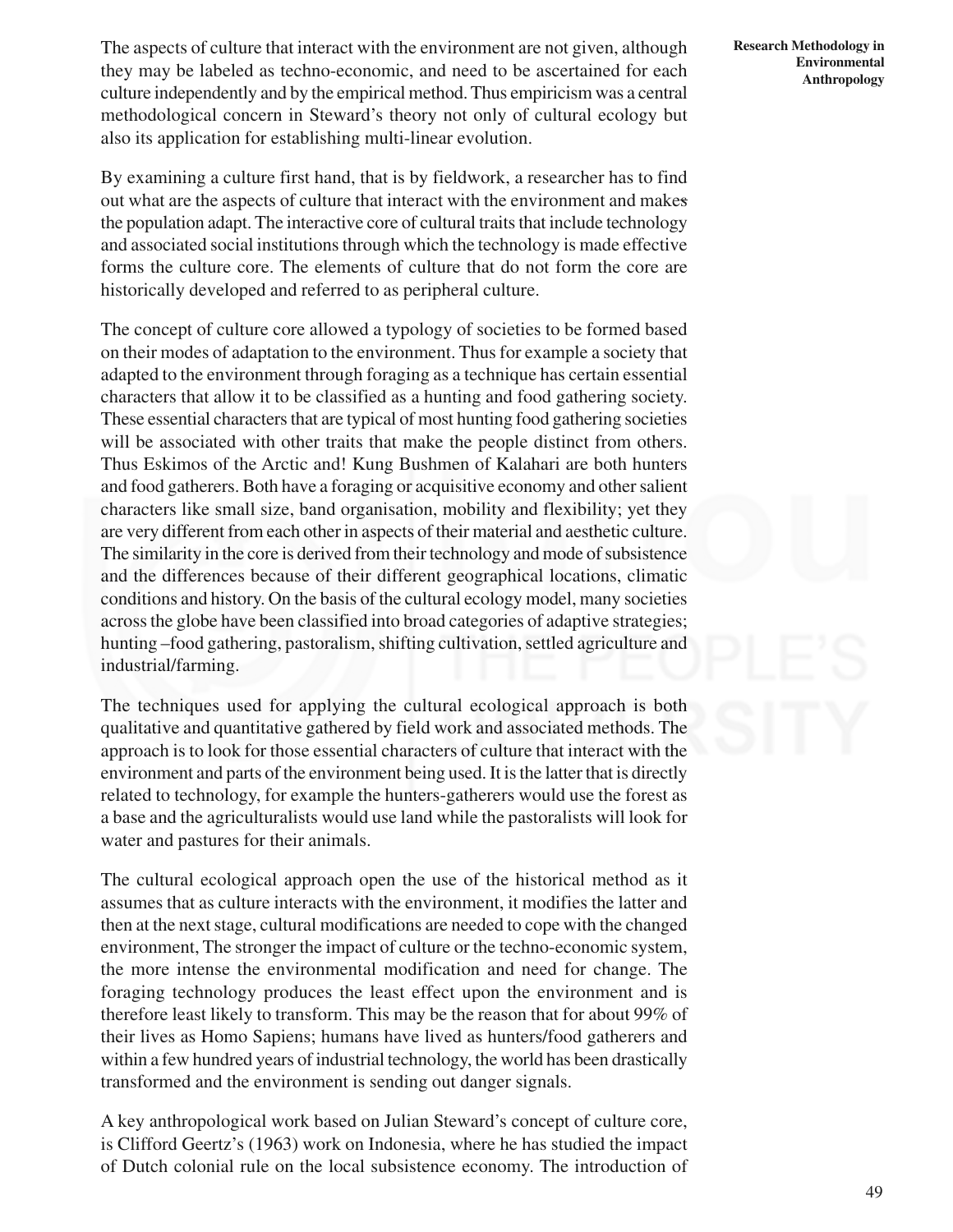Dutch capital into the wet rice cultivation of Indonesia did not lead to any linear progression of the system but to it becoming more complex in itself, a process Geertz has called "Involution". The intensification of rice cultivation established a dialectic relationship with the variable of population. As population rose, the requirements of this growing population was met by intensifying labour use to make the same system more productive. Thus requirements of increasing population was met by making that very population work more and thus creating a kind of cycle of labour use and labour production. However under different conditions in the coastal region, the introduction of more capital led to cash cropping and linear growth or evolution. Thus Geertz used the method of intensive field work along with that of tracing cultural history as well as comparison between two adaptive zones within the same culture. Thus the communities practicing wet cultivation showed up very different kinds of transformation than the *swidden* or shifting cultivators. The latter allowed the entry of cash crops and finally changed over to a market mentality, changing, as Geertz puts it the culture core itself. Rising population cannot be possibly supported by the intensification of cultivation on the swidden plots, like they could be on the wet cultivation plots. Thus in case of swidden pressures to produce more gave rise to more and more dependence on cash crops and land earlier devoted to swidden was gradually transferred to cash crops and the entire system transformed. In case of wet cultivation the very intensification of cultivation made the introduction of new technology impossible, as the more over cultivated the terraces were the less use could be made of mechanical implements. The dependence on human labour also went well with rising populations except that this population could only be maintained at the most basic level of survival.

The cultural ecological model assumes a functional interdependence between the elements of the core and the environment and is thus unable to accept negative impacts. Also the notion of biology as a variable had been totally ignored in Steward's analysis that depended totally on nature as a variable.

### **4.2.3 Ecosystems Approach**

According to Vaydya and Rappaport (1968) culture and environment show covariation and not causation by one variable over the other. According to Vaydya and Rappaport, the total environment is composed of three aspects; the biological, the natural and the social.

The ecosystems approach was devised by Andrew Vayda and Roy Rappaport, to include the entire social and cultural variables and the environment into one interactive system. Like all systems , the boundaries of this system was closed around what Rappaport called the 'ecological community'; a society and that part of its environment that is intensively exploited by it over a long period of time. As a test case, Rapport made an ethnographic study of the Tsembaga; a Maring speaking group of New Guinea. The model of the ecosystem is based on that of a thermostat and the regulatory effects of a negative feedback process. It is assumed that all parts of the system consisting of the biological, natural and cultural variables are in a state of homeostatic equilibrium. Any disturbance in the system triggers off the negative feedback mechanisms that tend to bring the system back to normal.

The boundaries of the system in this case are defined by the ties of kinship, what Rappaport has called the, "cognatic cluster"; the environmental variables consist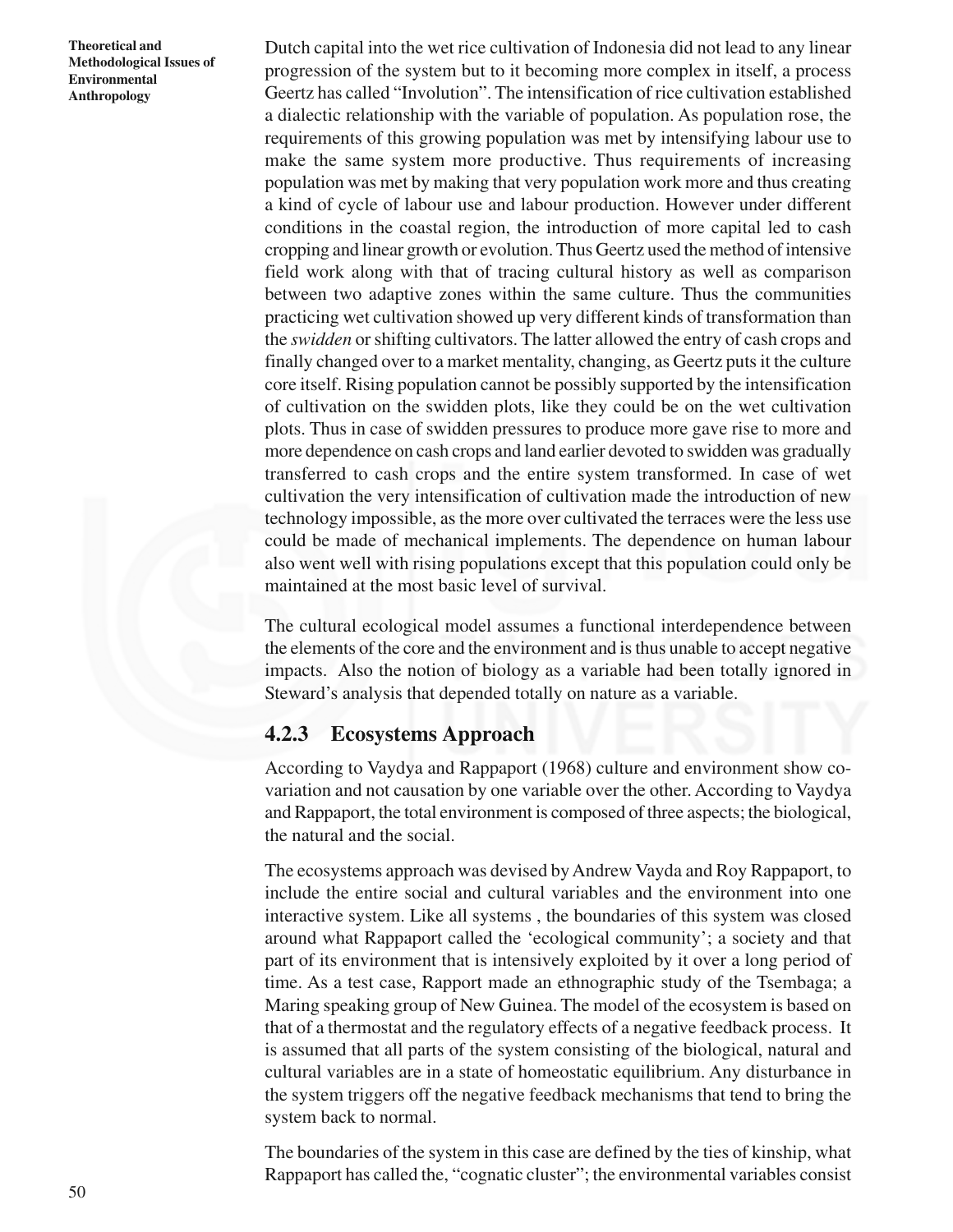of the flora, fauna and the spirit world, the parameters of the natural system include the terrain, altitude, rainfall and temperature that in turn set the limits for whatever flora and fauna is available in this region. Rappaport extends the concept of ecosystem to include not only human and non-human species but also other social groups in the neighbourhood. He uses the term "regional population" for all those groups who interact with and influence each other. In fact it is difficult to use the notion of system for a natural system as they exist in continuity and it is difficult to locate a break; hence Rappaport treats the regional population as a system and the territorial population as a sub-system.

The role of the supernatural is central to the analysis and Rappaport shows how rituals play the key role of a regulatory mechanism to keep the system in balance. Through the method of detailed ethnography and rich fieldwork data, Rappaport is able to demonstrate how the population of pigs, the population of humans, the local flora and fauna are all kept in a state of equilibrium with respect to each other through the ritual of *Kaiko*, periodic warfare and pigs sacrifice for the ancestors. Although he presents a very convincing analysis , his model was criticized on two major grounds, firstly the problem of closure of the boundary of the ecosystem, that is possible only analytically and conceptually but not in terms of real ground level reality and secondly, the problems of adaptation or cybernation of the system.

Roy Ellen (1979) in his work on the Moluccans had shown that it was very difficult to isolate populations as closed reproductive units. Even Paula Brown, who had worked among the same people, raised doubts as to whether they had ever been a closed system since they had from

ancient time engaged in border trade and were given to constant efforts at expanding their territory through warfare. In fact much of later ethnographic works have indicated that the existence of bounded endogamous communities is a rarity and with increasing communication and at present globalisation the application of the ecosystem model to the study of ecological anthropology is becoming non-practical and theoretically anomalous.

Moreover Freedman in 1979 had also raised a major issue regarding the thermostat effect suggested by Rappaport saying that this mechanism does not have a mind of its own; it cannot function out of its own volition. If we theorize that the *Maring* rituals act as a thermostat then it has to be assumed that there is some consciousness that triggers off the critical point at which the ritual is to be held. According to Freedman it would be more rational to suppose that the ritual has an outcome that is conducive to equilibrium rather than the ritual exists for that purpose. Moreover the Maring conflicts can also be seen to have the same effect as the rituals to maintain balance between the various variables both cultural and natural. Thus the assumption of cybernetics in systems that are neither set from the outside like a machine or are self-conscious like animate beings is at best erroneous.

# **4.2.4 Cultural Materialism**

Another methodological view point in the study of ecological anthropology was put forward by Marvin Harris, who like Steward attempted to use the basic Marxist model with modifications that advocated a relationship of interaction between behaviour and environment, mediated by culture bearing organisms. The two

**Research Methodology in Environmental Anthropology**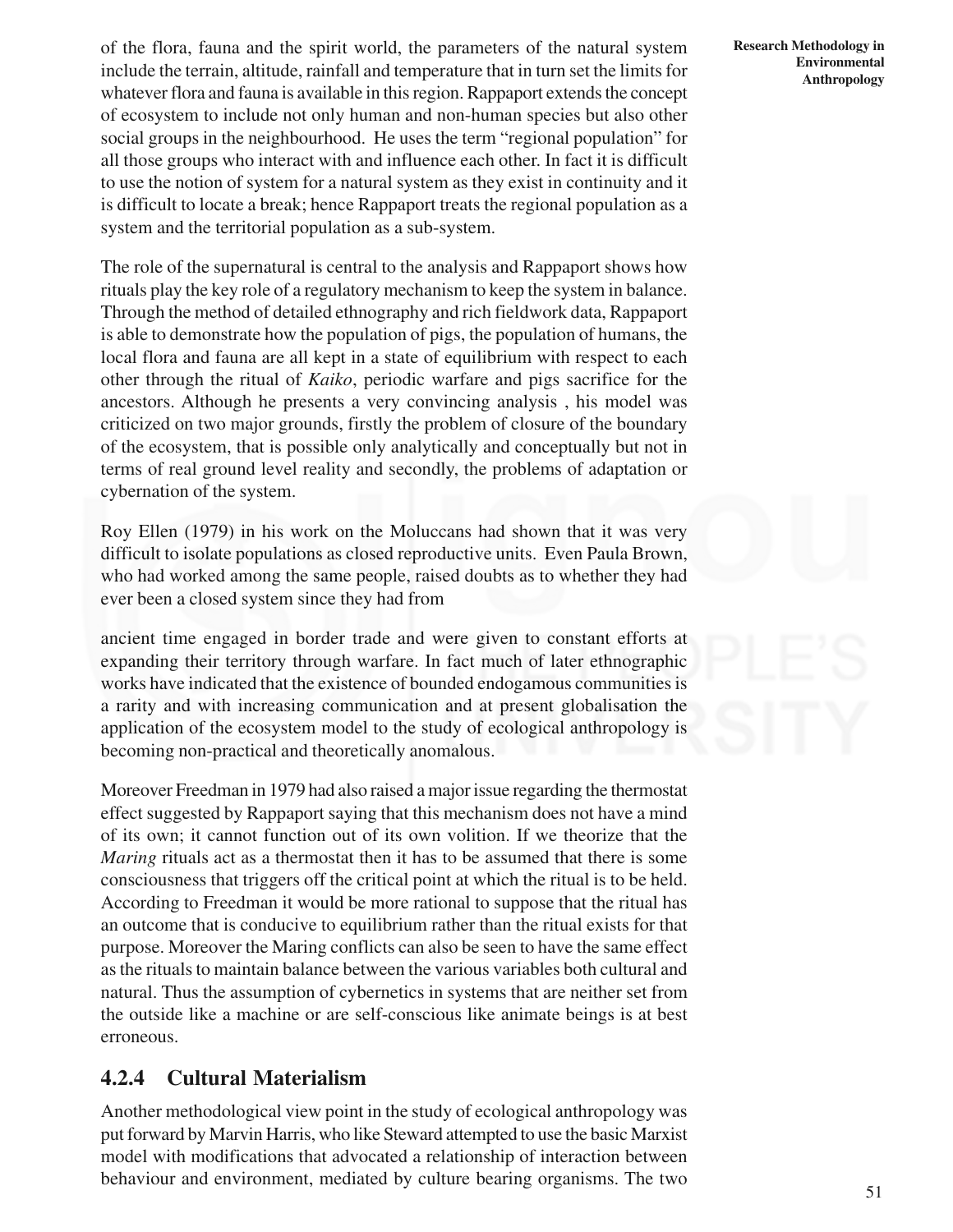elements of cultural materialism are techno-environment and techno-economic. Methodologically cultural-materialism seeks to establish a relationship between these two variables and culture. At the core of Harris's argument is the hypothesis that all aspects of culture have a materialist reason for its existence, an axiom for which he has often been branded as a vulgar Marxist. Harris agrees with Steward's model in most respects except that he thinks that Steward does not clarify what exactly goes into the culture core leaving it to the expertise of individual researchers. He put in a third layer in his conceptualisation of culture, breaking it up into superstructure, structure and infrastructure. Thus while in Steward's model, the culture core contained within it social organisational elements like kinship and rituals, in Marvin Harris's model they are all put into what he calls '*Structure'* leaving only the purely techno-economic variables in the base of infrastructure.

Harris made some persuasive arguments in his application of the model of cultural materialism in which he tries to explain what he considers some of the most apparently irrational cultural practices that can be shown to have very material and practical reasons for existence. As test cases he takes the pig love of the *Tsembaga*, the pig hate of the *Moslems* and the cow worship of the Hindus among others. However, although he gained a lot of popularity because of the exotic value of the topics chosen by him; the method in itself was never followed by anyone else except him. The extreme materialism was shunned by both Marxist and non-Marxist scholars.

### **4.2.5 The Cognitive and Phenomenological Approach**

Many anthropologists preferred to use the less positivist approach of trying to look into the community's perception of their environments rather than imposing external models upon them. Positivism assumes that there is an external reality that can be accessed by the researcher and which has the character of indelible truth. The real analysis in positivism can only be done from the outside of the society by the scholar; the members of the society cannot understand the real implications of their actions. All the approaches mentioned so far are of this type. Scholars like Philippe Descola and Gisli Palsson (1997) and Elisabeth Croll and David Parkin (1992) have tried looking into indigenous categories of thought and cosmologies rather than fitting all observations into the models provided by the analysts. The attempt was to study and understand the cultural models of various societies with respect to environment, in which some of the moot questions to be asked were regarding the very understanding of nature and culture, of animate and inanimate, time and personhood and so on. The researchers tried to understand each culture's mode of classification and coding of the entities that constitute their environment. It was posited that by imposing external categories ( here Western) one could not understand the ecological relationships as the very nature of relations were dependent upon how one understood the categories of nature and culture, wild and domestic etc. In fact as suggested by Roy Ellen it was better to dispense with these terms and regard Nature as anything that lay beyond the immediate living area of humans. According to Descola and Palsson (1997:18), "*etymologically, the concept of the 'environment' refers to that which surrounds and, therefore, strictly speaking, an environment incorporates just about everything, except that which is surrounded".*

Thus with the cognitive and phenomenological approaches the very paradigm of western scientific classifications were overruled. More significantly the dualist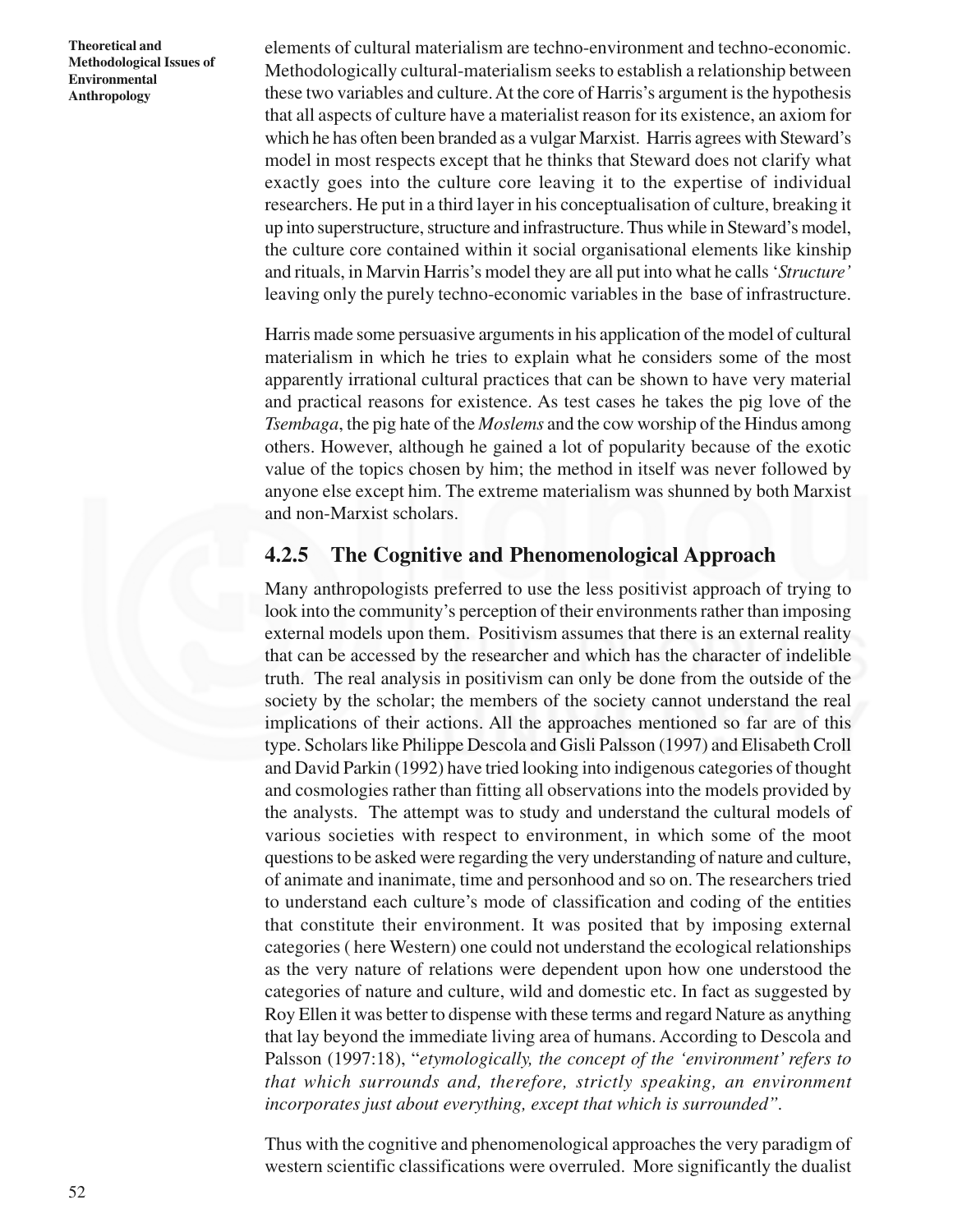paradigm of western mode of thinking was seen as only one kind of mode of thinking and not part of any universal mode of thought. Thus, it was found that not all people everywhere understand the world in dialectical terms as well as in time and space along with other categories that may exist as continuities or processes. Thus the modernist way of understanding the world in terms of neat classifications; like this or that, black or white, was seen as inapplicable to situations in which things were not classified in terms of their intrinsic properties but according to their spatial and temporal location, use, or situational interpretation. Thus, instead of identifying definitive properties like states and substance, the intellectual inquiry has now turned towards process and praxis.

Some scholars attempted to study indigenous categories of classification as "*ethno-botany" and "ethno-zoology"* where the idea was not to collect native terms but to understand the basis for classification of all animate and inanimate objects and aspects of the environment. The cognitive approach attempted detailed reconstruction of categories that were being used in that particular culture. For example if one took something like say 'wood' ; then the various ways in which wood was classified in that culture, would be according to the cultural usage; like fire wood, building wood, wood for making ritual objects, for gifting and so on. The cognitive approach however, differs from the phenomenological in that in it the world is seen as already existing with a set of defined meanings and then the humans live in it accordingly. Thus the meanings are pre-existing and external to human practice.

#### **Activity**

Try to document the manner in which natural objects are classified in your native language

However, it is also recognized that since things are constructed in specific historical and temporal contexts, the categories may change with changes in the context. Thus with industrialisation and impact of monetary economy many of the earlier existing categories may change. However, deconstruction as a methodology had its own drawbacks as the very purpose of understanding, that is, classification and categorisation becomes a difficult task. As Palsson (1997:16) has demonstrated that it is possible to have a broad based typology of the different ways in which a culture relates to its environment; namely orientalism, paternalism and communalism. *Orientalism* is the cosmology where nature is viewed as something to be dominated and used by society such as found in early industrial capitalism, paternalism is an attitude of conservation where nature is sought to be preserved and taken care of for human consumption such as the notion of management as applied to the environment .*Communalism* is the cosmology where no difference is perceived between nature and society and also science remains an outcome of practical knowledge rather than abstract reasoning. People who learn about environment by engaging directly with it and treating all objects as equally animate also live in an equal and interactional relationship with the environment. Such a world-view has also been referred to as 'cosmogenic'.

#### **Activity**

Ask your parents and other older relatives about what they think about natural objects like trees, rivers etc. Do you find that they have a reverence for natural objects?

**Research Methodology in Environmental Anthropology**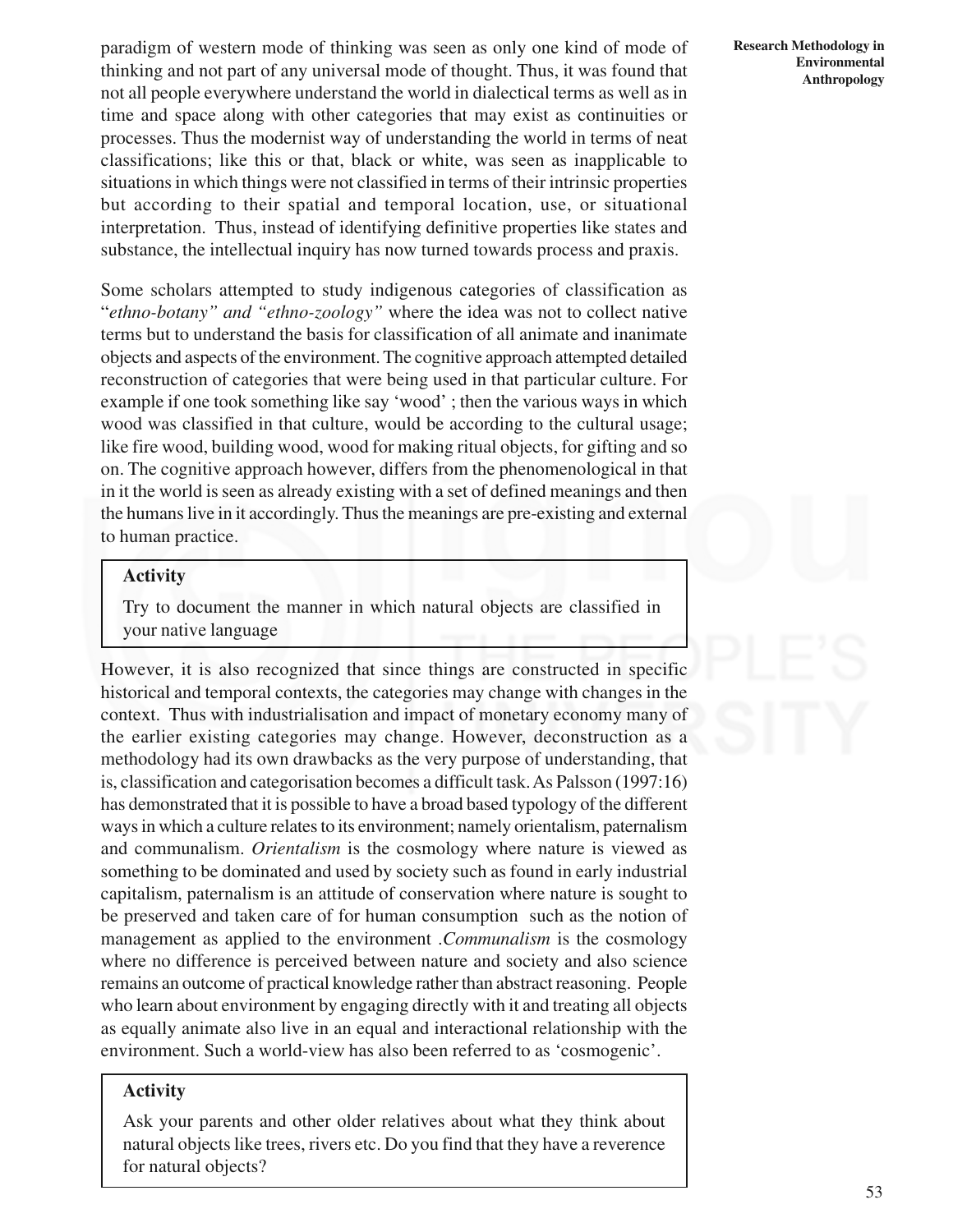*The phenomenological view of culture* is that people create culture through practices that enables them to live and make sense out of the world in relation with others situated in similar situation and sharing these practices and life ways. People do not live according to a given set of meanings but create these meanings through the process of living itself. Thus a landscape becomes imbued with the meanings that people's actions bestow upon it; like it can become an agricultural field, a city or wasteland, anything that human action can make it into and then these very actions endow it with meaning and convert it into an object of relevant concern. Thus as Ingold (1994:330) puts it is more realistic to say that, "people live culturally rather than *they live in cultures*".

Scholars who follow the phenomenological approach tend to rely on qualitative data that focuses on the body in relation to its environment rather than on the constructions of the mind. Unlike in the cognitive approach where the categories as collected in the ethno-botany or ethno-zoology are seen as passed down from generation to generation ; in the phenomenological approach it is the conditions of life such as hunting or pastoralism that are passed down and each generation lives and recreates its own dispositions through embodies experience. It is because they live under the same conditions that they reproduce much of the way of life and bodily experiences of the previous generations. But such might change if the bodily experiences change; so that if hunters become agriculturalists their view of the world will change. In this form of analysis the researcher begins not from given conceptual categories but by the performances of the body, that is what people do, where they do it, why they do and what meaning they then derive from it.

#### **Activity**

Identify all the rituals that involve natural objects and phenomenon in your culture?

# **4.2.6 Indigenous Knowledge**

It is now believed that there can be many epistemologies than just one that different people can have different ways of gaining knowledge than what in the West is viewed as formal learning. Such modes of learning and knowledge were earlier dismissed as non-knowledge or superstition, but the contemporary world, faced the reality that the western world view of orientalism and paternalism that are not working towards a sustainable relationship of humans and the environment as demonstrated by a world faced with global warming and climate change. Scholars are turning towards the communal pattern of life and understanding what is now labeled as indigenous knowledge and wisdom. To consider indigenous ways of doing things as serious science is one of the recent developments in Ecological Anthropology. The specific forms of knowledge pertaining to the environment are also called *Indigenous Ecological Knowledge* or *IEK*.

#### **Activity**

Take a list of all the things that any elder in your family can tell you about the medicinal properties of various botanical specimens that you see around you)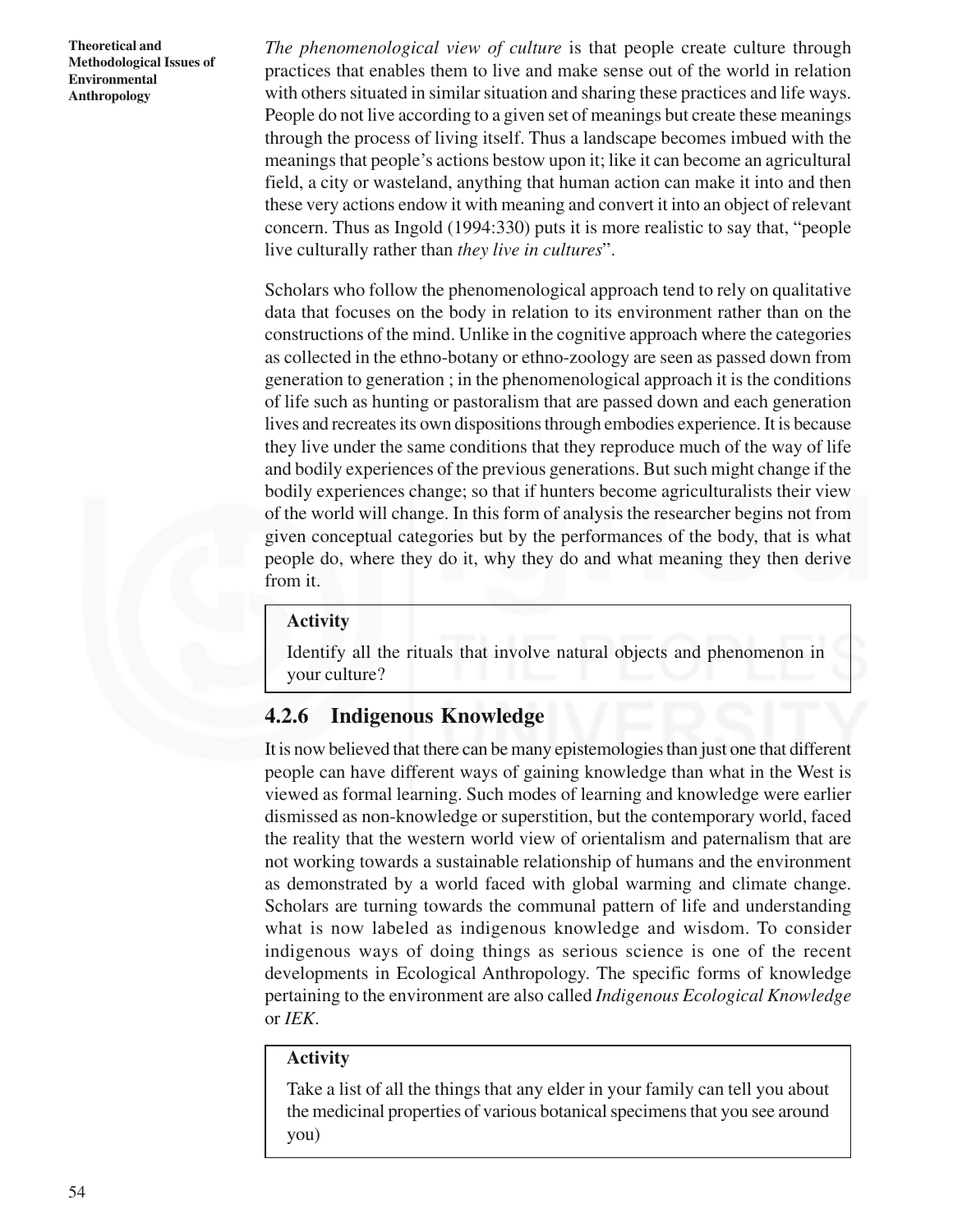# **4.3 SUMMARY**

In this unit we have learnt the ways in which anthropologists have approached the study of human environment relationships or in other words, what are the methodologies of Ecological Anthropology. To some of you it may have appeared that we are talking more about theory than about techniques of collecting data or doing research. It must be remembered that every methodology has three components, the first and the most important is the theoretical approach or the basic premises on which the research is based. Moreover all research is limited to the subject matter of its discipline. Since as anthropologists we are concerned primarily with the study of culture and society; any methodology would have as its first premise the manner in which one is conceptualizing these two terms.

Since Ecological Anthropology arose out of the American Cultural tradition, and as we have already discussed it is rooted in the notion of culture; we have seen that each of our approaches had dealt with one specific way of looking at culture. The basic premises tell us about the questions that we need to ask and the objectives that we may have. For example in the approach of Environmental Possibilism our questions pertained mainly to asking what resources from the environment were being used by people by using which technology. Once we have a set of questions then we need to approach our study by some methods like it could be a *synchronic method or a diachronic or historical method or a comparative one;* or one focusing on a single case. In environmental possibilism; the studies were synchronic and comparative. There was no time frame involved but data from more than one society was compared, as we find in the classic work by Daryl Forde presented in his book entitled *Habitat, economy and Society*. Once we have the approach, we come down to the techniques that depend upon the basic information that we are seeking and kind of explanation we aim at, namely the theory and the approach. In the example, that we are discussing it would involve comparing field data collected by several people including the analyst although it is not a necessary condition.

Thus whether it is Ecological Anthropology or any other field of investigation we work within the outer limits of the discipline; in other words we are always talking about the construction of culture and society. And as we know as students of anthropology, there is nothing on ground that exists objectively as society and culture, these are constructs and like all constructs they vary over historical time and the context in which the researcher is situated. Thus the subjective construction of the analyst is also part of the theory for it is as important to know who is saying rather than only what is being said.

The variation in Ecological Anthropology from other branches is that here the environment or the natural and biological world enter into analysis as definite variables to be incorporated. However, what constitutes environment and how it is conceptualised in relation to culture and society is what has been changing as methodologies of study change. From the positivist or scientific method of comparison and empirical data collection and also construction of overt generalisations, like the neo-evolutionary schemas proposed by scholars like Leslie White and Julian Steward and the concept of ecosystems as given by Rappaport; we have come to far more reflexive and inter-subjective methods used by the scholars whose works have been compiled by Descola and Pallson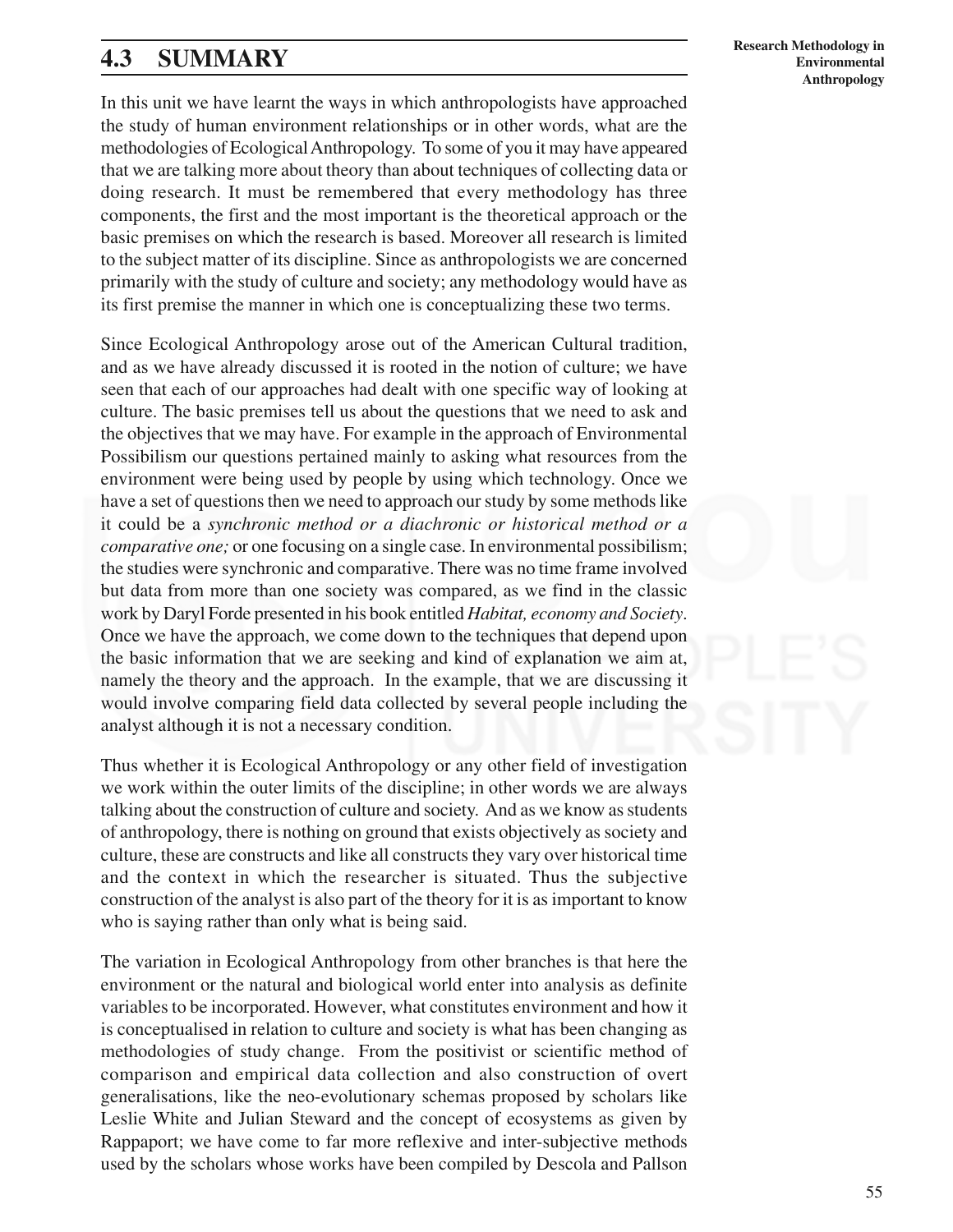and Croll and Parkin; where the focus is on cosmologies and world views and people's own perceptions.

The techniques used by anthropologists are solidly based in fieldwork and qualitative data collection. However cognitive anthropology may focus more on quantitative data as they try to reconstruct the categories that people use. Phenomenologist's on the other hand are concerned only with purely subjective and qualitative data and may depend more on narratives than on quantified or otherwise objective mode of data collections.

# **4.4 REFERENCES**

Burnham and Ellen. (eds) 1979. *Social and Ecological Systems: A.S.A Monograph*. London: Academic Press.

Croll, E., and David P. (eds) 1992. *Bush Base Forest Farm: Culture, Environment and Development*, London: Routledge

Descola, P., and Gisli P. (eds) 1997. *Nature and Society: Anthropological Perspectives*. London: Routledge.

Ellen, Roy 1979. "*Omniscience and ignorance; variations in Nuaulu knowledge, identification and classification of animals*" In Language and Society, vol8: 337- 64.

Friedman, J. 1979. *"Hegelian Ecology: between Rousseau and the World Spirit"* In P.C. Burnham and R.F. Ellen (eds) Social and Ecological Systems, London: Academic Press.

Forde, D. 1934. *Habitat, Economy and Society*, London: Meuthen.

Geertz, C. 1963. *Agricultural Involution: The processes of Change in Indonesia*, Berkeley: University of California Press.

Harris, M. 1971. *Culture, Man and Nature*, New York: Thomas Y Cormbell.

Ingold, T. 1994. *"Introduction to Culture"* In The Companion Encyclopedia of Anthropology Ed Tim Ingold, London: Routledge, pp 329-349.

Palsson, G. 1996. *"Human-Environment relations: oreintalism, paternalism and communalism"* In Descola, Philippe and Gisli Palsson (eds) 1997 Nature and Society: Anthropological Perspectives, London: Routledge.pp63-82.

Rappaport, Roy A. 1967. *Pigs for the Ancestors: Rituals in the Ecology of a New Guinea People*. New Haven: Yale University Press.

#### **Suggested Reading**

Herskovits, M. 1948. *Man and his Works*, New York: Knopf.

Steward, J. 1955. *Theory of Culture Change*, Illinois: University of Illinois Press.

Dove, M. R., and Carol C. (eds) 2008. *Environmental Anthropology: A historical reader,* Blackwell Pub.